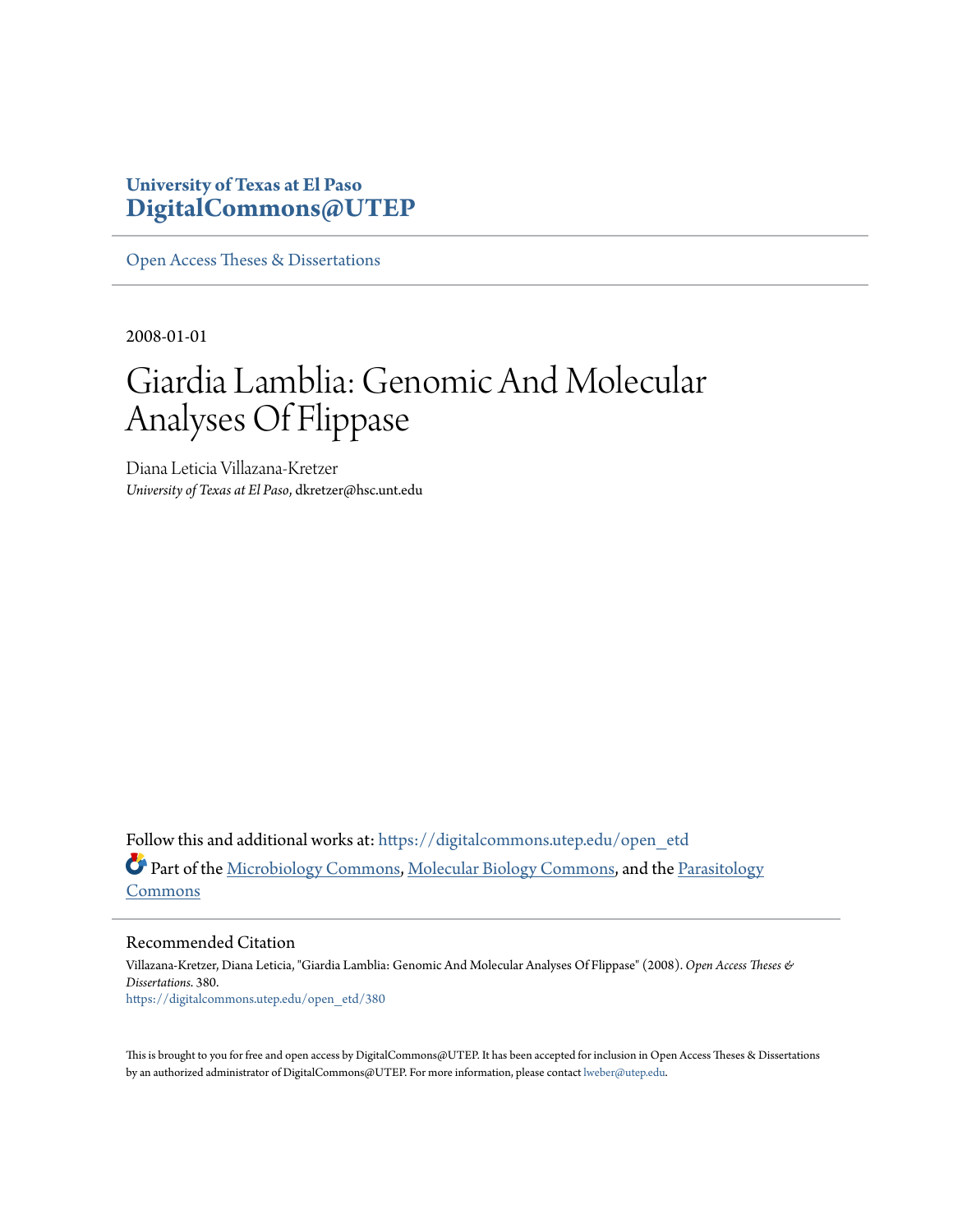# *GIARDIA LAMBLIA*: GENOMIC AND MOLECULAR ANALYSES OF FLIPPASE

DIANA L. VILLAZANA-KRETZER

Department of Biology

APPROVED:

Stephen B.Aley, Ph.D., Chair

Siddhartha, Das, Ph.D.

Carl W. Dirk, Ph.D.

Patricia D. Witherspoon, Ph.D. Dean of the Graduate School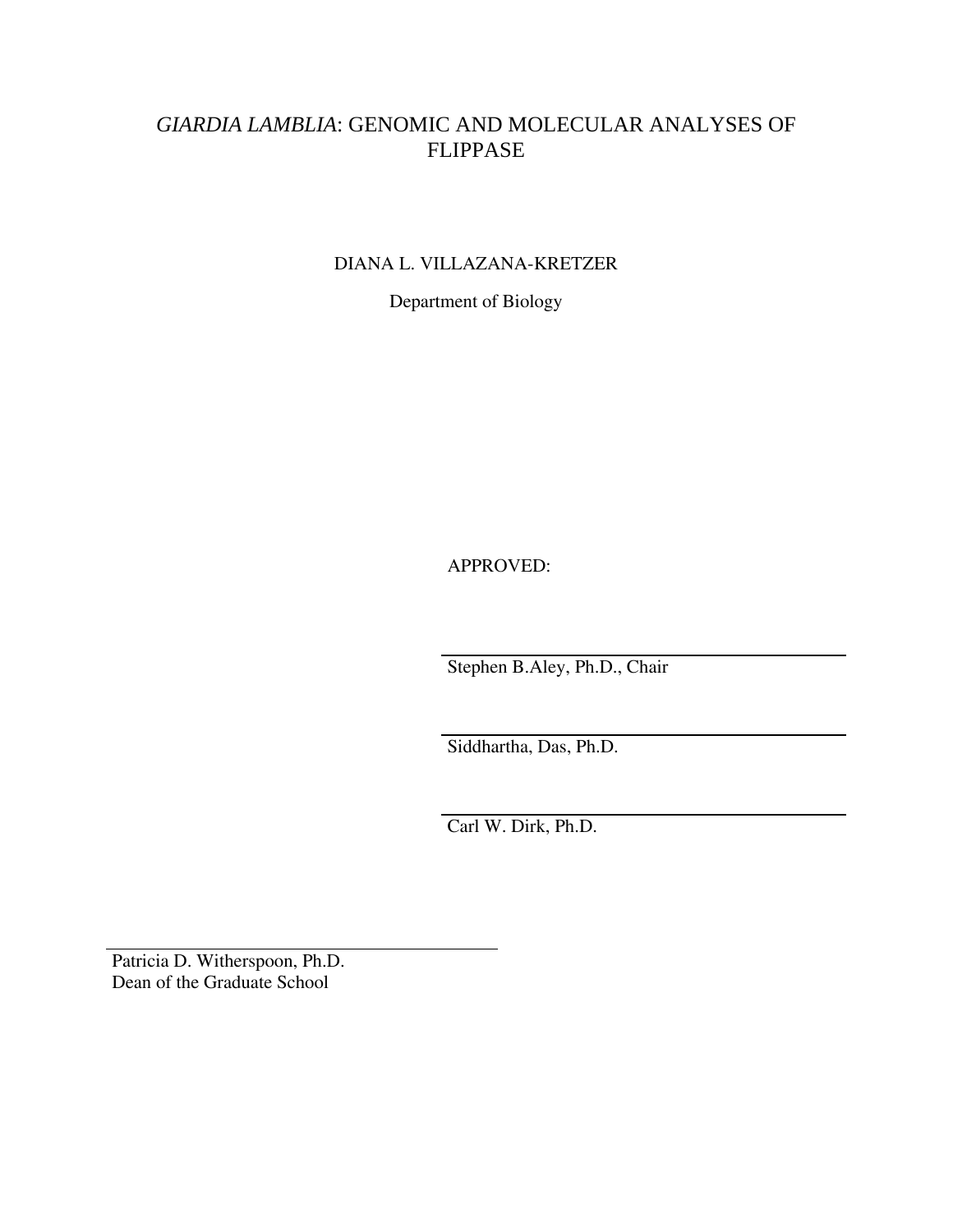Copyright ©

by

Diana L. Villazana-Kretzer

2008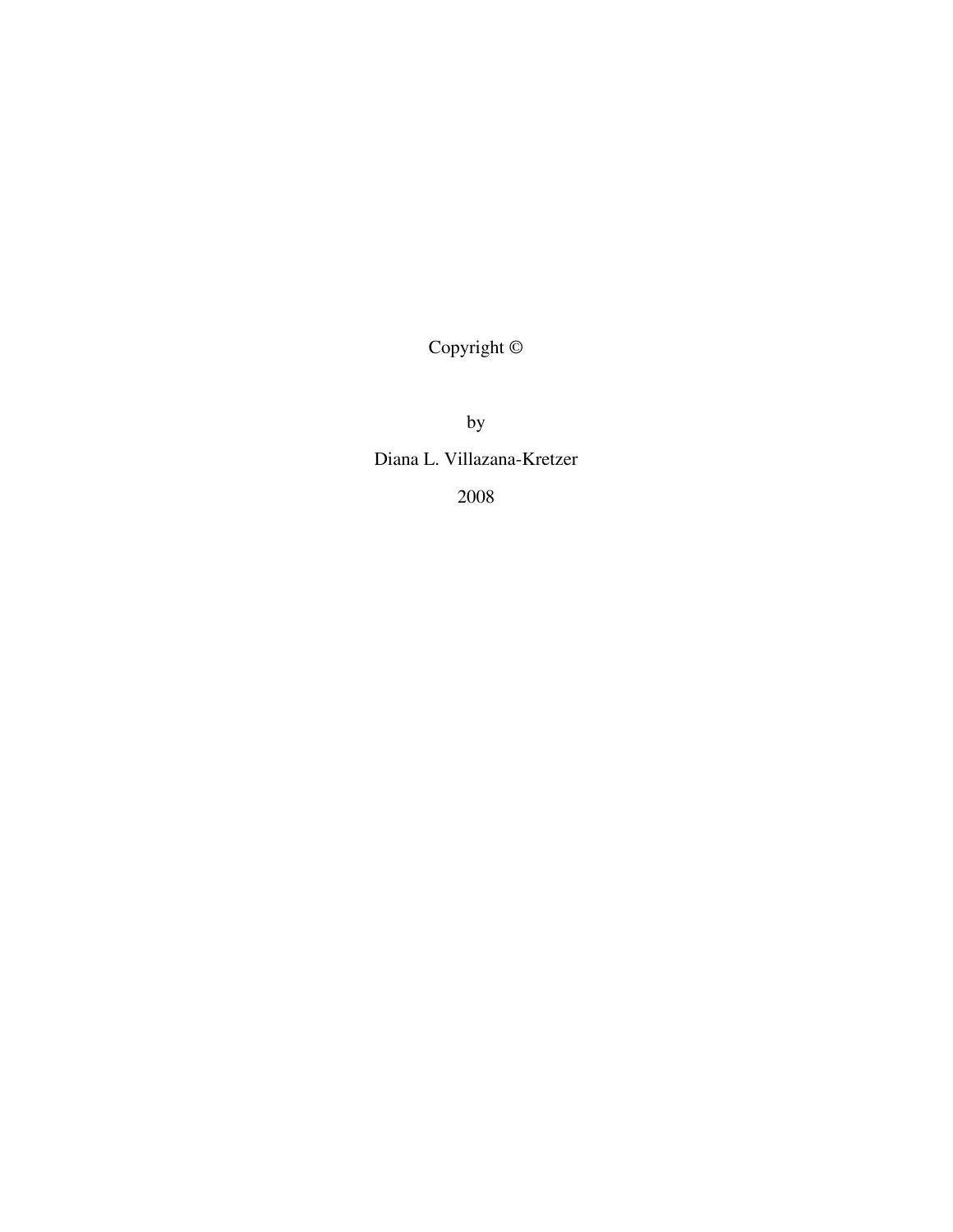# **Dedication**

I dedicate this work to my three boys, my wonderful husband, my mom, my grandmother and my sister. They stood behind me and never let me forget that anything is possible. To my beloved grandmother, who has joined our heavenly father, this is for you grandma……we did it. Without their support this would not have been possible. I love you all very much…….Thank you.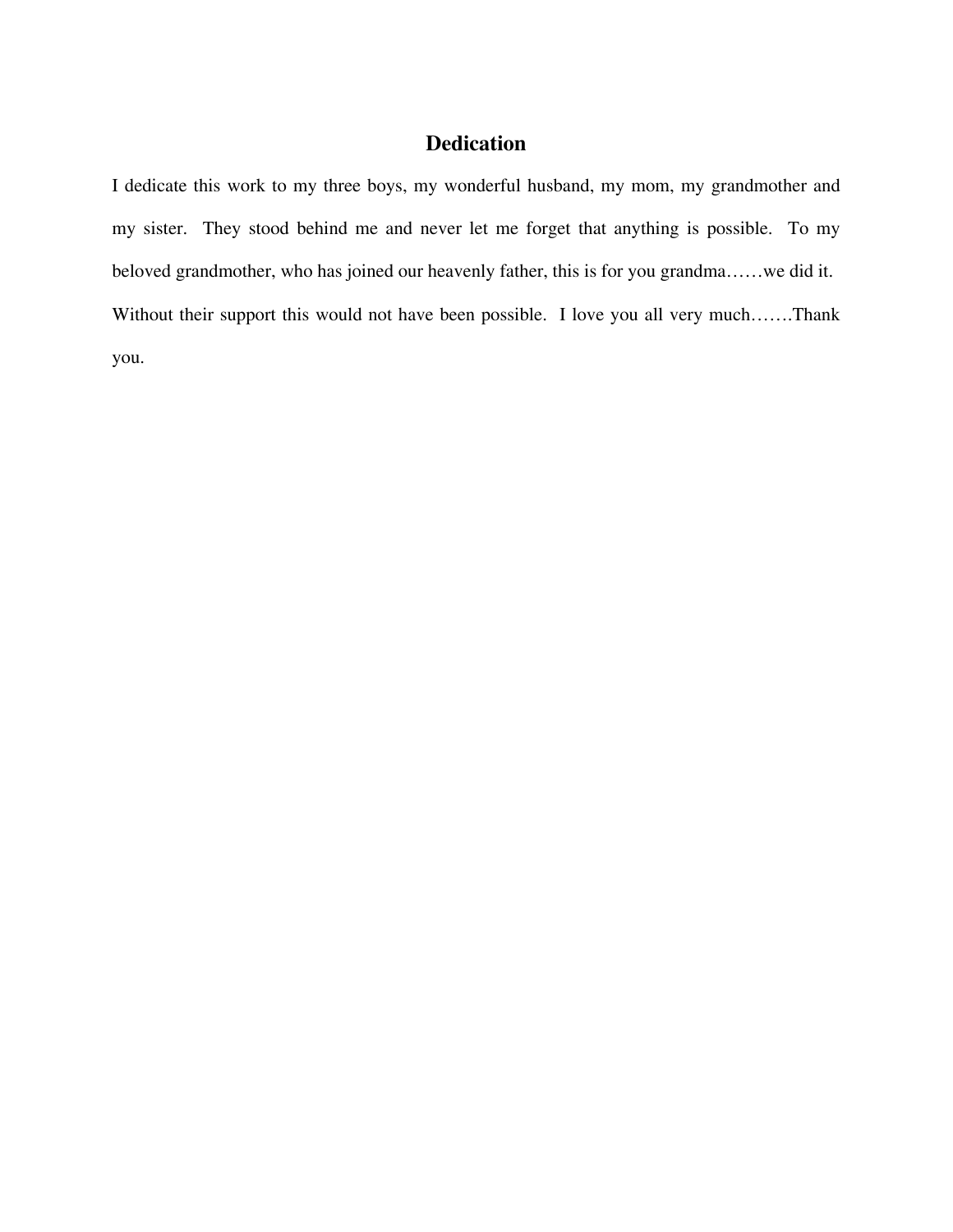# *GIARDIA LAMBLIA*: GENOMIC AND MOLECULAR ANALYSES OF

# FLIPPASE

by

# DIANA L. VILLAZANA-KRETZER DO, BS, AS

### **THESIS**

Presented to the Faculty of the Graduate School of

The University of Texas at El Paso

In Partial Fulfillment

Of the Requirements

For the Degree of

### MASTER OF SCIENCE

Department of Biology THE UNIVERSITY OF TEXAS AT EL PASO December 2008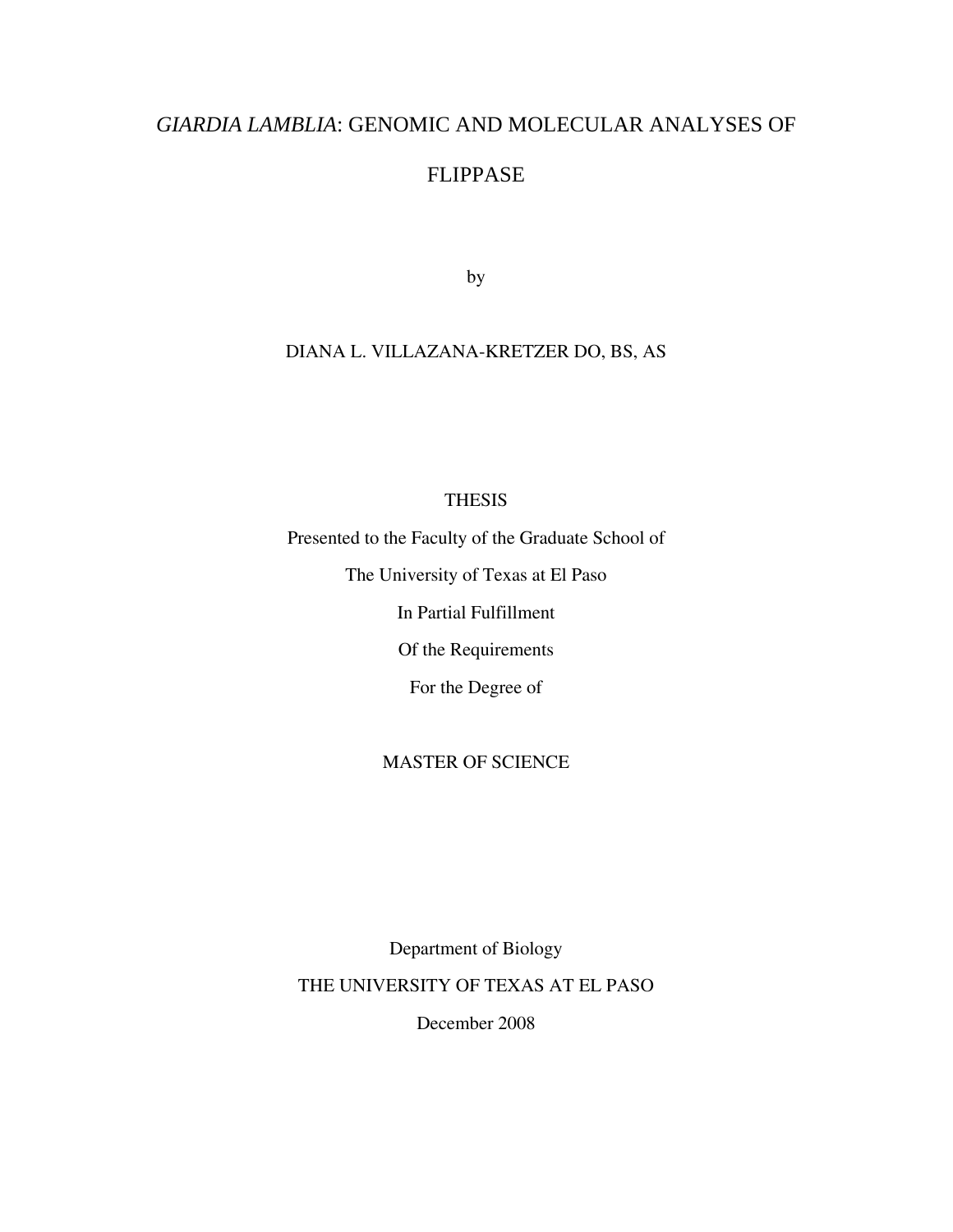# **Acknowledgements**

First and for most I would like to thank my mentor Dr. S. Aley and my board members Dr. S. Das and Dr. C. Dirk. I would also like to thank my colleagues Jamie Chapoy, Chris Bond, Dr. Armando Varela, and Yuni Hernandez for all the endless hours of help.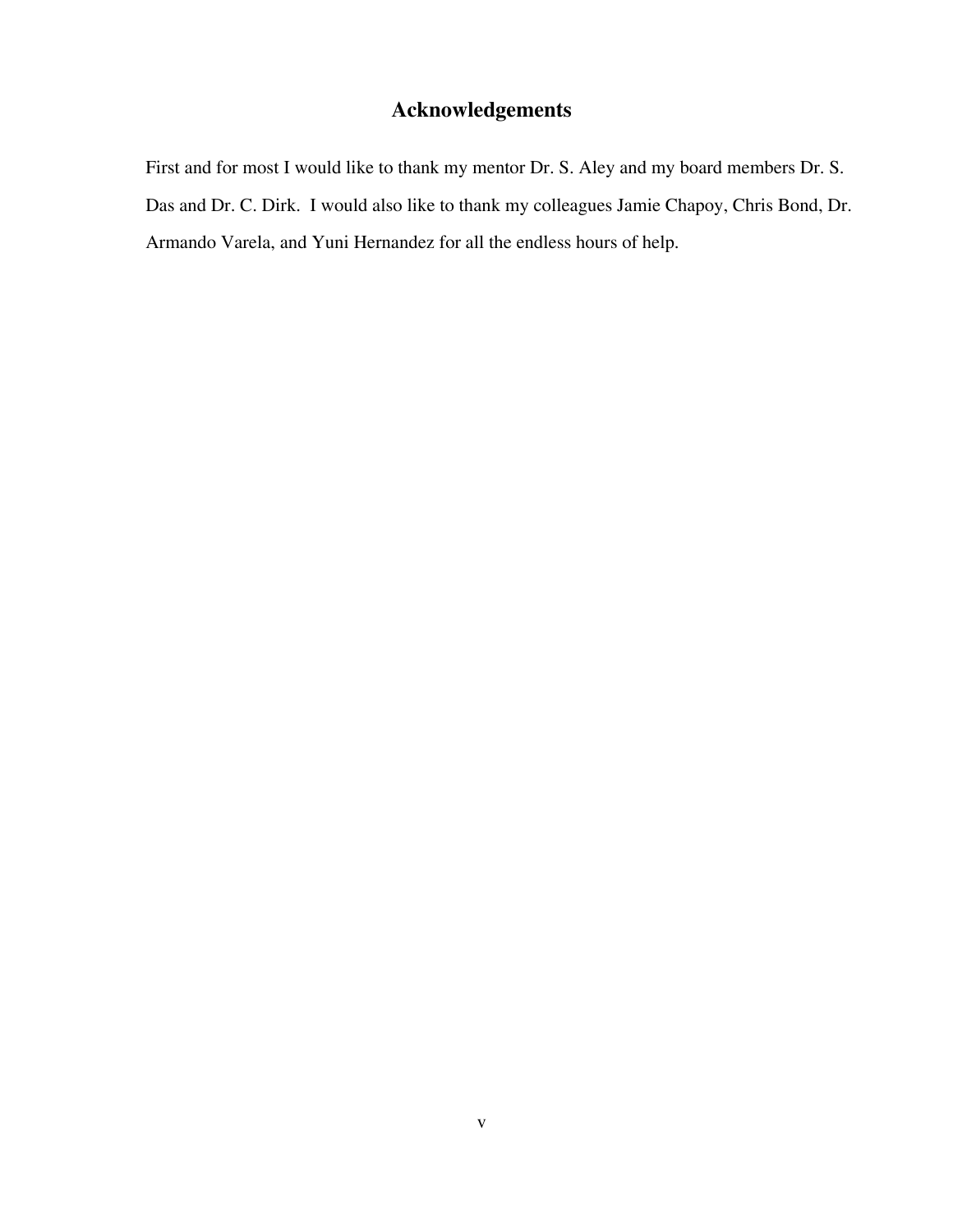#### **Abstract**

*Giardia lamblia,* is an intestinal protozoan parasite responsible as a major cause of water-borne intestinal infection in humans (giardiasis). It has been proposed earlier that *Giardia* has limited lipid synthesis ability and therefore relies on preformed lipid molecules from outside sources. It has also been proposed that lipids are taken up through passive and active transport, and giardial flippase play a significant role in this process. This study describes the identification and characterization of a putative homologue of flippase gene from *Giardia*. Flippase is an enzyme that functions as a trans-bilayer transport system facilitating the flip flop diffusion of phospholipids that are generated and or modified within the cell to the outer face of the lipid bilayer. Flippase can also actively transport aminophospholipids from the outer membrane to the inner monolayer Additionally, eukaryotic flippase has been implicated in the movement of synthesized membrane lipids among organelles.

Beginning with the putative gene sequence from the *Giardia* genome, this study verifies the expression of the gene in trophozoites, expresses recombinant proteins for immunologic studies, and constructs a knockout flippase mutant to test for functional dependence of *Giardia* on this gene. I speculate that flippase plays a potentially vital role in phospholipid transport and provides potential for novel chemotherapeutic treatments against *G. lamblia.*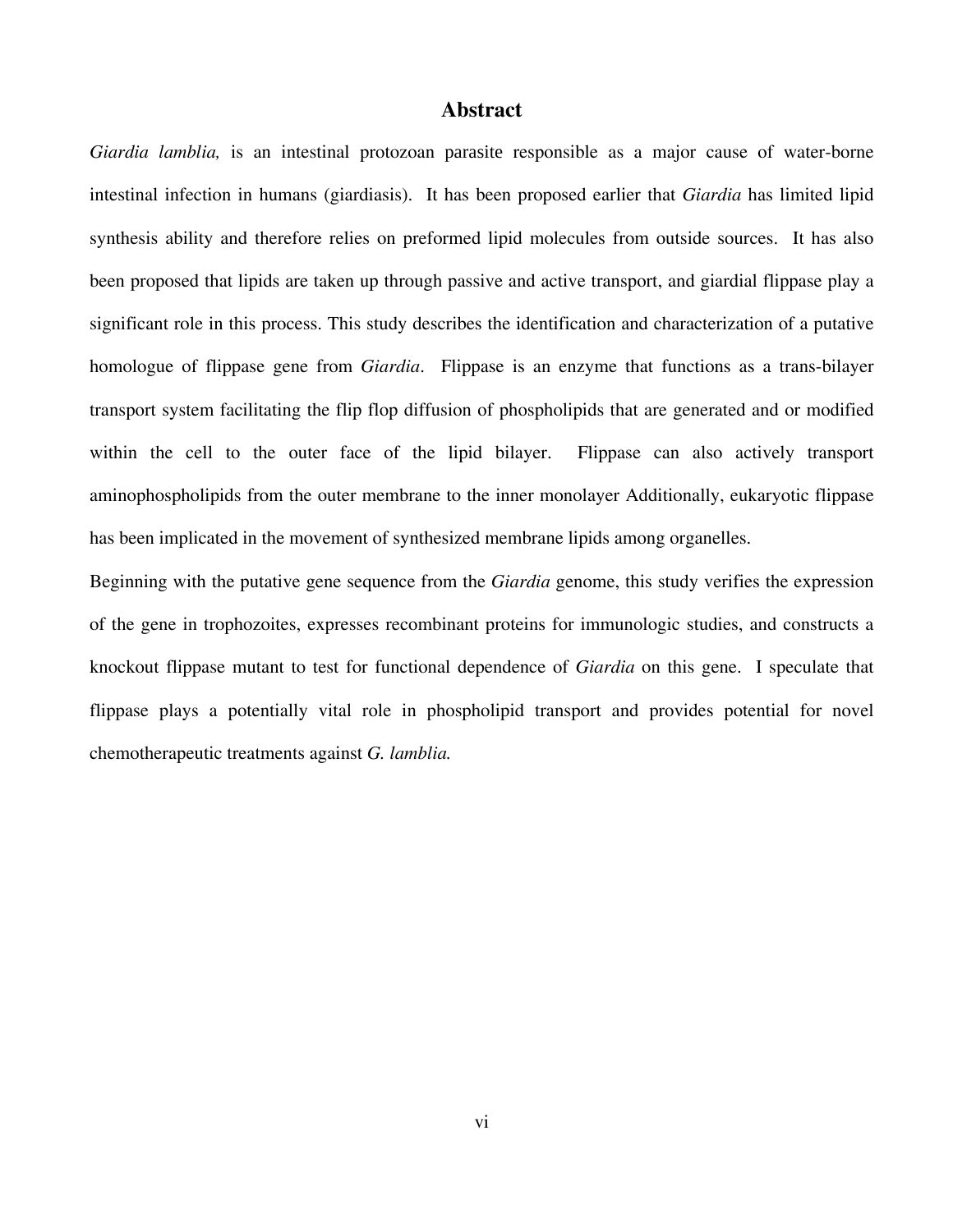# **Table of Contents**

| 5.3 Expression of the recombinant flippase enzyme in bacteria and epitope tagging20 |  |
|-------------------------------------------------------------------------------------|--|
|                                                                                     |  |
|                                                                                     |  |
|                                                                                     |  |
|                                                                                     |  |
|                                                                                     |  |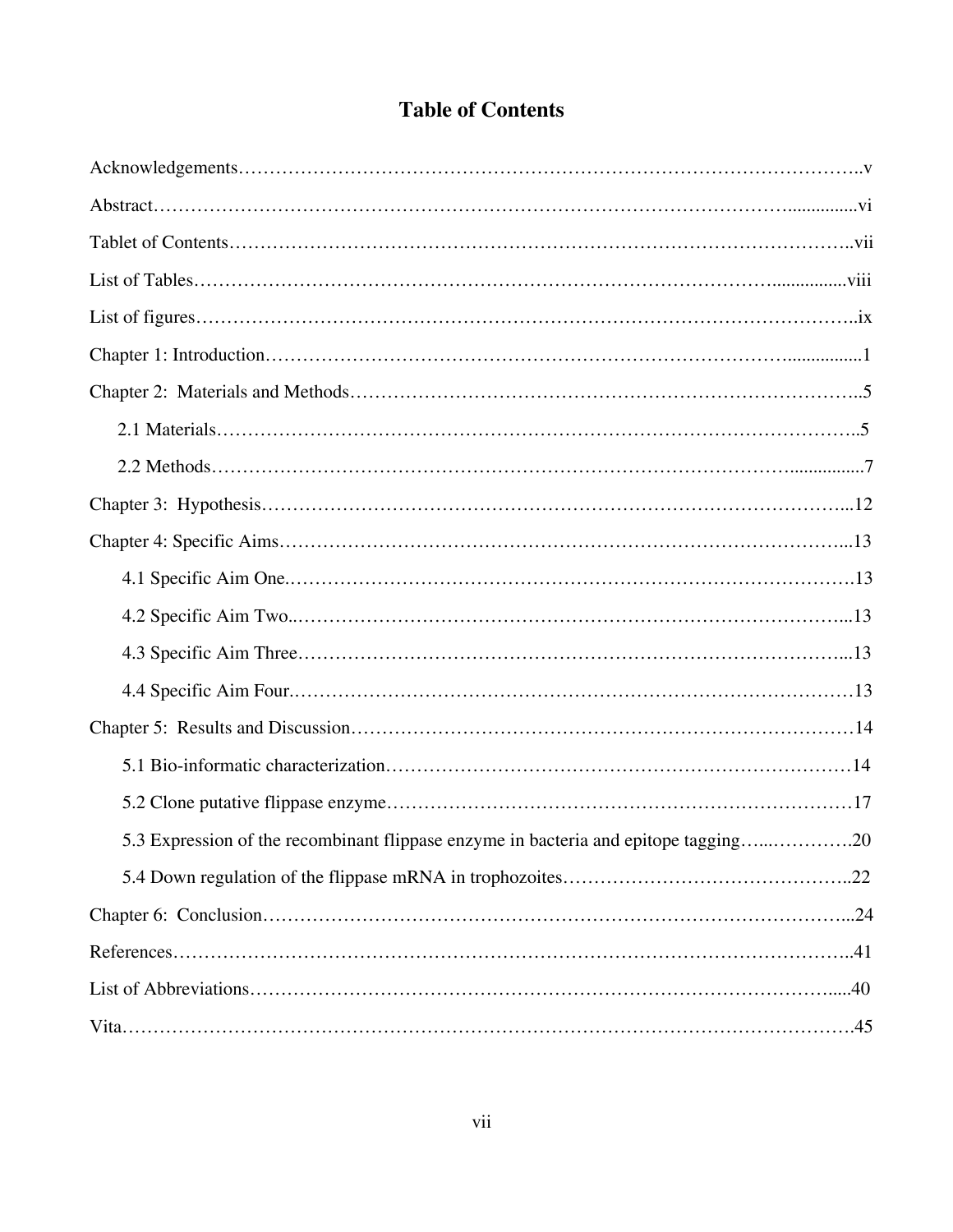# **List of Tables**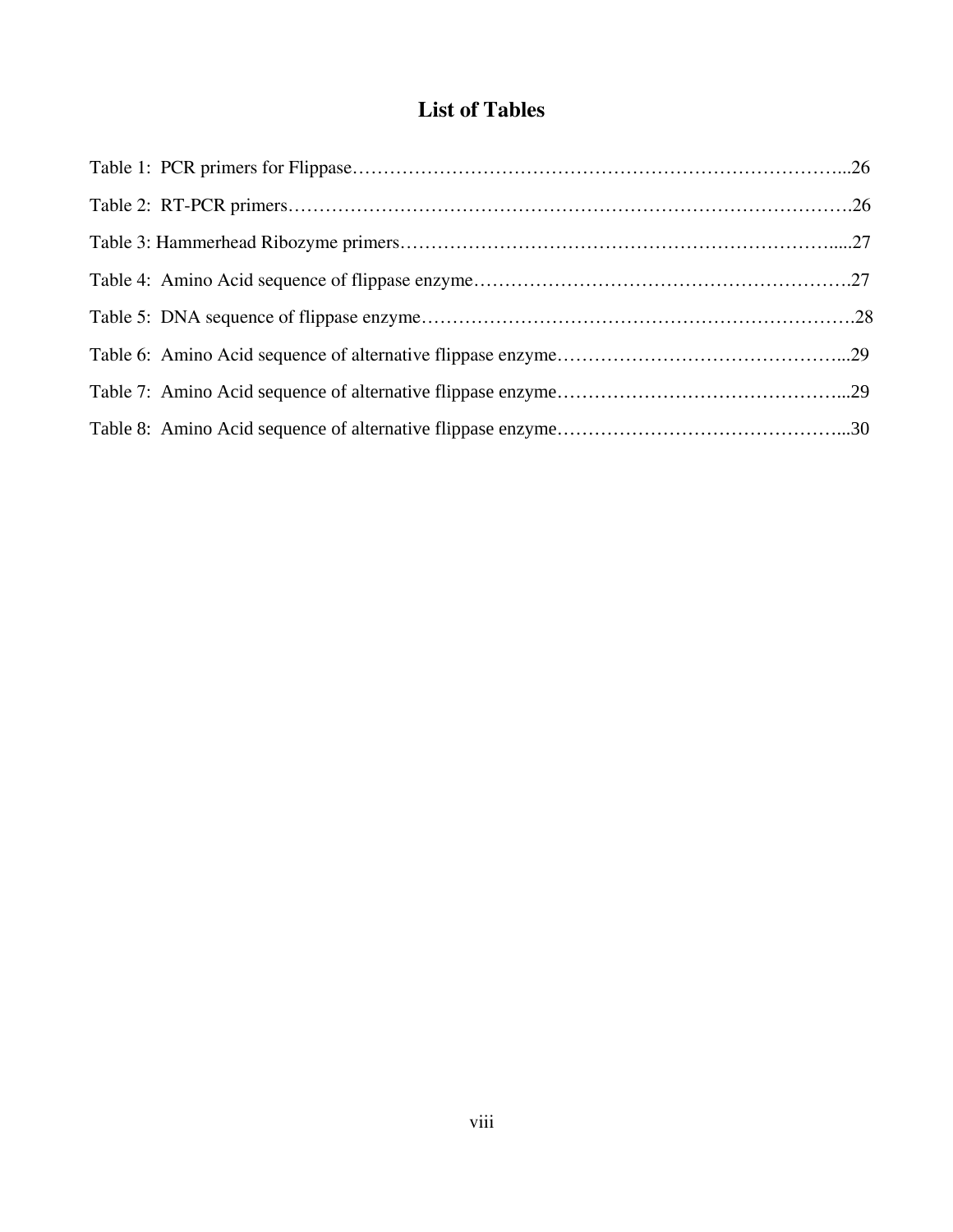# **List of Figures**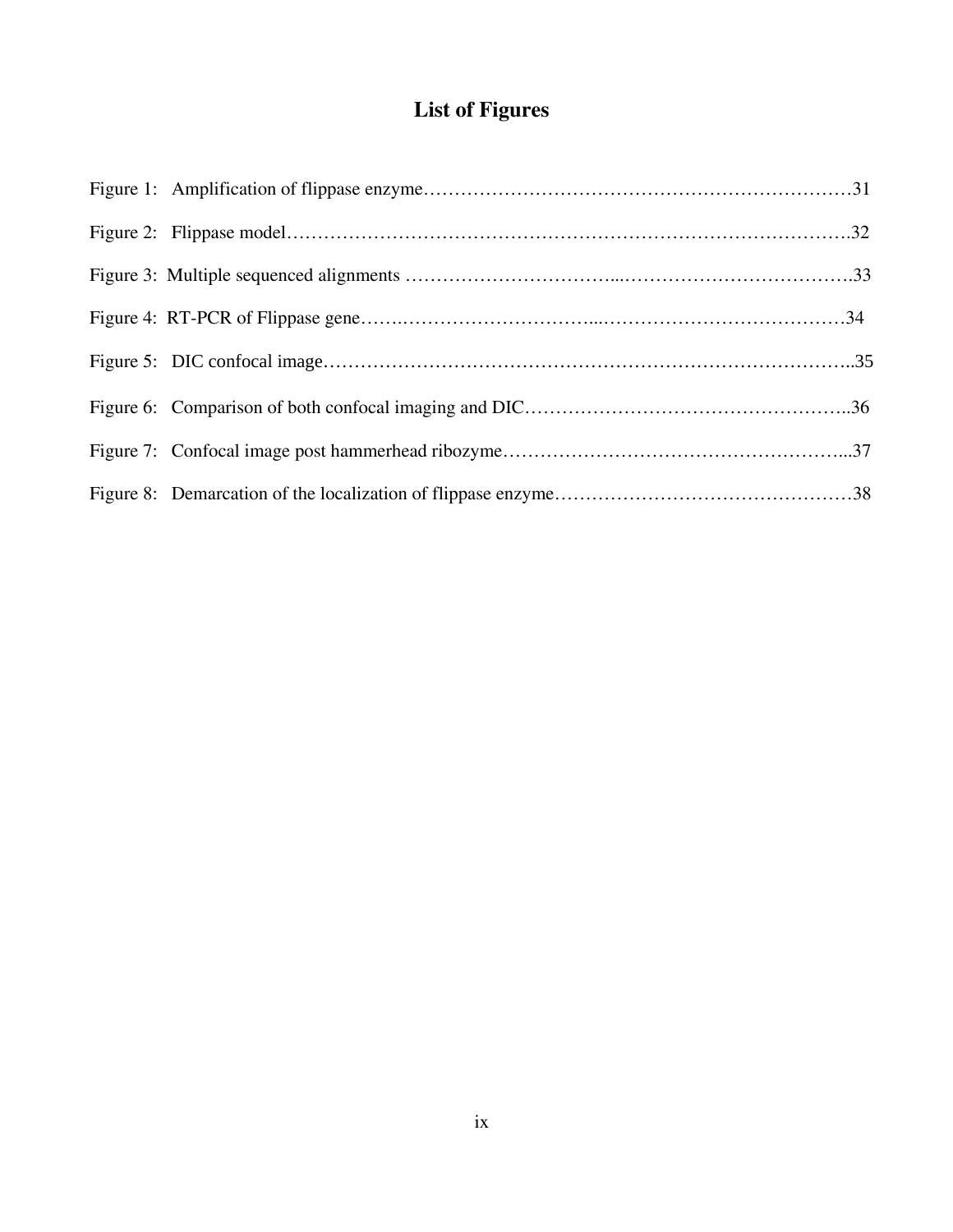# **List of Illustrations**

|--|--|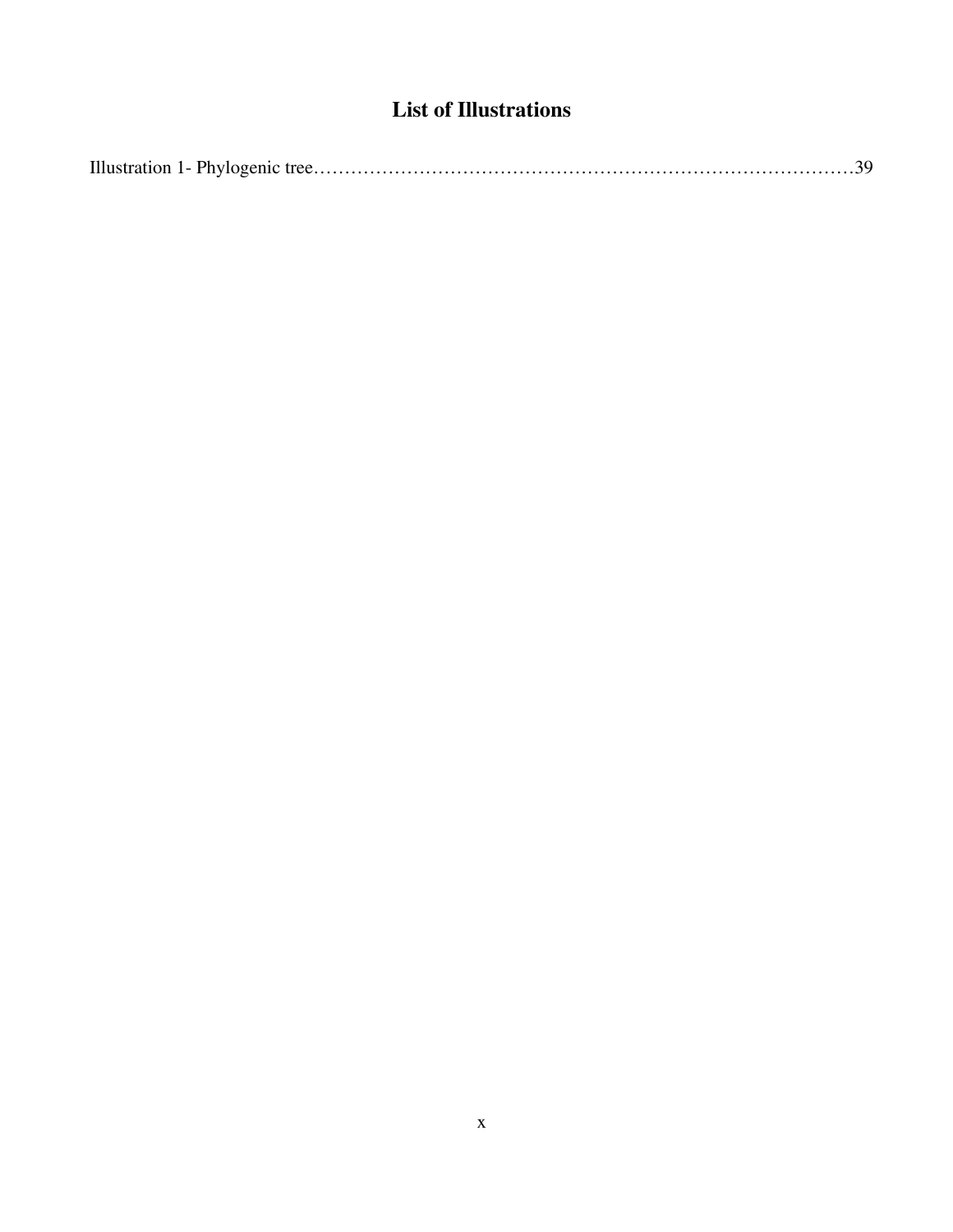#### **Chapter 1: Introduction**

Giardiasis, a clinical syndrome caused by the intestinal protozoan *Giardia lamblia*, is a reemerging waterborne infectious illness worldwide [5]. *G. lamblia* has two well characterized stages, trophozoite and cyst. During an active infection, the trophozoites are found to inhabit the upper region of the small intestine, while the cyst stage is often recovered from the stool [1]. Cysts are ovoid, smooth and colorless, highly effective, and resistant to chloride and other environmental stressors. Cyst ingestion initiates the infection. Once the cyst enters the acidic environment of the stomach, the decrease in pH and proteases cues the process of excystation [4]. Trophozoites are released from the cyst, and either attach to the intestinal epithelium by suctioning to it or swim freely within the intestinal lumen [1,4]. In this stage, the organism possesses a circular sucking disk, on its anterior side which enables the trophozoite to adhere to the intestinal wall [1]. This action causes a physical blockage of the microvilla and results in malabsorption of nutrients, most notably fats, and hampers the ability of the small intestine to secrete digestive enzymes [5]. The trophozoite replicates through binary fission in the upper portion of the small intestines [1, 4]. Free-swimming trophozoites have the ability to completely detach themselves and make their way into the fecal material and be eliminated from the body. During the trophozoite's progress through the intestinal tract, encystation (or cyst formation) takes place [1, 4]. Although the encystation process is not clearly understood yet, is it believed to be triggered by drastic changes in the environment of the parasite such as a change in pH, concentrations of dietary lipids, bile salts and other small intestinal components [4]. Not all trophozoites encyst, and the host will shed both dying trophozoites and infectious cysts in the feces.

The illness caused by this parasite is of great medical importance in developing countries where approximately 30% of individuals are infected, and of those, 20% are children [2]. In industrialized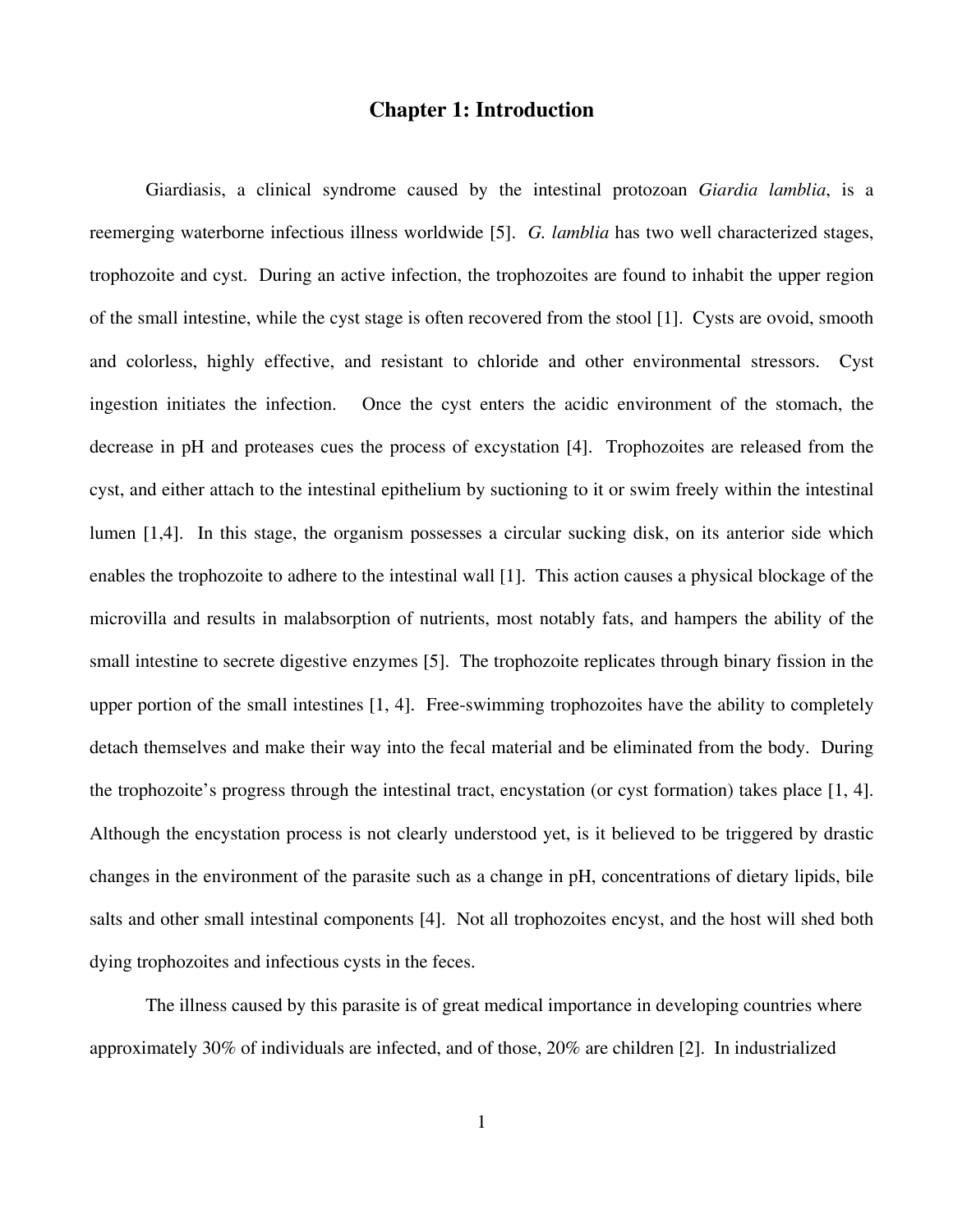countries like the United States, the prevalence of infection is lower in the general population but is still very high in children that attend daycare centers, where there is about a 35% rate of incidence [3].

*G. lamblia* is also considered an early-diverging eukaryote, possessing some of the characteristics of prokaryotes such as the lack of introns, mitochondria, lysosomes, well-evolved Golgi complex and peroxisomes. It has two symmetrical nuclei, and four pairs of flagella [4]. For this and other reasons, *G. lamblia,* serves as an appropriate model for investigating the origins of gene organization and regulation [figure 5].

In order for this organism to flourish it must be grown in complex media that supplies bile and serum or serum fractions that are enriched with lipoproteins. Blair and Weller demonstrated that *G. lamblia* depleted all fatty acids and cholesterol from its growth media indicating that the lipids supplied in the medium were taken up by the parasite [4, 15]. This data further supported the proposal that *G. lamblia* acquires its supply of lipids from its environment.

The extraction of lipids from the environment and their incorporation into its phospholipid bilayer is an active process requiring a specific mechanism to compete this procedure. Within all living organisms the maintenance of the transbilayer lipid asymmetry is essential for normal membrane function [6, 7]. In order to maintain cellular membrane integrity, manufactured phospholipids within the cell need to be transported and properly positioned into the outer layer of the membrane. Transmembrane lipid transporters, such as a flippase, are responsible for the movement and positioning of these phospholipids. If the cellular membrane is disrupted, the organism will not function properly, resulting in cell death. Maintenance of the lipid bilayer is therefore, essential for survival [6, 7]. Several mechanisms have been identified in other eukaryotes and prokaryotes that perform such a function [6].

The enzyme that performs this function in other organisms is referred to as the flippase enzyme [figure 2]. In eukaryotic cells, flippase works by bringing in lipids from the cytosolic leaflet in a "flipflop" motion across biogenic membranes [6,4,11]. A balance is maintained between the incorporation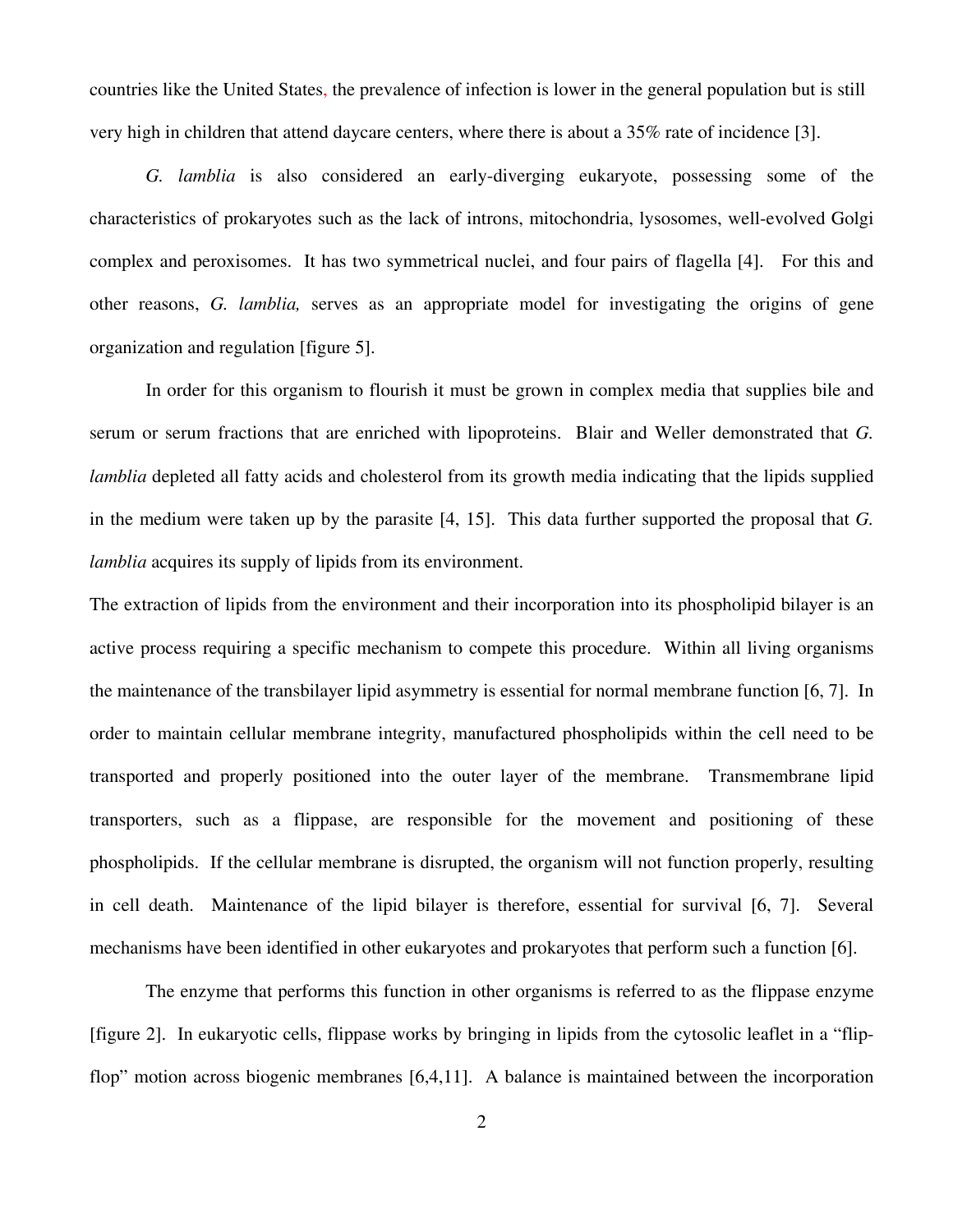and synthesis of new lipids. This balance is reached when the availability of lipids either increases or decreases and this fluctuation will affect the uptake of lipids from one side of the membrane to the other. In eukaryotes, but apparently not in prokaryotes, the flippase enzyme is ATP-dependent [6,27,28].

A study conducted by Kornberg and McConnell [26,27] showed that removing membrane proteins that exhibited flippase activity resulted in a drastic reduction in the incorporation of lipids into the inner mitochondrial membrane. Bishop and Bell [29,30], used a hydrophilic phospholipid analog,  $di-C_4-PC$ , to examine the function of uptake of phospholipids by the flippase enzyme within rat liver microsomes [6]. The membrane was then treated with sulfhydryl reagent N-ethylmaleimide (NEM) and trinitrobenzene sulfonic acid (TNBS). This treatment denatured the flippase protein, and allowing investigators to see if the translocation and incorporation of the radiolabeled lipid across the membrane were interrupted. The results of these experiments indicated that the translocation of phospholipids was affected by the protease activity of the reagents used, thereby indicating that the mechanism of translocation does indeed involve a protein [6,26,29,30]. This further supported the notion that flippase plays a role in lipid transport and is sensitive to the action of proteases. This sensitivity also leads to the proposal that the flippase enzyme is indeed a protein that is imbedded into the cellular membrane.

A similar mechanism has been identified in bacteria. Bacterial cells produce phospholipids in the cytoplasmic side of their plasma membrane. These phospholipids must be transported to the other side of the plasma membrane in order for normal membrane growth to occur [6,4]. The translocation is most likely protein-mediated and does not show specificity for head group and seems to be ATPindependent. However, these processes in bacteria do show great similarity to the eukaryotic flippase in function and structure [6,7,15]. These studies showed that bacterial flippase is sensitive to proteases, transport is irrespective of the phospholipid head group, and *in vitro* transport of lipids are ATPindependent [26,27,6].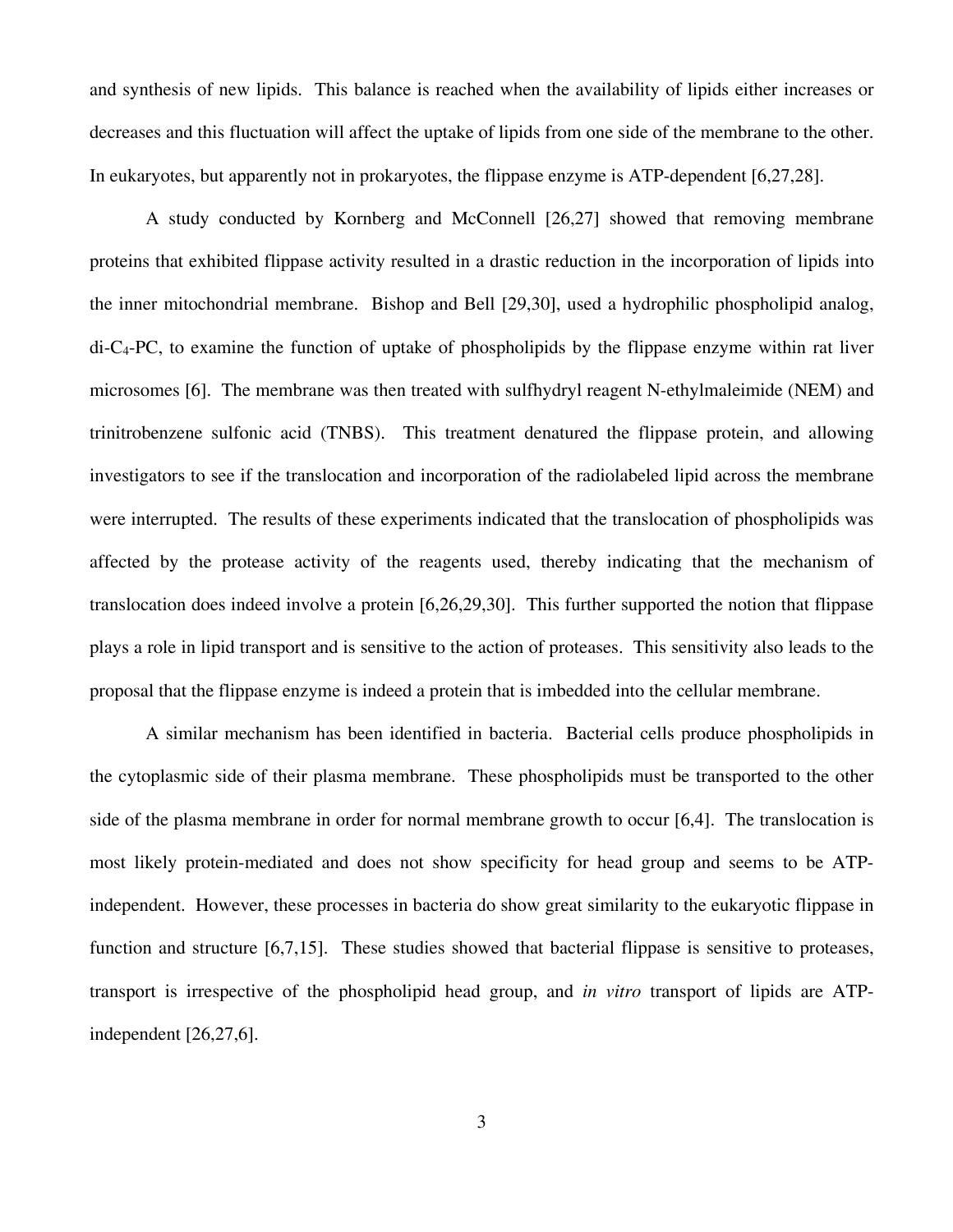The current study uses the genome of *G. lamblia* to search for potential lipid synthesis and transport enzymes in this organism [14]. These studies identify a putative flippase homology with eukaryotic characteristics. This putative enzyme seems to contain open reading frames of approximately 3500bp. This study focuses on the function and association of this putative flippase enzyme with the translocation of phospholipids into the *G. lamblia* plasma membrane.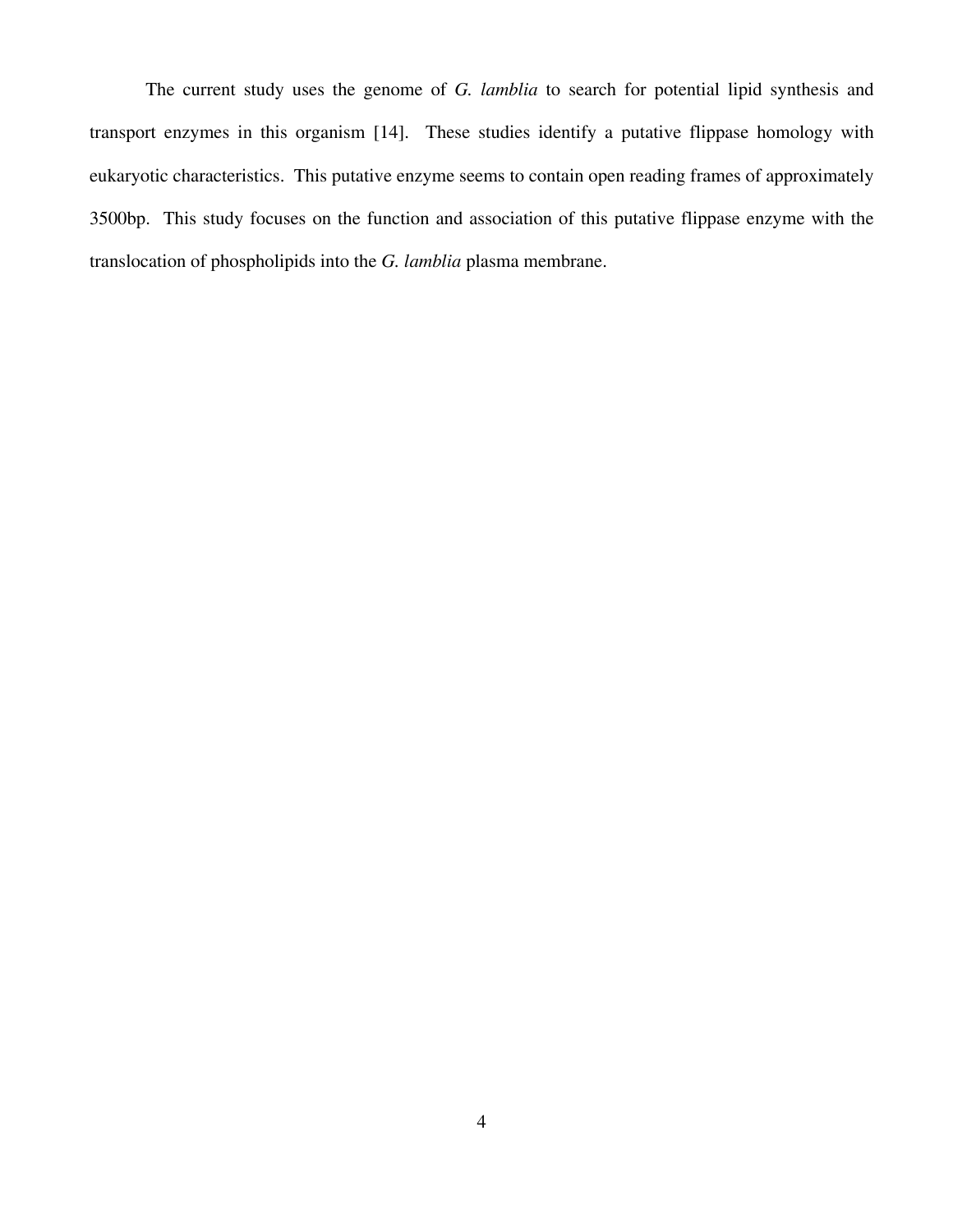#### **Chapter 2: Materials and Methods**

#### **2.1 Materials**

**Organism and cell culture:** *Giardia lamblia* trophozoites (strain WB, ATCC No. 30597) were cultivated following the method of Diamond et al. (1978-ref) using TYI-S-33 medium supplemented with adult bovine serum and bovine bile (Keister, 1983-ref). The antibiotic piperacillin (50 $\mu$ g/ml) was added during the routine and harvested by centrifugation at 1050 x  $g$  for 10 min at  $4^{\circ}$ C, washed and counted using emocytometer under phase-contrast optics by light microscopy.

**DNA extraction and purification:** Genomic DNA was extracted and purified from cultured trophozoites using a High Pure PCR Template Preparation Kit obtained from Roche Diagnostics (Indianapolis, IN). Cells were lysed during a short incubation with proteinase-K in the presence of guanidine hydrochloride, which immediately inactivates all nucleases. Cellular nucleic acids (NA) were selectively bound to glass fiber fleece in a special centrifuge tube. The NA remains bound while a series of rapid "wash-and-spin" steps removes small molecule contaminants. Finally, low salt elution was used to remove the NA from the glass fiber fleece. Precipitation, organic solvents, or extensive handling of NA was avoided (Roche manual chapter 1).

**Primer Construction and Polymerase Chain Reaction (PCR):** Primers were constructed to amplify the entire putative flippase sequence from genomic DNA. Oligos were extended to profile unique restriction sites for cloning and ordered from MWG Biotech (Cork, Ireland) as depicted in Table-1. Primers were reconstituted according to manufacturer's recommendation. PCR master mix was used in combination with primers, template, and sterile water:  $12.5\mu$  of PCR mix,  $2\mu$  of primer 1,  $2\mu$  of primer 2, 5 $\mu$ l genomic DNA, and 3.5 $\mu$ l sterile water; to a total volume of 25 $\mu$ l. PCR master mix was purchased from Promega. PCR products were cloned using a TOPO TA cloning kit from Invitrogen Corporation, (Grand Island, NY). PCR was conducted using a program consisting of an initial cycle of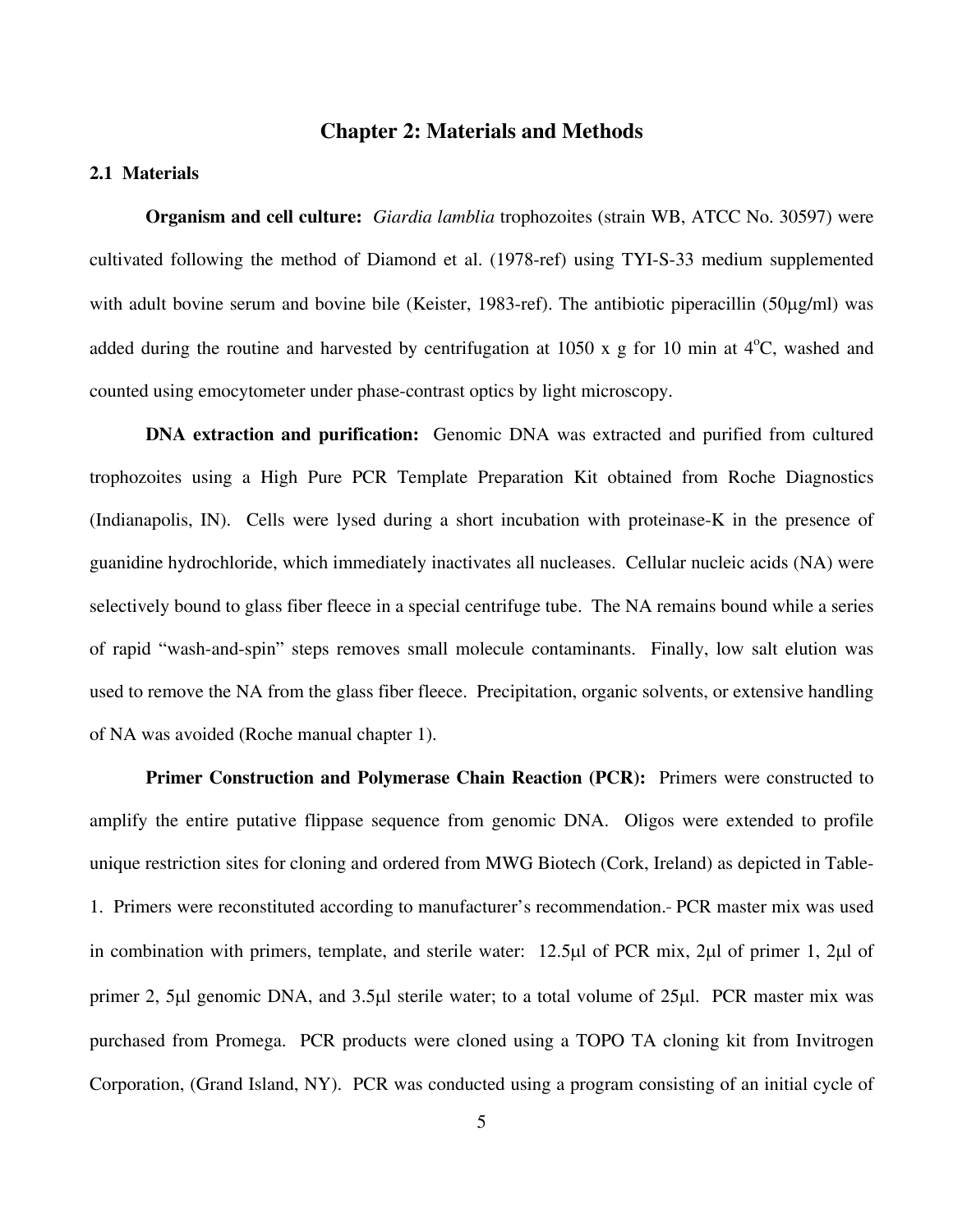94<sup>o</sup>C for 2 minutes, followed by 35 cycles consisting of 94<sup>o</sup>C for 1 minute, 45-72<sup>o</sup>C for 2 minutes depending upon primer annealing temperatures, then increased in later rounds, for 2 minutes and then 72<sup>o</sup>C for 3 minutes. The last cycle consisted of a hold at  $4^{\circ}$ C. Samples were pipetted into a 0.75% SeaKem Genetic Technology Grade (GTG) agarose gel. Gel was prepared by mixing 50ml of Tris-Acetate-Ethylenediaminetetra acetic acid (TAE) buffer with 0.35g of agarose. This mixture was heated using a microwave oven which ran on 2.45 gHz, until all agarose dissolved. After agarose cooled slightly, 5µl of 10mg/ml ethidium bromide (EtBr) was added. Gel was poured into a BioRad casting tray gel electrophoresis apparatus. A loading comb was placed into the agarose gel in designated slots and allowed to cool completely and harden. Samples were run at 30V for 15 minutes and then 60V for 2 hours.

**DNA Purification from Agarose Gel:** A DNA band matching the predicted flippase gene size of ~ 3500bp was cut out of gel using an industrial razor blade. Gel slices were placed in tared 1.5ml microfuge tubes and weighted. Weights were used in preparation for DNA extraction. Extraction of DNA was done using a QIAquick gel extraction kit manufactured by Qiagen (Hilden, Germany). After using the kit to purify the DNA bands 5µl of purified samples were pipetted into a 0.75% agarose gel and run for 15 minutes at 30V and then at 60V for 2 hours to confirm presence of DNA.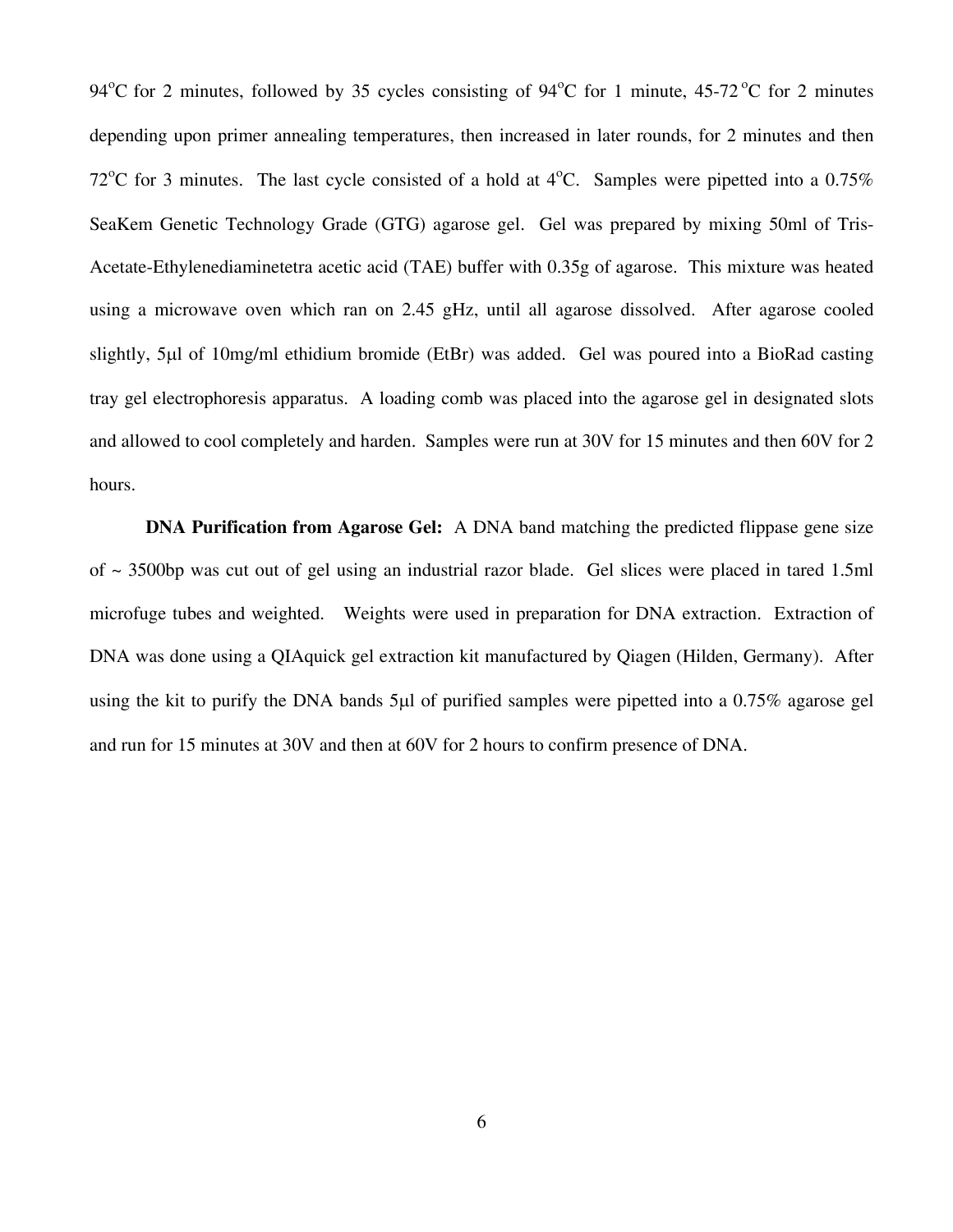#### **2.2 Methods**

**Ligation Method and Vectors Used.** Restriction enzymes compatible with amplicons and vectors restriction sites were used to cut both the vectors and the PCR products, [detailed in Table 1]. The restriction enzymes used were purchased from New England Biolabs (Ipswich, MA). The two vectors that were used for this study were, PICA (3382bp) and AU1 (3789bp) *Giardia* vectors. Several ligation reactions were set up according to protocol. Samples constructed using TOPO TA cloning kit and were cloned into pCR 2.1-TOPO vector, according to kit protocol. Samples other than those constructed using the TOPO TA kit were left in a  $15^{\circ}$ C water bath in their respective reaction mix for 16 hours.

**Transformation and Selection:** Ligation mixtures were transformed into JM109 competent cells. Competent cells were incubated at 37<sup>o</sup>C in PSI broth for 2 hours. PSI broth contains 2% tryptone, 0.5% yeast extract, 10mM NaCl, 20mM MgCl<sub>2</sub>, and pH is adjusted to 7.6 using 1 (M) KOH. PSI broth contains LB media, 4mM magnesium sulfate (MgSO4) and 10mM potassium chloride (KCl). LB media consists of 10g trytone, 5g yeast extract, 10g NaCl, 15g of agar-B and suspend in 800ml DDI water (1L). Media-cell mixtures were spread onto agar plates that contained antibiotics that corresponded to selective markers on the vectors used. Plates were left at 37<sup>o</sup>C for 16 to 20 hours; selection of specific cones was based on selectable markers present such as blue white selection. The blue-white selection protocol is: first prepare LB plates as described above, to include dry plate using UV light for approximately 30min. Second, add 40µl eta X-gal, 5-bromo-4-cholor-3-indolyl-beta-D-galactopyranoside, allow plates to dry. Third add 40µl 100mM IPTG, isopropyl-beta-D-thiogalactopyranoside, to plates and allow them to dry. Fourth spread colonies evenly on the plates using a sterile spatula. Finally incubate at 37 degrees Celsius. The colonies appearing white contain the insert. The blue colonies have a fully non-interrupted beta-gal gene.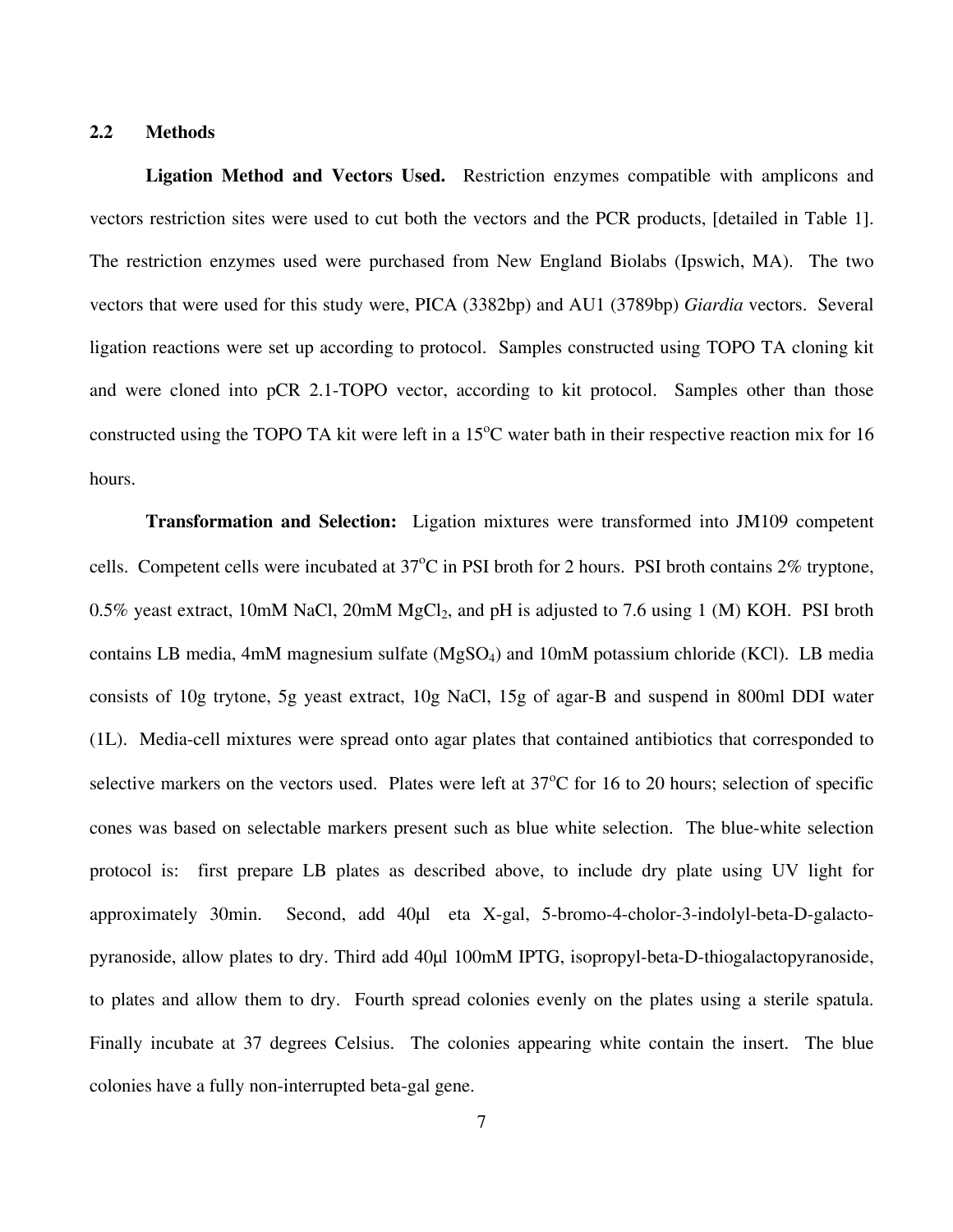**Northern Blot:** Selection of Flippase mRNA using extraction protocol. Flippase mRNA was isolated from the trophozoites and loaded onto a specific RNA gel. The samples were transferred onto a nitrocellulose filter and exposed to a radiolabeled probe  $(^{32}P)$ , acquired from NEN<sup>TM</sup> Life Science Products (Ipswich, MA). This probe works by recognizing and adhering to the targeted flippase mRNA thereby flagging the sequence. Exposure of this filter to a phosphorus screen will reveal if the mRNA is present.

**Culture of AU1 colonies:** Colonies containing AU1 vector were selected using sterile toothpicks and put into several 50ml conical tubes containing 5ml of LB broth and corresponding antibiotics. The conical tubes were placed into a 37 C incubator and left shaking at 200 rpm for 16 to 20 hours. LB broth (95 ml) was added to several 200ml flasks and 5 ml of the previous solution from the 50 ml conical tubes were added. These samples were incubated at  $37^{\circ}$ C at 200 rpm until all samples reached or exceeded 0.6 OD. An initial 2 ml sample was taken from all flasks; the 2 ml samples were pelleted and dried. Then 500 $\mu$ l of IPTG was added to the flask and the samples were placed back into the incubator. Every 30 minutes a 2ml sample was taken, pelletted, and dried. This was done until the total time reached 240 minutes.

**Western Blot:** Samples previously prepared using standard expression procedures were prepared and run on a prepared SDS-polyacrylamide gel (PAGE). Proteins were transferred onto a Nytran transfer membrane using a Mini Trans-Blot Electophoretic Transfer Cell BioRad (Hercules, CA) before carrying out the immunoblot analyses.

**Epitope Tagging.** The flippase gene expression clone includes approximately 3500 bp at the 5' end of coding site and its own natural promoter. The plasmid used for epitope tagging was the AUI vector. The PCR products previously cloned which contain the flippase gene and its promoter was cloned into a TA-cloning vector; this was done using a TA-cloning kit that was purchased from Invitrogen. Using the cloning vector pGEM T-Easy, Promega (Madison,WI ). The flippase gene was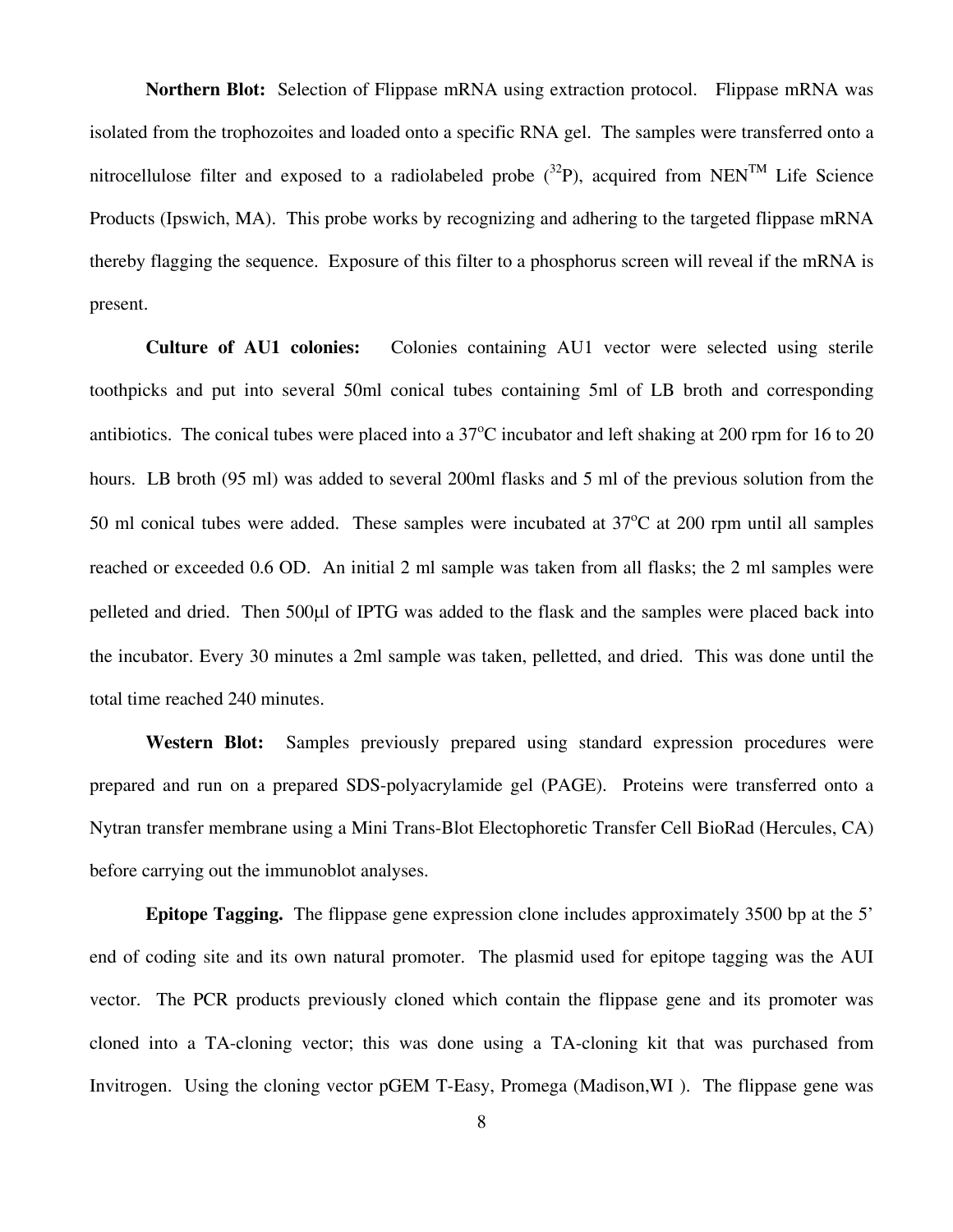ligated in the correct orientation into the pGEM vector using blue-white selection (described previously) and transformed into JM109 competent cells. The cells were streaked out onto ampicillin (50 mg/ml) containing LB plates and incubated for 16 to 20 hours. Materials used to make LB plates were purchased from Fisher Scientific (New York City, NY), utilizing the previously described protocol. Colonies were collected with aseptic technique and transferred into several 50ml conical tubes. These tubes contained 5 ml of LB media and 5µl of 50mg/ml of amplicillin, from SIGMA (St. Louis, MO). After approximately 20 hours of growth DNA was extracted from colonies using a QIAprep Spin Miniprep Kit purchased from Qiagen (Hilden, Germany), as described previously. Sequencing of the extracted DNA was done to insure that the gene was present. The Flippase gene was cut out of the TOPO vector and inserted into the epitope tagged vector, AUI. The epitope tag was fused on to the Nterminal region. Dephosphorylation of the vector was achieved using shrimp alkaline phosphatase that was purchased from Promega (Madison, WI). This was necessary to prevent re-ligation of the vector with itself. The ratio of plasmid DNA to insert DNA was a 2:1 concentration. Ligation of the flippase into the vector was done according to protocol described previously. To check if the ligation reaction was successful, a standard PCR reaction using specific primers for the expected size was performed. Bands present were compared to expected size of vector-insert; this indicates whether the reaction was a success. Primers were purchased from MWG (High Point, NC).

 Successful ligations were transformed into JM109 competent cells through standard heat shock method and colonies were selected on amplicillin plates. Recipient cells where checked to confirm that the right size insert is present and the insert is in frame with the epitope tag. Once the right size insert was identified, a 100ml culture was inoculated with the correct colonies. From these colonies a Maxiprep extraction was performed with a kit purchased from Qiagen (Hilden, Germany).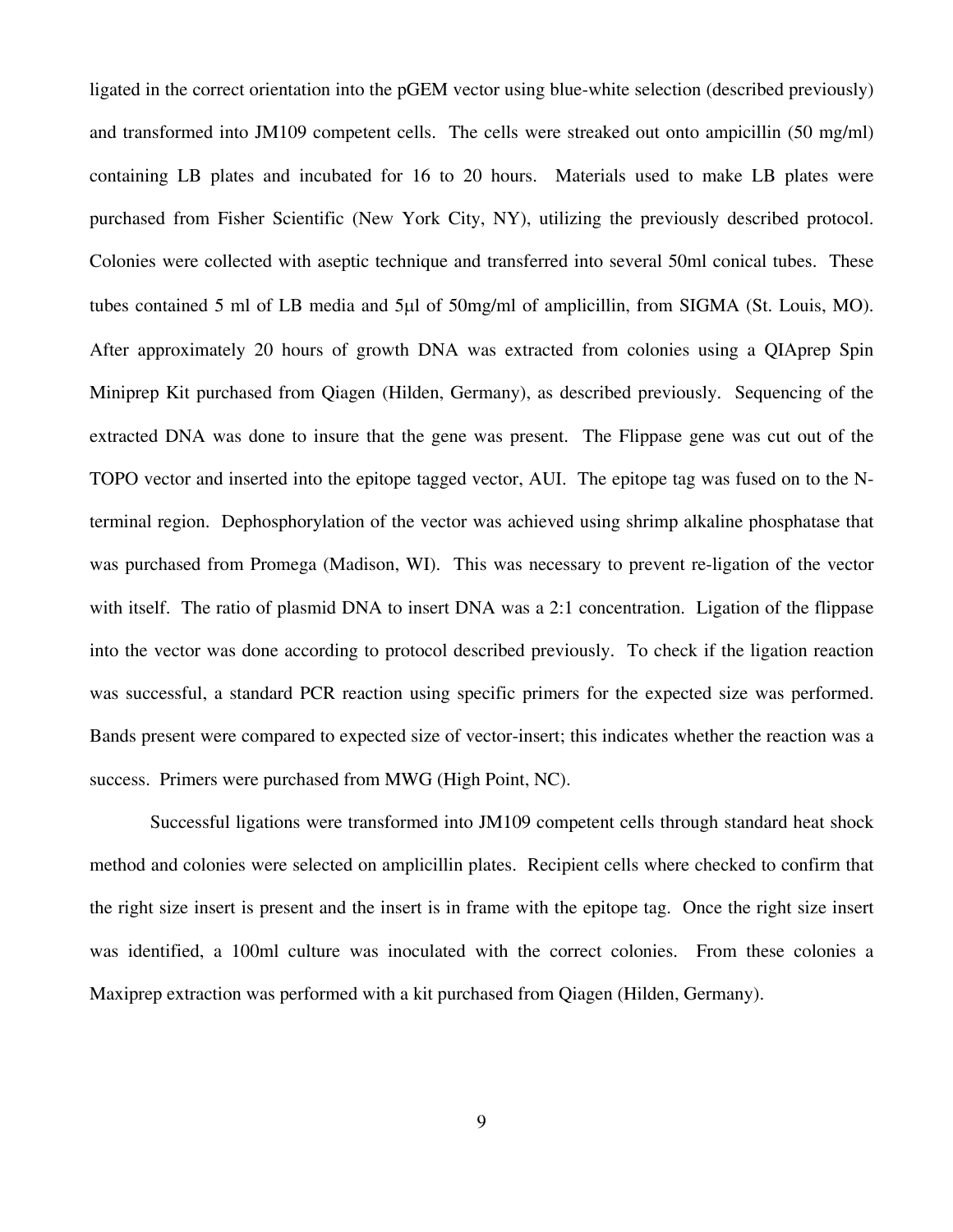**Transfection:** Approximately 50 µl of Epitope tagged flippase was transfected into *G. lamblia* using a DNA-transfection system developed by Yee and Nash [9]. This system uses the puromycin-*N*acetyltransferase (*pac*) gene for its selection of transfected parasites (8, 9).

**Antipeptide Antibody Generation:** Rabbit Antibodies were constructed to recognize specific sequences of the Flippase enzyme. One site was located at the 3' end and the other located at the 5' end. The same company constructed a mouse anti-rabbit antibody, IgG, that recognized the constant region of the initial antibody. The mouse anti-rabbit antibody was also coupled to HRP (horse radish peroxidase). Antibodies were purchased from Biomedia, Beaufort, SC.

**Bioinformatic Characterization and Homology.** Predicted giardial genes were obtained from the Giardia genome project [14,16] and compared to known protein sequences using BLASTP [20], Pfam [21], and COG[22] motif similarities. All potential giardial flippase genes were used to probe the SWISPROT [23] database to obtain a base set of putative flippase homologs across all species. All the identified homologs were aligned using Clustal X [24] and from the multiple sequence alignment. Neighbor Joining phylogenetic trees (1000 iterations) were constructed and displayed using ClustalX and Phylip [25].

**RNAi:** RNA interference uses antisense RNA to interfere with specific gene functions. This was done with the introduction of homologous dsRNA that specifically targeted our flippase enzyme [12]. There are, however, conflicting reports as to whether this system works in *G. lamblia*. Because of the relative ease of preparation we first tried to use RNAi to knock out the putative flippase enzyme. Using preparation kits from Ambion and following protocol appropriately. RNAi was unsuccessful and an alternative method was used.

**Hammerhead Enzymes.** The hammerhead ribozymes are small RNA molecules that have catalytic activity. These enzymes have the added ability to undergo self-cleavage to produce two RNA products. These two RNA molecules can act to inhibit specific mRNA and, thereby affect the overall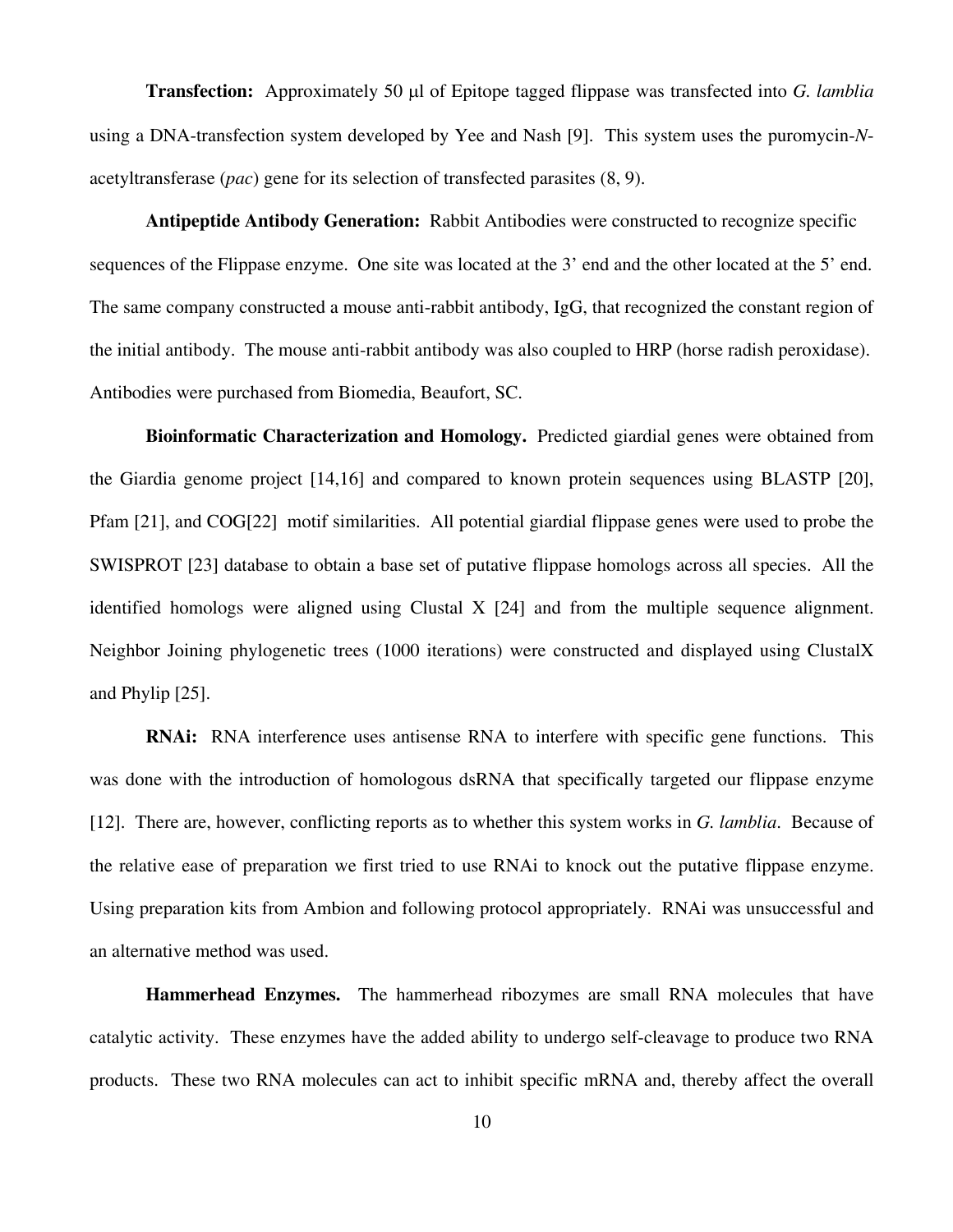activity of a cell with regard to the specific gene targeted [10]. In the experiment we constructed cDNA molecules that encode the hammerhead ribozyme enzyme that is specific for the flippase enzyme. The mode of entry of the hammerhead constrict was via transfection by cloning the hammerhead enzyme into *G. lamblia* virus (GLV) genome. The actual transfection occurred through electroporation. Selection of successful transfected cells was accomplished by the exposure of the transfected trophozoites to serial dilution of puromycin. The protocol that we used to knockout the flippase enzyme using the hammerhead ribozyme was developed by C. C. Wang [13].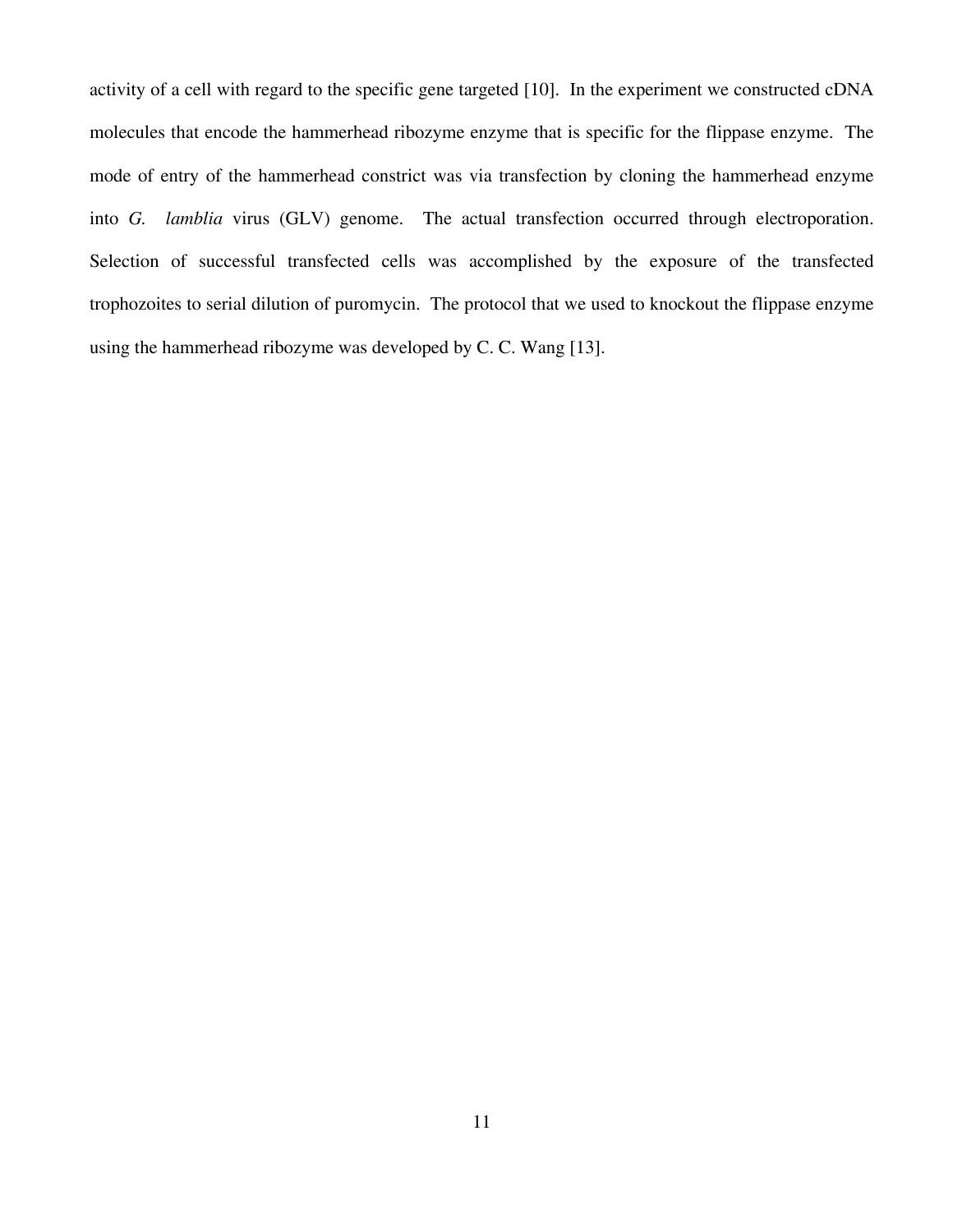### **Chapter 3: Hypothesis:**

This study tested the hypothesis that a flippase enzyme does exist in Giardia lamblia and that it plays a vital role in transporting and properly positioning phospholipids within the membrane lipid bilayer. Through a series of experiments this study will characterize this putative flippase enzyme within Giardia lamblia.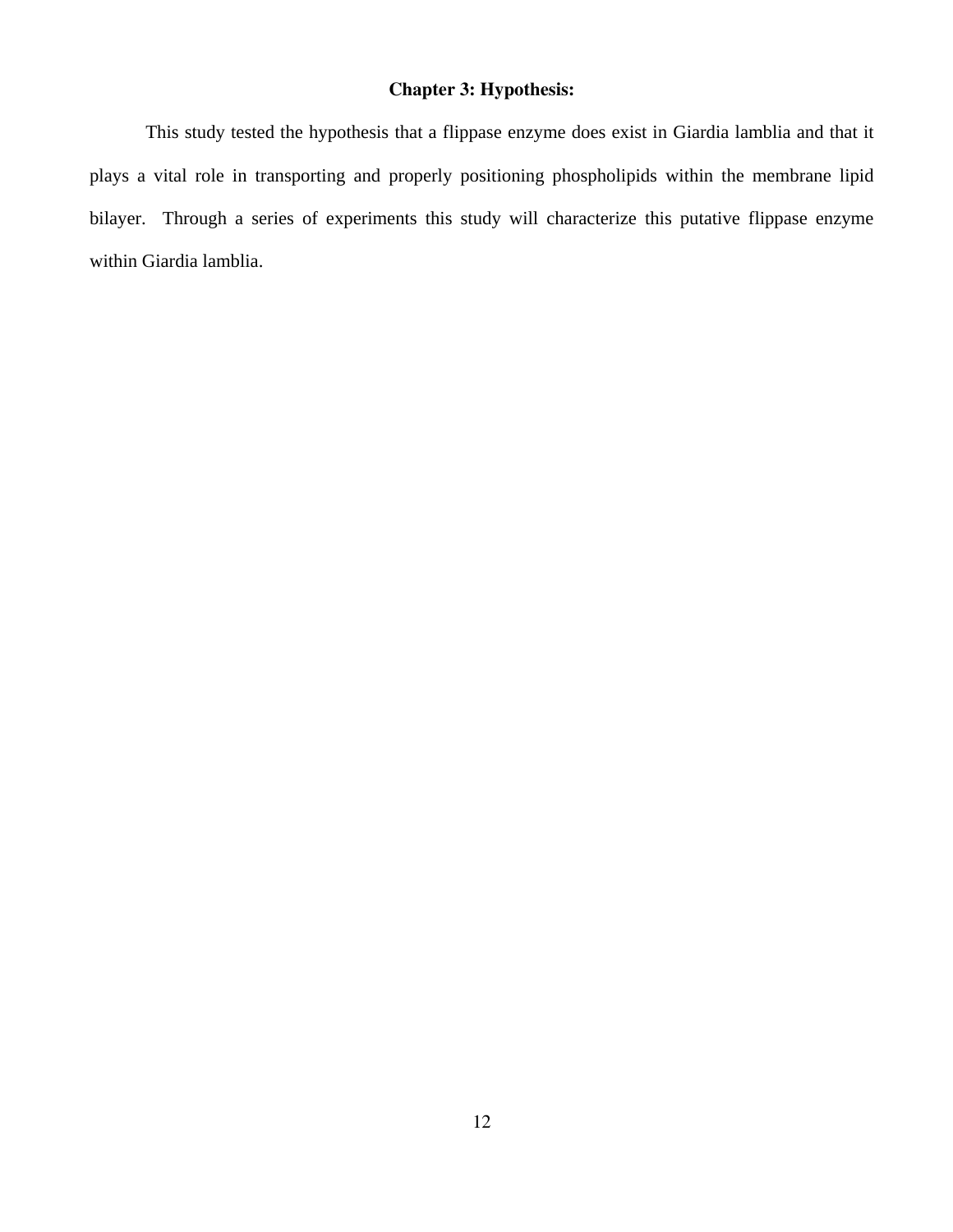#### **Chapter 4: Specific Aims**

#### **4.1- Specific Aim One: Bio-informatic characterization.**

 Giardia lamblia genes have been shown to have commonalties with structural and metabolic features from bacteria, archaea, and eukaryotes. BLASTP, PFAM, and COG comparisons of the putative Giardia lamblia flippase proteins to other putative flippase homologs and motifs can help us to refine functional aspects of the enzyme. In addition, construction of a phylogentic tree using a representative set of related transporters should reveal the evolutionary origins of the gene and could further refine functional studies.

#### **4.2 -Specific Aim Two: Clone putative flippase enzyme.**

 In order to proceed with molecular biology studies of modified giardial-flippase in situ, the gene must first be isolated and cloned into a suitable vector. Based on known sequence, targeted genes can be amplified by Polymerase Chain Reaction and cloned into a dual host (E. coli and G. lamblia) vector.

# **4.3-Specific Aim Three: Expression of the recombinant flippase enzyme in bacteria and epitope tagging.**

 Using the cloned giardial flippase gene, an epitope tagged version of the gene, including its native promoter, can be constructed and transfected into giardia trophozoites. Expression of this product can be assessed by both mRNA detection and quantization and by immunoassay of the epitope tag. Determination of epitope tags will also demonstrate the location and organellar association of the cloned enzyme.

#### **4.4-Specific Aim Four: Down regulation of the flippase mRNA in trophozoites.**

 Using the cloned gene as starting material, we can construct a mRNA specific hammerhead ribozyme. The specific ribozyme can then be transfected into giardial trophzoites in an attempt to decrease expression of the flippase gene. If the resulting transfection is viable, morphology of the transformed cells can provide indirect evidence of the function of the targeted enzyme.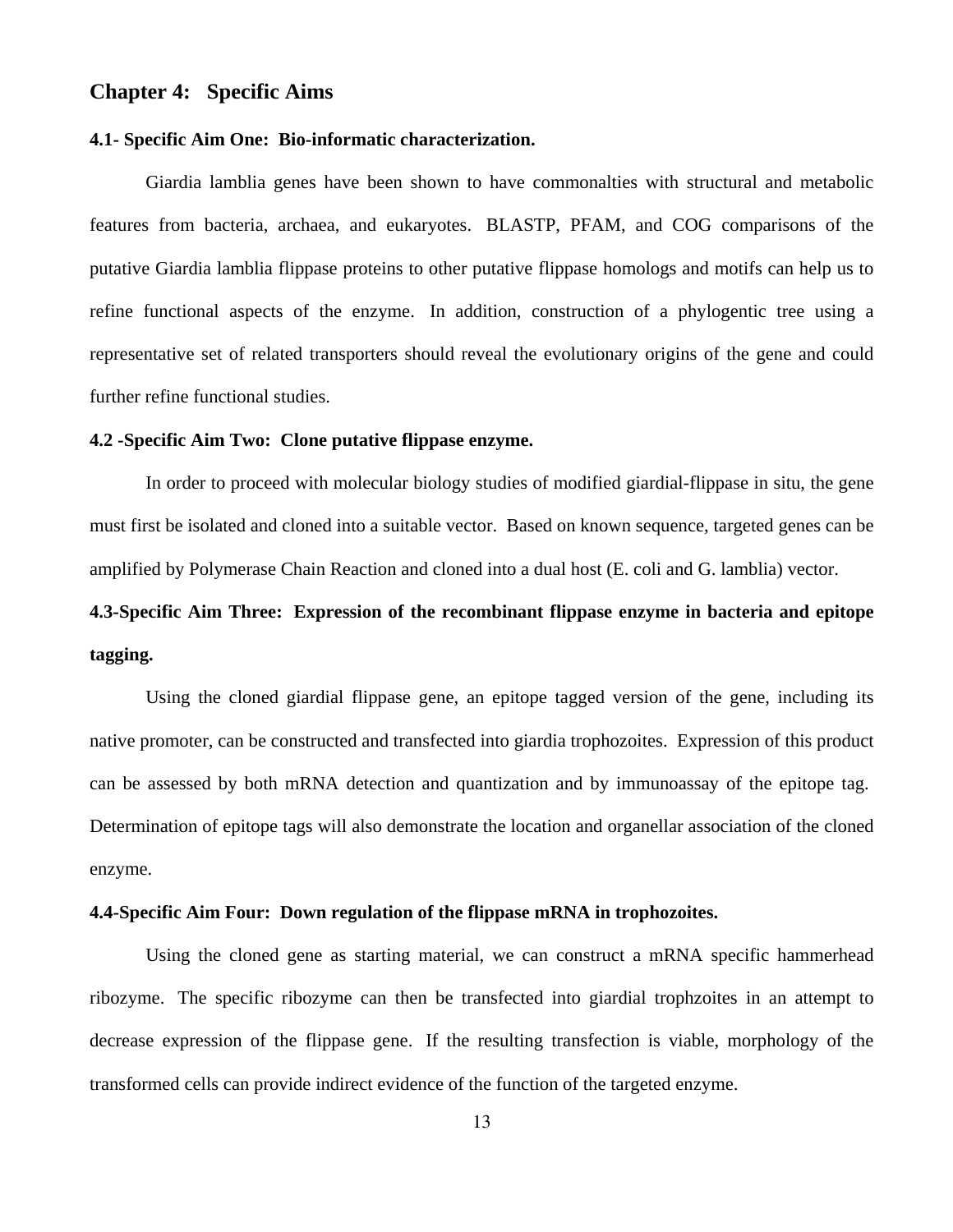#### **Chapter 5: Results and Discussion**

#### **5.1 Specific Aim One: Bio-informatic characterization**.

This project was executed during the initial phases of the total genome sequencing project of Giardia lamblia strain WB clone C6, now completed. During this time, through our collaboration in this project, we had access to early and preliminary data from the project to allow us to identify and clone key enzymatic activities. With the completed genome now available, I have reformed my initial analysis to allow for a more complete picture of the flippase enzyme in giardia.

Flippase, or phospholipid translocase enzymes are membrane associated proteins that can move phospholipids and other lipids from one side of the membrane leaflet to the other side. As such, they are a key element in the uptake of lipids from the external milieu into the cytoplasmic side of the cell. They may also have roles in the transfer of lipids among internal membranes.

Prokaryotes and higher eukaryotes are fundamentally different in that the eukaryotic enzyme includes an ATPase activity, allowing cellular energy to assist in the movement of materials across membranes. Because giardial genes can have characteristics of both prokaryotes and eukaryotes, our first question was whether the giardia enzyme is more closely related to prokaryotes or eukaryotes.

BLASTP, Pfam, and COG comparisons now identify four giardial genes with at least some homology to known flippase genes (Table 4,5,6,7,& 8). While subsequent studies in this thesis center on sequence #1 (Table 5,6), it is important to note that each of these putative homologs clearly contains an ATPase region, indicating that all potential flippases are of eukaryotic origin.

Flippases are only one part of the eukaryotic ATPase transporter family. Other membrane transport proteins, such as cation transporters, are also within this family. To determine which families are more closely related to flippases and to try to refine the evolutionary origins of giardia flippase, we assembled an unrooted tree of a representative set of flippase related homologs.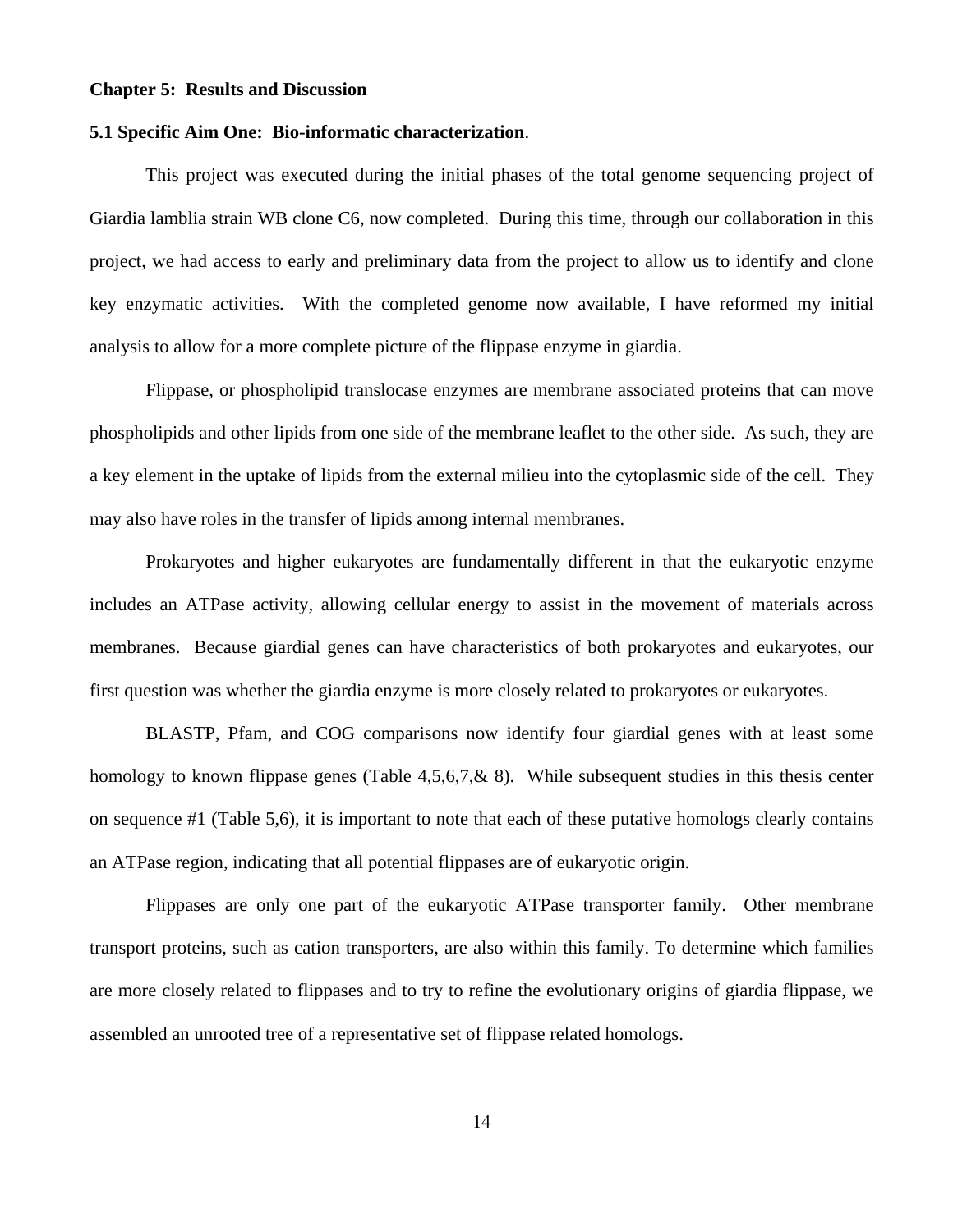Each of the four potential giardia flippases was compared with the SWISSPROT database using BLASTP, and all potential homologs (eval <10E-5 for any one of the four giardia proteins) were pooled and assembled into a multisequence alignment using CLUSTALX. This alignment revealed areas of high similarity among putative flippase sequences from a broad sampling of organisms (Figure 3).



Figure 3: multiple sequenced alignments. A sequence alignment done using a section of 70 A.A by ClustalX reveals some similarities between the putative Giardia lamblia flippase enzyme and other higher eukaryotes such as human and mouse. By being able to match a flippase protein sequence to that of Giardia it gives insight into the possibility of a flippase site within its genome.

In particular, these studies helped identify how similar our enzyme was to other functioning systems and whether the enzyme could indeed require an ATP-based energy system to function. This assumption was based on the similarities of G. lamblia to already existing ATP-dependant flippase enzymes of the other organisms, such as the flippase enzyme identified in C. elegans which is ATP-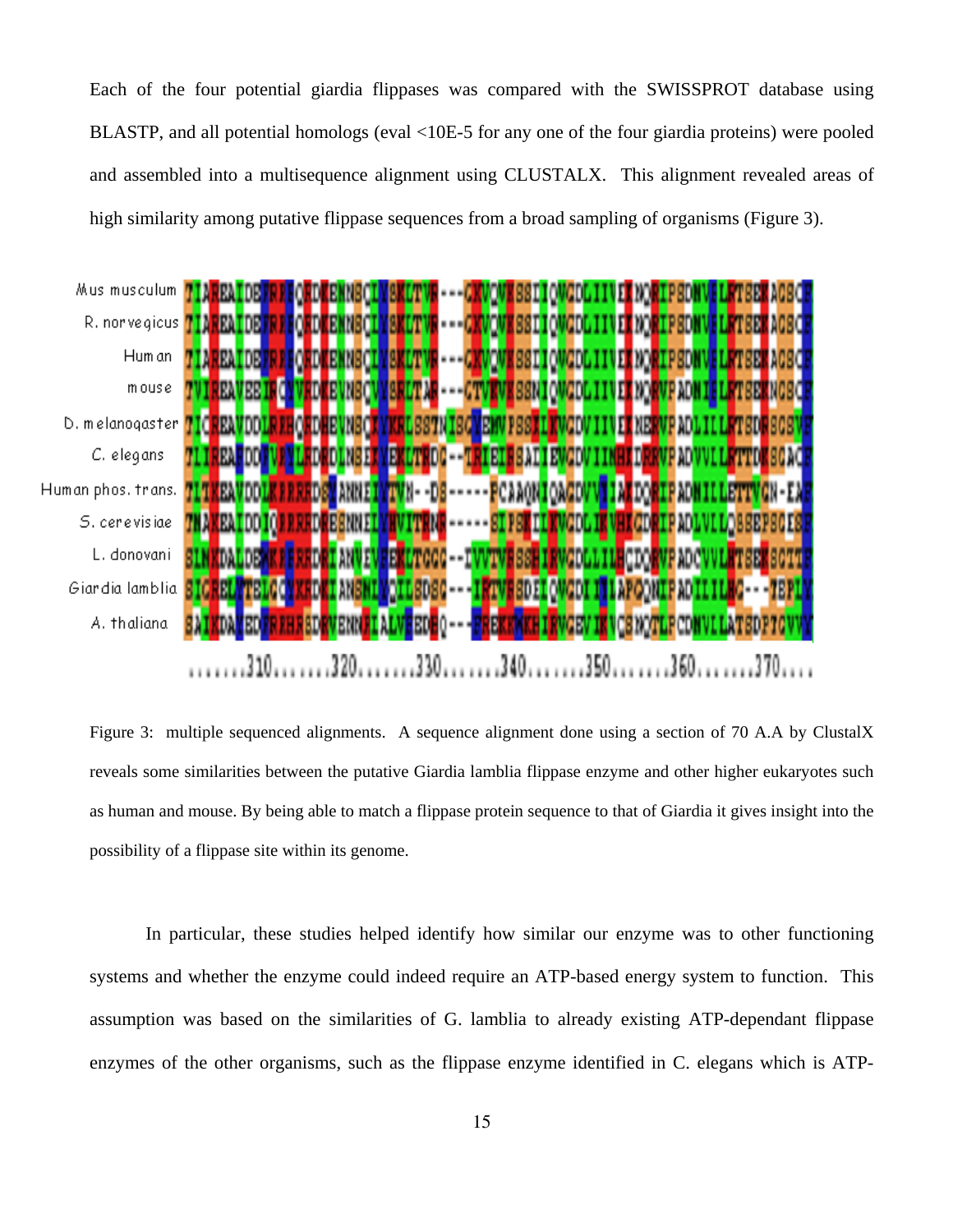dependent and has an approximate 40% homology to G. lamblia (Weng et al., 1999). Additionally, the other homologous matches helped to uncover whether our putative enzyme recovered from the G. lamblia genome could play a functional role in phospholipid trafficking as well as provide a possible starting point for testing it's functionality.

To better understand the evolutionary, and potentially functional, relationships among the transporter enzymes, a phylogenic tree was constructed involving all the potential homologues identified from SWISSPROT. This unrooted tree, based on 1000 iterations of the Neighbor-joining algorithm, was constructed and viewed by a combination of CLUSTALX and Phylip (Illustration 1). Several points can be made from this construction. First, most of the sequences cluster in a reasonably orderly manner, lending credence to the validity of the sorting. There are broad clusters of invertebrates, vertebrates, and fungi, with dense clusters focused on model organisms such as Rattus, Mus, or Drosophila. Second, there are clearly several paralogs, related genes with separate evolutionary paths, represented in this tree. For example, there are two clear clusters of fungi related genes that are widely separate from each other. Thirdly, there are two regions of the tree with deeply or basally separated branches: In the middle of the wheel are widely spaced individual or singly branched arms, indicating distant linkage to its neighbors. Then, at the end of the tree are a series of sparse branches, generally divergent from the main cluster of ATPase transporters. These latter, highly divergent branchings, include samples from a wide range of organisms and presumably represent either a rare, specialized evolutionary tree or a series of related sequences that align poorly.

While the tree is well organized at the level of organisms, it is less well clustered at the level of enzyme functionality. In particular, flippase or phosphlipid transporters are found annotated throughout the tree, interspersed with cation transporters or uncharacterized ATPase activities. There are at least two possible interpretations of this distribution. One is that the changes in transport specificity are highly variable and not well defined, such that multiple sequence alignments de-emphasize these areas.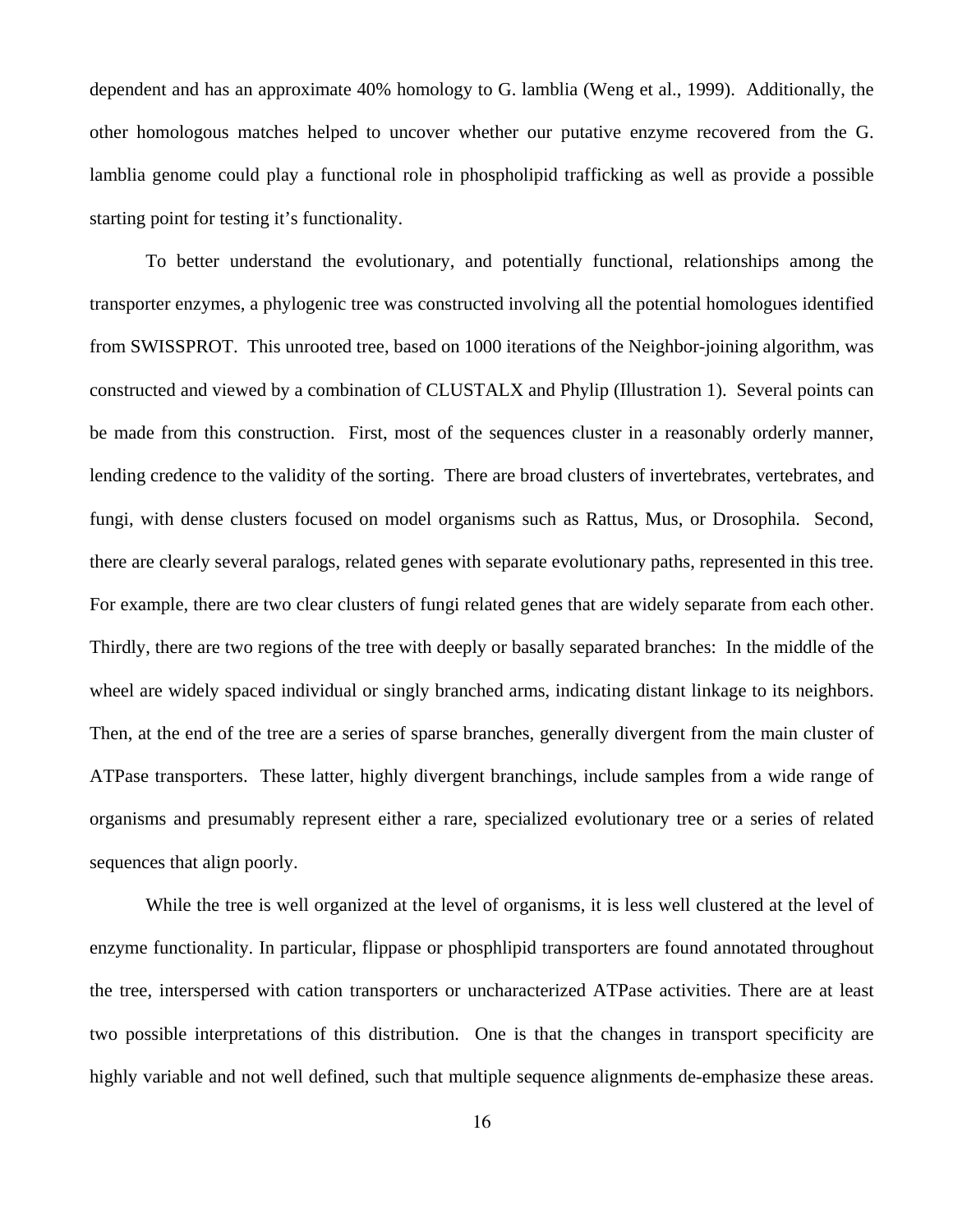This line of reasoning is supported by the general signal for transporters detected by COG or Pfam comparisons. Alternatively, poor annotation could be a major factor in the lack of segregation. Most of the annotations given are based solely on sequence similarity with a gene that was also annotated solely by sequence similarity with another gene. Distinguishing and correcting either or both of these errors is beyond the scope of this project.

Perhaps the most intriguing observation on this tree is the distribution of the four putative giardial flippases. Three of these are in the deep branching part of the tree, with the remaining sequence in the divergent or mismatched end of the unrooted tree. The branches labeled 1, 3a and 3d represent those putative giardial flippases. The location of those branches further bolsters the contention that those putative flippase enzymes do indeed belong within the same family as already established flippases of higher eukaryotes.

The take home lesson here is that, once again, giardial genes are distant from almost all other species, minimizing the amount of information that can be gleaned by comparison with "near" neighbors. With the key flippase, numbered 3 on the tree, which is the focus of the remainder of this thesis, there is only one close homolog, and that is a flippase of the equally enigmatic *Trichomonas vaginalis*.

#### **5.2- Specific Aim Two: Clone putative flippase enzyme**.

Now that we have established the presence of our putative flippase enzyme gene, the exact location needed to be identified. In order to pin point the location of the gene the DNA was purified and several primers were constructed using the data gained from the previous alignment studies (Table 1). Using several rounds of PCR the primers were allowed to react by annealing at specific sites within the DNA. The process allowed for amplification in quantity of our putative flippase enzyme. The putative flippase enzyme measures approximately 3500bp.

The gene was successfully removed, purified, and concentrated. Since the primers used were constructed not only to recognize the gene but were also embedded with a restriction site on the 3' and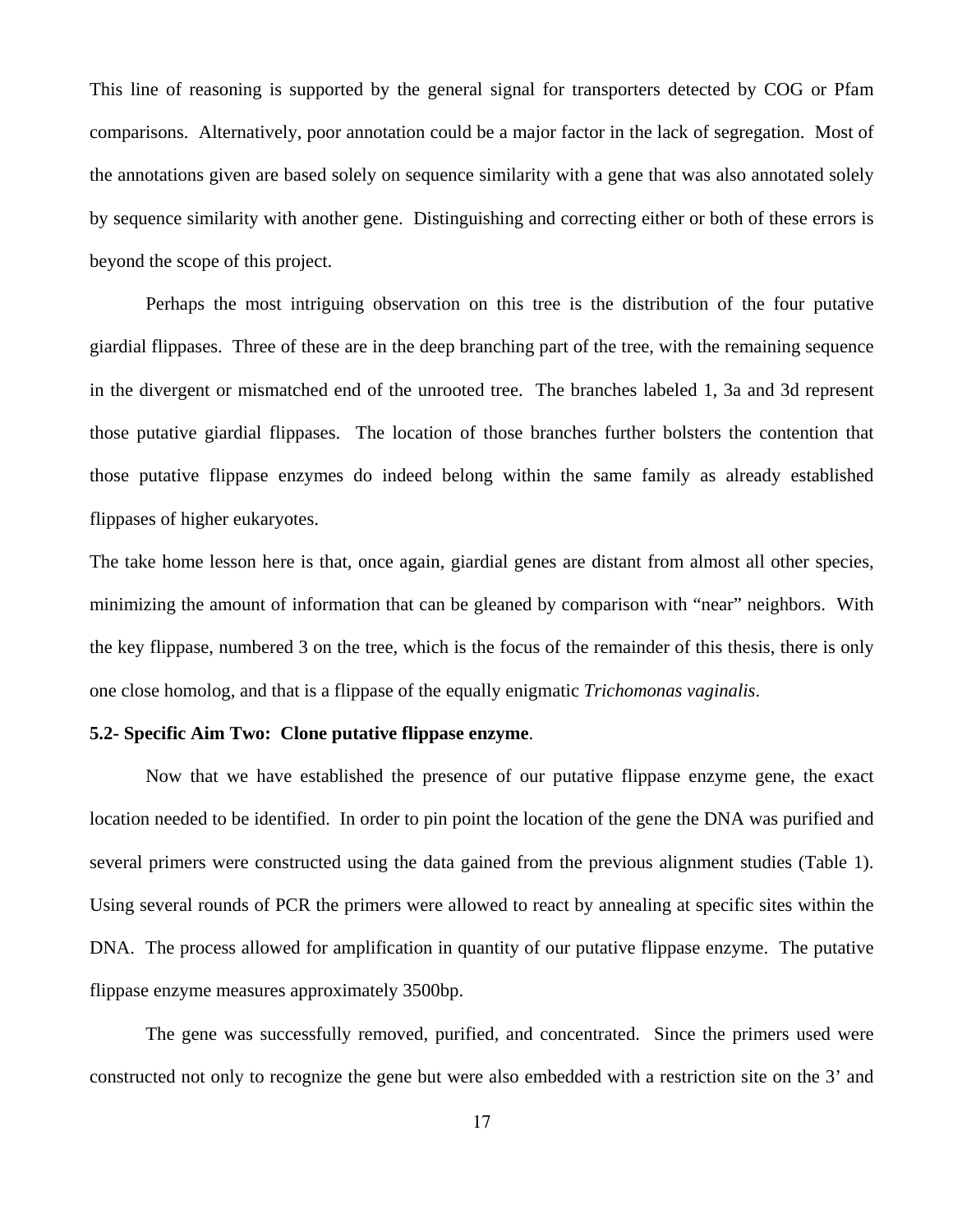5' end of the gene (Table 1). The reason the amplicons were constructed with specific restriction enzymes were to provide annealing ends that corresponded with sites on the vector used, AU1, cloning proposes. The choice vector has been previously identified to have been successfully transfected into G. lamblia while maintaining full functionality once inside the cell. In addition the vector contained a specific antibiotic resistance sites which were used for purification proposes, discussed below.



Figure 1: In this figure the bands in lanes one and three represent the amplification of the flippase enzyme using the primers previously constructed. Control is found in lane 5. In the first and last lanes are a Hind III ladder.

In order to ligate the PCR product into the vectors, both the vector and product were incubated with the restriction enzymes that corresponded with the embedded restriction enzyme sites. The AU1 vectors were incubated with the same corresponding restriction enzymes. The restriction enzymes act as molecular scissors and cut both the vector and PCR produces at their recognition sites. To prevent the vector from re-ligating to each other their ends were dephosphorylated, while the PCR products were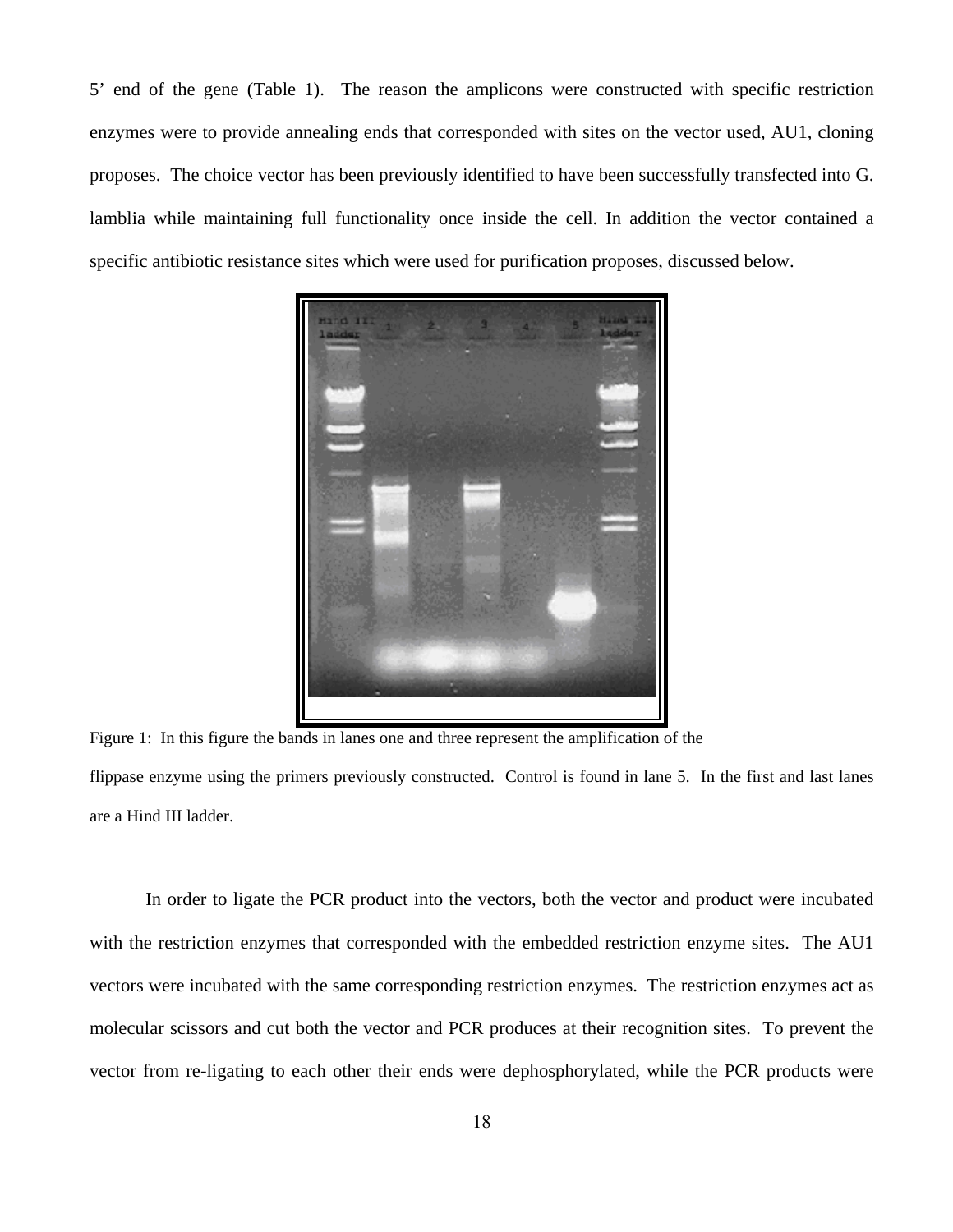kept intact. After the incubation of the PCR products with their corresponding vector in a specific ligation mix, according to protocol as listed in the M&M section. The ligation mix was transformed into competent JM-109 cells. The colonies were grown on specific media that contained not only the corresponding sensitive selection antibiotics but also contained large amounts of galactose. The reason for the addition of galactose was to assist in the identification of successful ligation of the flippase enzyme. The AU1 vector has an intact beta-galacatasidase enzyme site embedded at the point where the restriction enzymes are located. When the restriction enzymes cut and proper ligation of the choice gene occurs the beta-galacatasidase gene is interrupted. At this point a blue/white selection can be made using the substrate, X-gal. Blue colonies indicate that the beta-galacatasidase is functioning and therefore the gene was not incorporated. The reason for the white colonies indicate that the gene was embedded at the proper site the activity of this gene was interrupted and therefore was unable to process the conversion of lactose into its appropriate breakdown products, glucose and galactose. The breakdown products were not present and could not interact with the substrates, X-gal. Due to the lack of these products the cells were unable to show the characteristic blue change color (picture not shown).

In addition, the successfully ligated flippase enzyme vectors would upon incubation on this media survive the exposure to an antibiotic, ampicillin, due to the presence of the resistance gene to that specific antibiotic on the vector. The coloration change and survival after exposure to ampicillin further insured that the colonies picked did contain the gene. The successful JM-109 cells that contained the putative flippase enzyme were grown in a controlled environment, and from the colonies both RNA and DNA were extracted from the cells.

Total RNA was purified and using primers specific for the corresponding G. lamblia flippase enzyme, was run through a series of RT-PCR specific cycles (Table 2). In addition to the total RNA extraction the samples were further processed using a messenger RNA kit to further purify the sample and only remove the messenger RNA. Both samples were placed into an RNA sensitive agarose gel and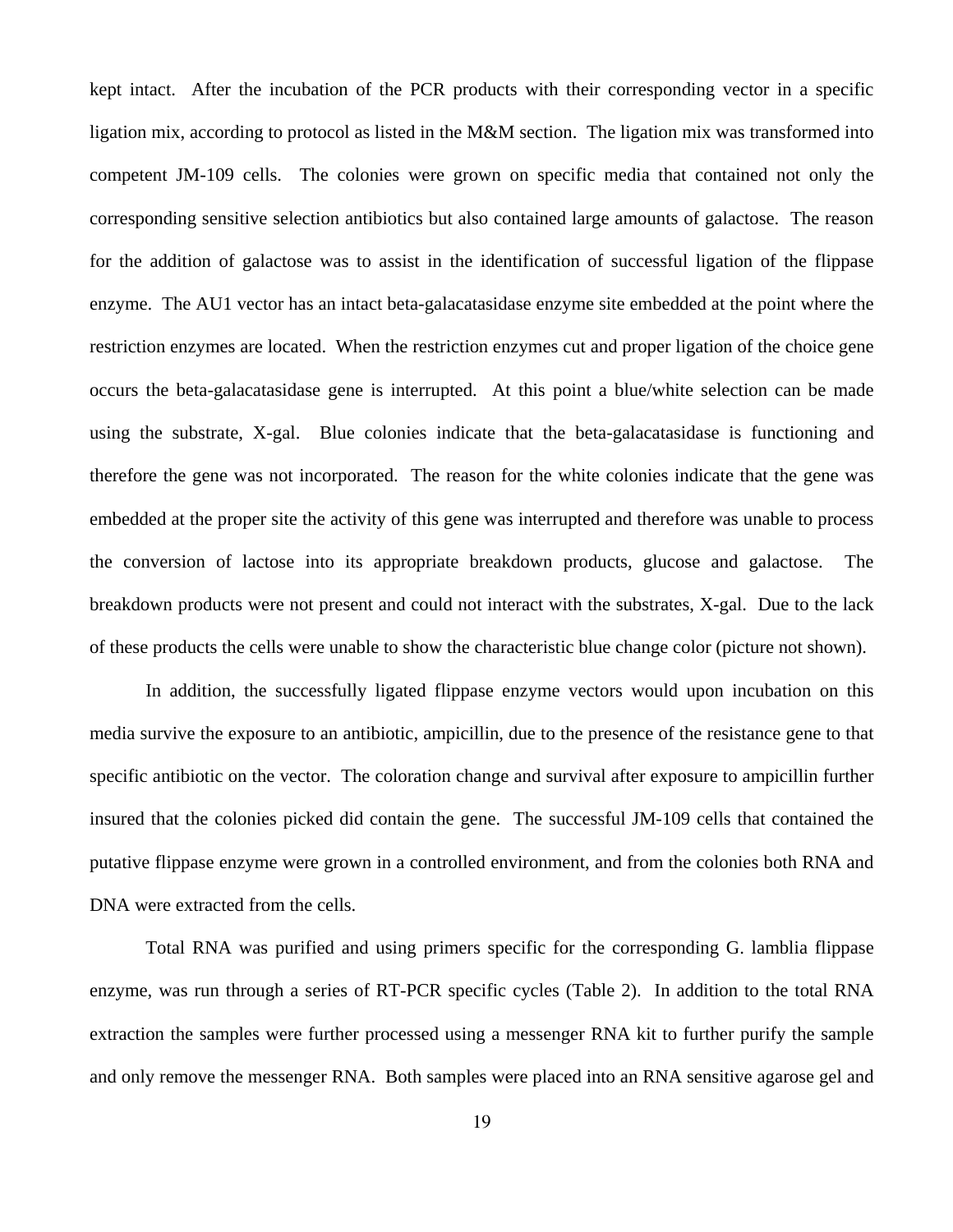monitored. Throughout the whole process extra precautions were taken to insure the integrality of the RNA remained intact. The results of the RNA on agarose gel further supported the notion that there is indeed a flippase enzyme within the G. lamblia genome (figure 4).

# **5.3- Specific Aim Three: Expression of the recombinant flippase enzyme in bacteria and epitope tagging.**

 My next step was to provide evidence that the gene is in fact present as a folded and functioning protein. In order to visualize whether the putative G. lamblia flippase enzyme was present in a protein form, protein purification and western blotting was performed. Colonies were chosen based on growth and appearance and transferred into several fifty-milliliter conical tubes and grown in an incubator for approximately twenty hours. Antibiotics were used as a selection device, since our vectors contained ampicillin resistant genes. Five milliliters of these cells were transferred into ninety-five milliliters of media and returned to the incubator until the OD reading was at or above 0.6. At this time, the samples were centrifuged, and supernatant suctioned out. According to Qiagen protocol a certain amount of the inducer isopropyl-beta-D-galactoside (IPTG) was added to the flasks. IPTG works by inducting the cells to enter a high state of metabolism where the overall levels of protein catabolism are increased. At intervals of thirty-minutes up to two hundred and forty minutes, a two-milliliter sample was taken, centrifuged, and supernatant was removed. The total proteins were removed at specific time frames and were run onto an SDS-PAGE protein gel. The gel was placed into a solution that contained a specific dye, Coomassie yellow dye, the dye reacted to the protein produce, flippase protein, and under a limited spectrum of light the protein fluorescents. The presence of this band again further cemented the presence of a flippase enzyme. The gel was than transferred onto a nitrocellulose filter, using the western blot procedure.

In addition the AU1 vector was constructed with an epitope tag. During the cloning process the putative flippase enzyme was cloned in the forward orientation in front of the epitope tag. The forward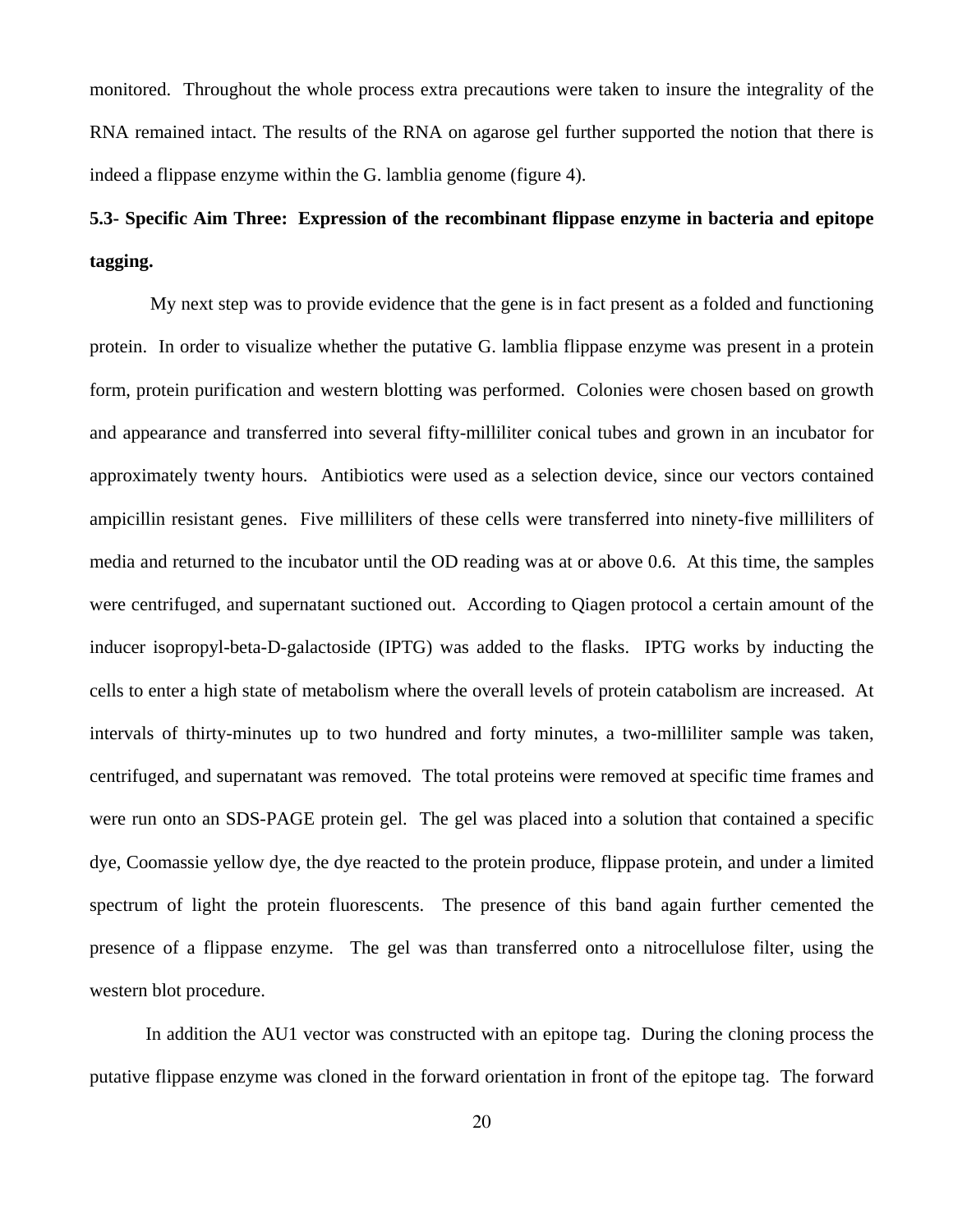orientation was selected for by the presence of two separate restriction enzyme recognition sites that corresponded to both the AU1 vector and the putative flippase enzyme. The location of the restriction enzyme sites insured that the putative flippase enzyme was indeed ligated into the forward orientation. The presence of the tagged flippase enzyme was determined using the anti-rabbit antibodies and mouse IgG antibodies. At a later stage we will use a series of Confocal microscopy for the visualization the flippase enzyme within the phospholipid bilayer.

Following protein purification and expression, the purified AU1 vector containing the flippase protein was transfected into G. lamblia using the DNA-transfection method described earlier. After the procedure was complete the colonies were transferred into appropriate media along with the antibiotic, puromycin. The vectors transfected also contain a Puromycin-resistant site this was done in order to further purify the samples and promote only the growth of the G. lamblia that had properly untaken the vector-epitope product.

After several generations of growth the cells where prepared for Confocal microscopy. Prior to confocal microscopy various steps were taken to prepare the cells for visualization. The cells were first exposed and incubated with the anti-rabbit antibody that recognized the epitope tagged enzyme. After the initial incubation a second antibody, mouse anti-rabbit antibody that recognized the primary antibody was incubated and allowed to react with the cells. The mixture was rinsed in order to remove all the excess antibodies. The next step was addition of various dyes that were specific to the secondary antibody and the nucleus. Rhodamine was used for the identification of the flippase enzyme depending on the excitation spectrum it would either emit green or yellow fluorescents. Another dye was used to adhere to specific nuclear proteins, DAPI, this dye gave the nuclear products a blue coloration. This was done in order to assist with the separation of the nuclear membrane and the phospholipid bilayer visualization and help with localization of the different cellular compartments.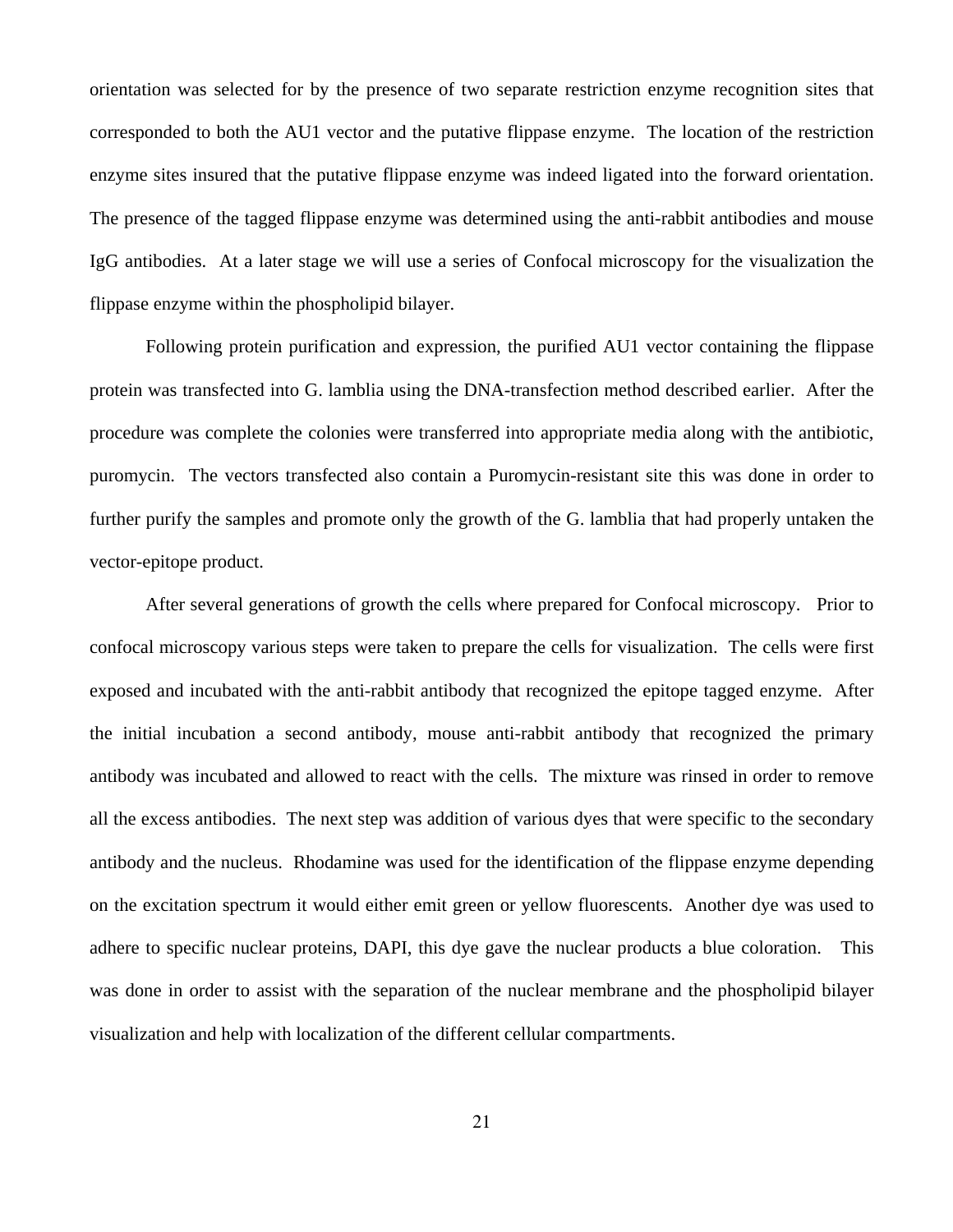The samples were then placed into a Confocal Microscope, the exposure of specific light rays to the samples resulted in excitation of tagged enzymes and a color change was seen. Various pictures were taken of both excited cells and non-excited cells (figure  $5 \& 6$ ). The non-excitation cellpreparations showed healthy appearing G. lamblia trophozoites. This supported the notion that the cells were not injured during the transfection and were successfully growing (figure 5).

 The most profound finding was the localization of the tagged flippase enzyme to the lipid bilayer membrane (figure  $6 \& 8$ ). The finding clearly shows the enzyme does indeed embed into the outer phospholipid layer. The internal membrane showed very little placement of the flippase enzyme. The nuclear structures also showed very little localization of the flippase within its membrane. Rather the enzyme seems to be more concentrated on the outer leaflet.

Additionally, several comparative studies using the same cells were conducted between both excitation and nonexcitation conditions in order to establish that the cells were not injured but rather intact and the enzyme placement occurred (figure 6). These findings were very exciting and further fueled the proposed hypothesis. Many more confocal studies were conducted; the repeated studies supported the initial finding.

#### **5.4- Specific Aim Four: Down regulation of the flippase mRNA in trophozoites**.

 The final aspect of our study was to knock down the function of the flippase enzyme and visualize whether our cells livelihood was affected. We used two different attempts; one being RNAi and the other being the hammerhead enzyme. Initially RNAi was employed, however this method failed. This method was used and documented by Firelab at the Carnegie Institution of Washington to be successful, but in our experiment it failed repeatedly.

We then moved on to the next option. This method involved using a hammerhead ribozyme protocol of Wang, et al (10). The hammerhead enzyme used was constructed to recognize a 15bp sequence particular 5' and 7bp at the 3' end of our G. lamblia putative flippase enzyme mRNA. This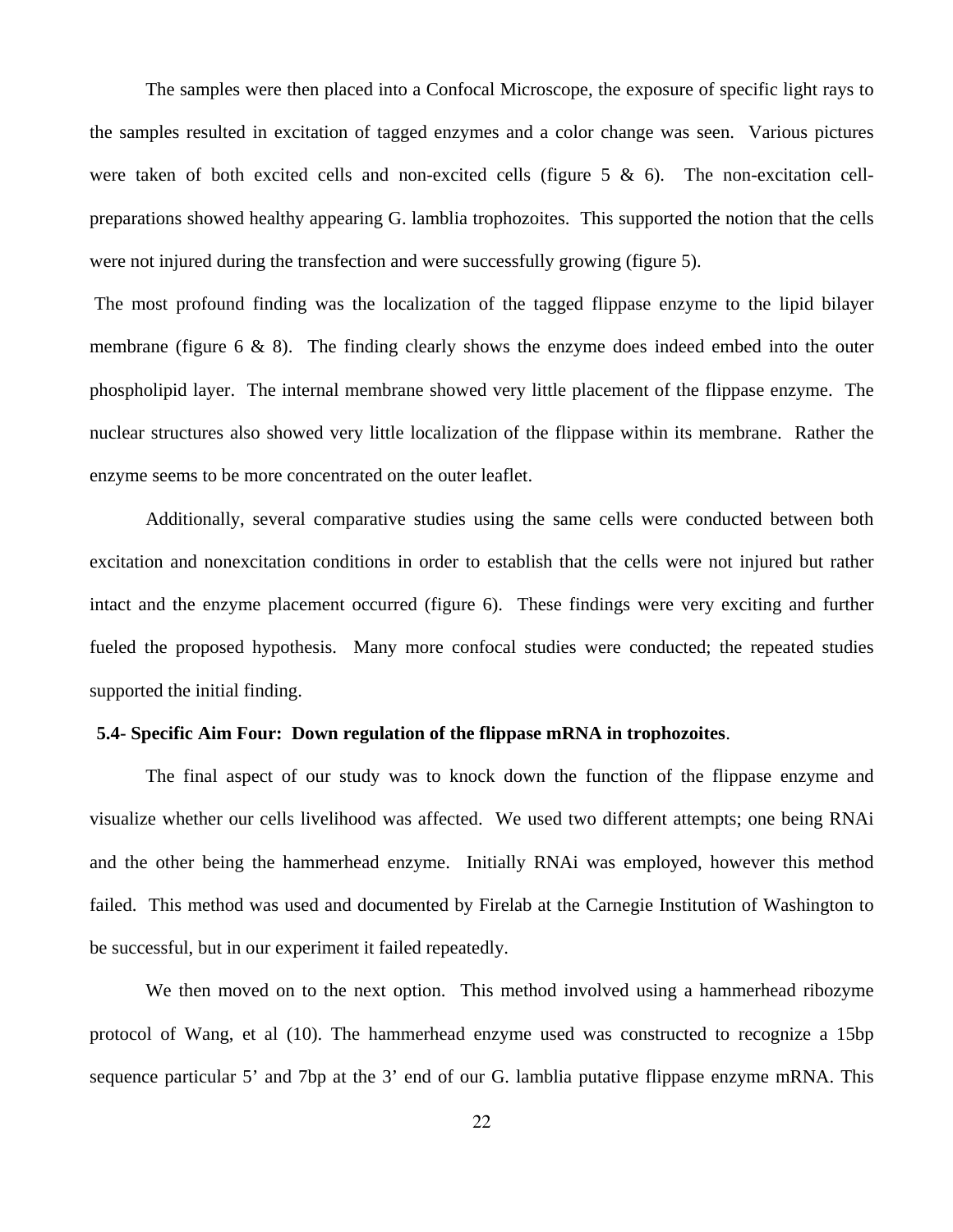enzyme has the ability to split into two catalytically active subunits. Both act by binding to the specific mRNA subunits and prevent the messenger RNA from being transcribed (table 3). This process will down-regulate the putative flippase enzyme and resulted in a non-functional flippase enzyme. In the presence of this non-functional enzyme the kinetics of lipid trafficking were interrupted and the cells' survival rate was affected. The morphological changes were identified using Confocal microscopy (figure 7). The cells were grossly rotund, bloated, and ill looking. On microscopic examination the cells were not only bloated in appearance but visual distortions in shape and movement were noted. In addition, cells exposed to the hammerhead enzyme did not survive in culture, as compared to a nonexposed control. RT-PCR results revealed a decline in cell population.

The results of this experiment further expanded our knowledge of the specific role our putative enzyme plays in the survival and proliferation of Giardia lamblia.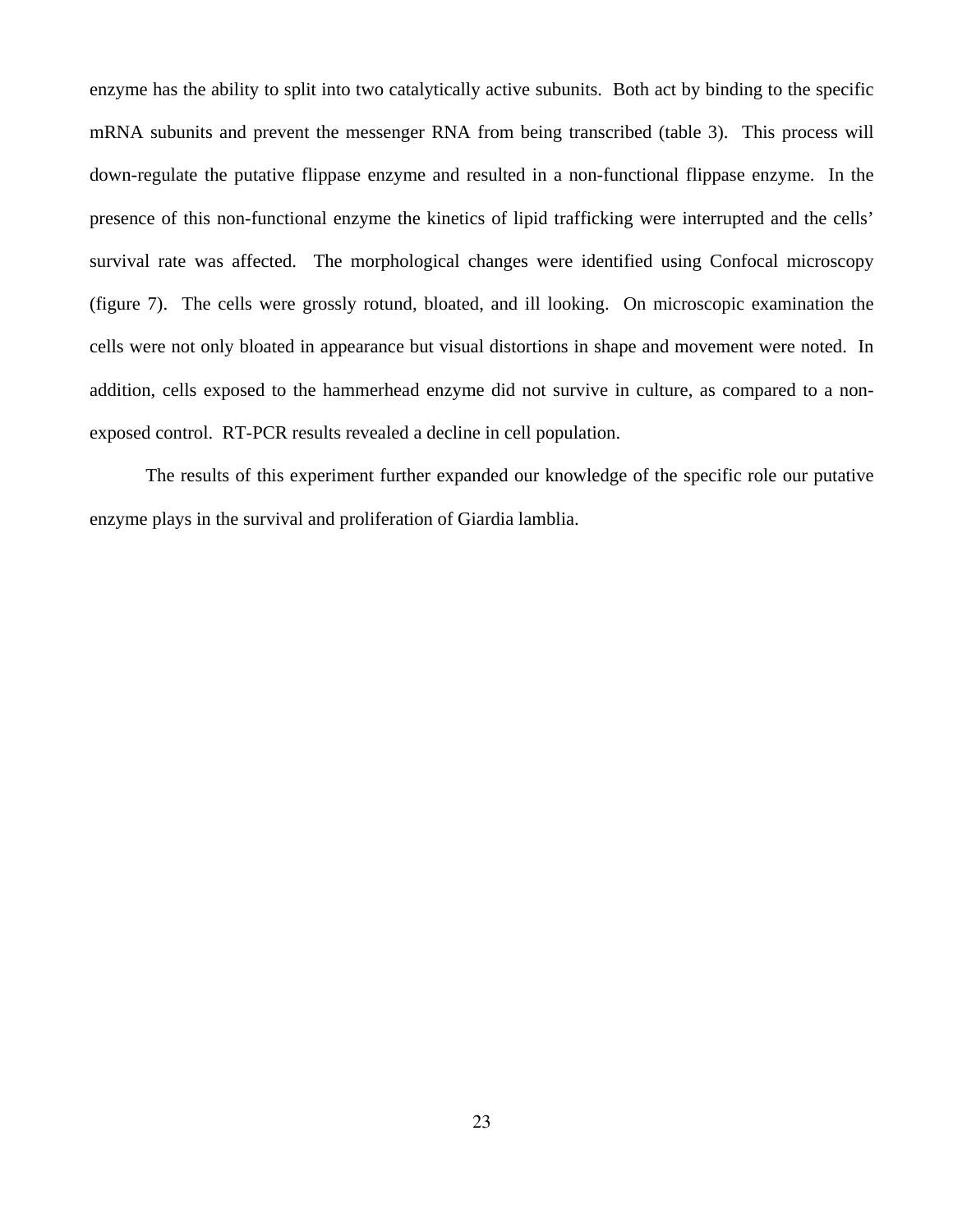#### **Chapter 6: Conclusion**

The use of bioinformatics expanded this study's capability to compare and contrast well established flippase enzyme sequences with our putative flippase enzyme. Programs such as ClustalX, COG, SWISSPROT, and pylogenic tree program gave us the insight into the extensive similarities between the putative flippase enzyme in *G. lamblia* and various other established flippase enzymes of multiple eukaryotic organisms. After comparison of the various organisms we used that data to assemble various sets of primers to target the sequence discovered within the *Giardia lamblia* genome.

 Once the targeting and amplification of the putative flippase enzyme was complete, the functional capacity of the enzyme was tested. Several rounds of confocal microscopy allowed for visual appreciation of the flippase enzyme. With these multiple rounds of confocal microscopy it was indeed revealed that the enzyme did indeed localize to the inner leaflet of the plasma membrane.

In order to prove whether this enzyme was vital for the survival of *Giardia lamblia*, the enzyme's function was affected in such way as to lower its ability to transport and incorporate lipids into its phospholipid bilayer. This knocking out of the flippase enzyme could have been done by the use of two different enzymatic reactions that would in essence work to differently to interrupt the function of the *G. lamblia* flippase enzyme. The first consisted of the use of RNAi, after various rounds it was determined that this mechanism didn't work for our purpose. The second option was the use of the hammerhead ribozyme.

With the construction of a specific hammerhead ribozyme and successful transportation into Giardia using a giardial virus the cells were infected and incubated. Cells were viewed under the light microscope prior to the preparation for confocal microscopy. Cells were grossly bloated and their movements were restricted under confocal microscopy the cells were rotund, inflamed, and ill appearing. When the cells were allowed to grow in culture and compared to cells which were not infected, the infected cells didn't survive. According to the hypothesis it is believed that the *G. lamblia*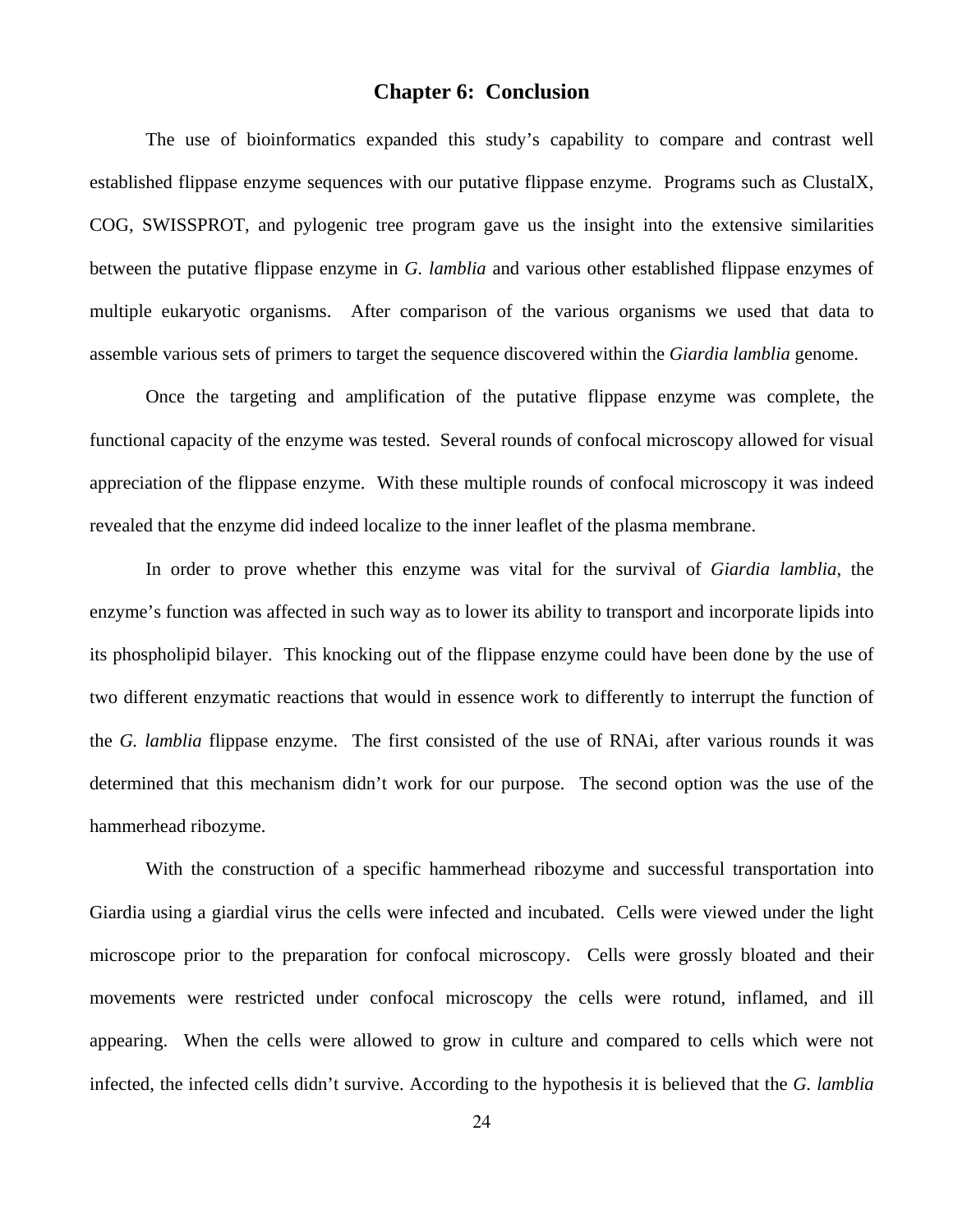flippase enzyme is vital for the transport and incorporation of various phospholipids into the lipid bilayer. As explained earlier this parasite is unable to produce its own phospholipids denovo, and it is believed that the flippase enzyme identified functions in both transport and incorporation of these needed lipids. To date there have been three other potential "flippase" enzymes identified (Table 5). For this study all the focus was placed onto the first putative flippase enzyme sequence identified. The identification of this sequence was due to the involvement of our laboratory with the Giardia lamblia genome project we had privy to early unpublished data. Our experiment indicated that the flippase enzyme was indeed localized to the phospholipid bilayer and when the activity was knocked down it affected not only the normal features but the survivability of the cells.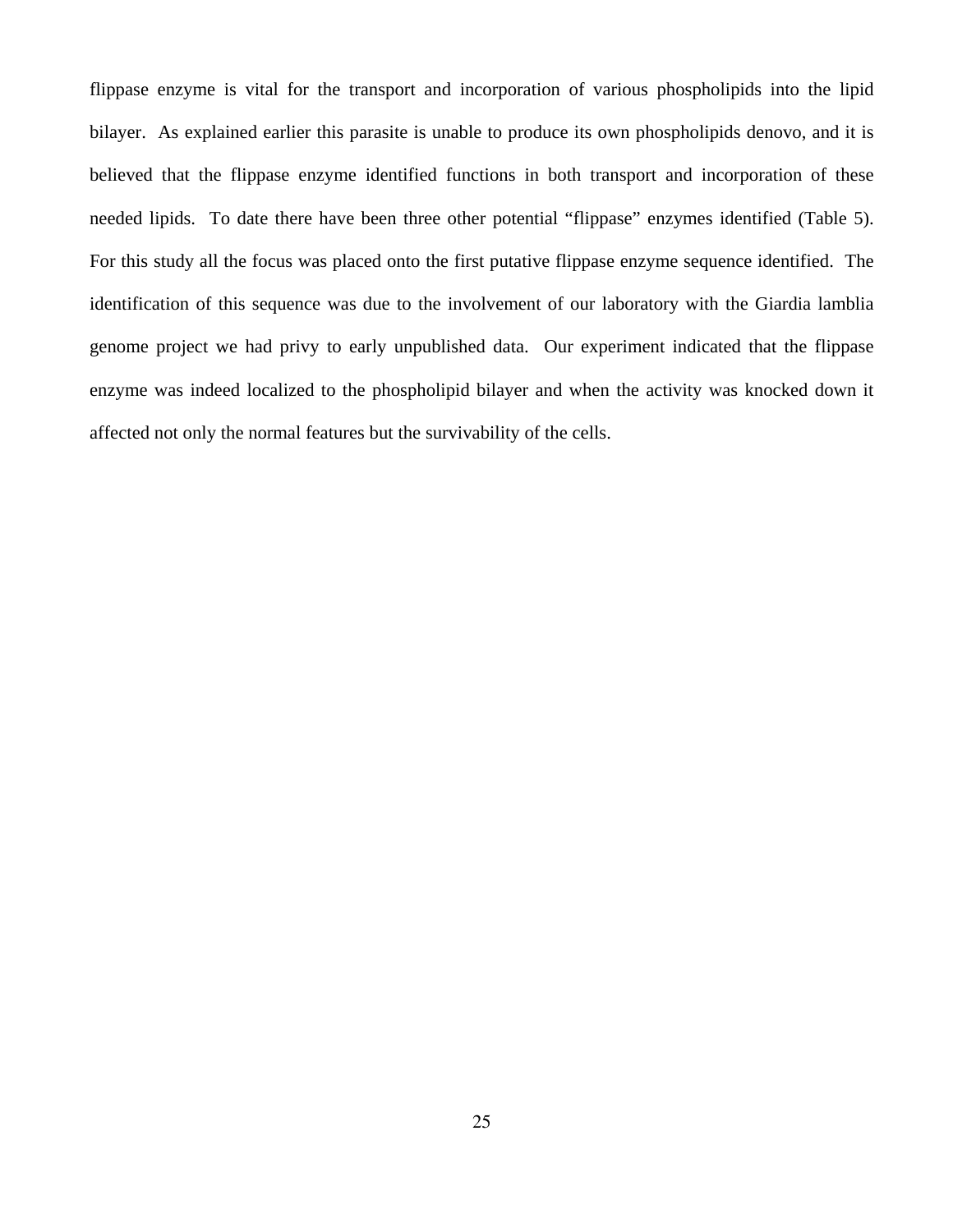# **Tables and Figures**

### **Tables**

TABLE 1. PCR primers used to recognize and amplify the flippase enzyme. The primers were embedded with certain enzyme restriction sites. Both AU1 and PICA vectors were used in order to expand our pool of available vector-gene products.

|                            | <b>Primers</b> |                                        |                    |
|----------------------------|----------------|----------------------------------------|--------------------|
| Construct                  |                | Sequence                               | Restriction enzyme |
| Au1 vector (left)          | GFliAu1F01     | <b>ATCCCTCTGCTTGAATTCATTGAG</b>        | EcoR1              |
| Au1 vector (right)         | GFliAu1R01     | ACCAGTGGAATTCCGAGAAGGACAG              | EcoR <sub>1</sub>  |
| Au1 vector $2^{nd}$ (left) | GFliAu1F02     | <b>TTAAGCTGAATTCCTGTTGC</b>            | EcoR1              |
| Au1 vector $2nd$ (right)   | GFIAu1R02      | CTT <b>GAATTC</b> GTCATAAGGATGTAG      | EcoR <sub>1</sub>  |
| PICA vector (left)         |                | GFIipPICAF01 TATCCCTCTGGTACCTTCTATTGAG | KpnI               |
| PICA vector (right)        |                | GFIipPICAR01 ACCAGCGGCCGCACGAGAAGGACAG | Not I              |
| PICA vector $2^{nd}$ (1f)  |                | GFlipPICAF02 TTAAGCTGATGGGTACCTGC      | Kpn I              |
| PICA vector $2^{nd}$ (rt)  |                | GFlipPICAR02 GCTTGCGGCCGCCATAAGGATGTAG | Not I              |
|                            |                |                                        |                    |

TABLE 2. RT-PCR primers used to recognize and amplify messenger RNA of the flippase enzyme. The first two primers were constructed to amplify the first half of the sequence whereas the second two amplified the second half of the sequence.

| Construction       | <b>Primers</b> | Sequence              | Produce size |
|--------------------|----------------|-----------------------|--------------|
| Au1 vector (left)  | mRNA01         | atgggctgttgctgttgtc   | $1520$ bp    |
| Au1 vector (right) | mRNA02         | cctctagcatgcattcctct  | $1520$ bp    |
| Aul vector (left)  | mRNA03         | tgaagtggctatcatcagagg | $2361$ bp    |
| Au1 vector (right) | mRNA04         | cttacgagggcacgtagagc  | $2361$ bp    |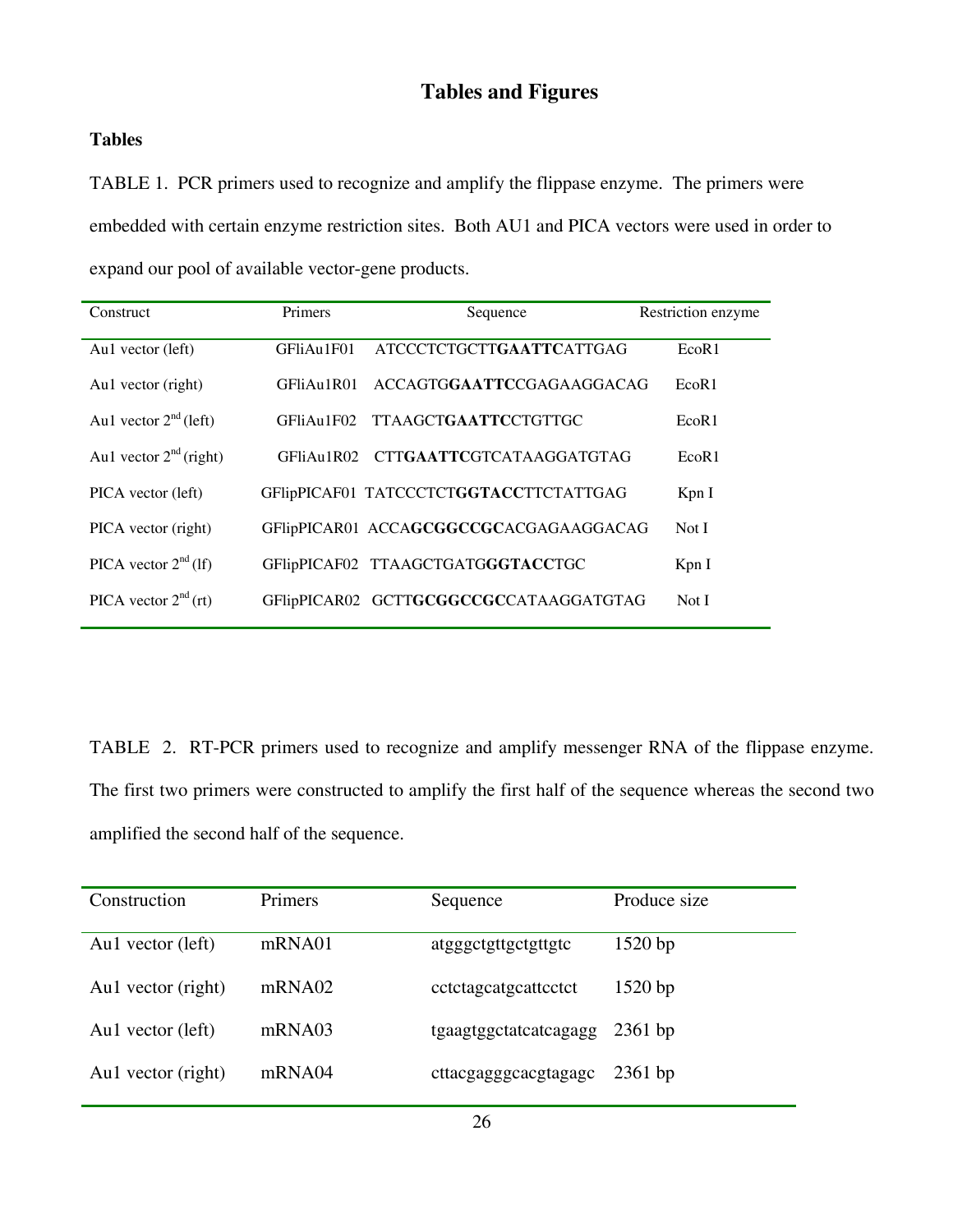| Construction    | <b>Primers</b> | Sequence                             | <b>Restriction Sites</b> |
|-----------------|----------------|--------------------------------------|--------------------------|
| Hammerhead      | Flip-ribo01    | cctctagcatgcattcctctgctgatgagtccgtga | Xho I                    |
| plasmid (right) |                |                                      |                          |
| Hammerhead      | Flip-ribo02    | ggacgaatgaagtggctatcatcagagg         | Xho I                    |
| plasmid (left)  |                |                                      |                          |

TABLE 3. Hammerhead Ribozyme primer construction.

TABLE 4. Amino Acid sequence of flippase enzyme

| A.A. length 1284                                             |
|--------------------------------------------------------------|
| Predicted Protein Sequence                                   |
| MGCCCCRPIEGEEEDITLRFRGLAVNYGGRKFLPNVIKTRTYNWISFPFIVLLLQFKPFF |
| SQFFTAVALLQIFRALKVGLAFTYYLPLIFIFLVSIGRELYTELGCYKRDKIANSMLYQI |
| LSDSGIRTVRSDELQVGDIIYLAPGQNIPADILILHGTEPLYLKTTNLDGETDYKSRTAC |
| FDTTDIYSTDYKDILRKKLDSHILQYEPPSSQLYKFNGKFVLLSAPQDVSMSPVMPISLA |
| NTAWMNCTLAKGSVTGLVIYTGKQVRIMLGRKKPKSKSGKLDVDINLYVKGLFVLCIFLA |
| FVLTMAGSVYSLVTFIRWIIILNAIIPLAMKVSLEYGKFTMAGTISYDPEIPGVRVQNSN |
| LVEELGLINHIFSDKTGTLTKNDMWLHEVVGSNKNVTDGCETMLHALMTCHNVELVTERC |
| RSIKVTAKNGIVQHSDQDSEEDQAKQLVPQKTNTRIVLEEEKVIEGFGEAVSLCFTKHTT |
| NEYLLLNNYIGASPDEVAIIRGMHARGHILKEKMHNRIQYSSGTEDYEFELIHVFPFTSE |
| TRRMSVIVRDRETQVVYLFVKGADTAIEVISKPCDWMRNVVDQLATTGRRTLVYAYRILS |
| ADDLDAFQRAWMSAAEDINSRQDKLDQAEEDLLVNLDVLCVTGIEDQLQDNVKDTIQSLK |
| RAGIKFWMLTGDKIITSLSIAQACSILPNDVISKHTDFCSRVSEIGNSTSRCVELDAQTG |
| DVQHSLHIVGENTSSSAMQLASVASNPITMSPLDPVLITTTCAQERSHSCSSPKSGLRSP |
| LHHRTNRALLRHPLKKSGLRNKKLANIKESAYVRKSQGVFFLTEELSLDRLLQTLHDVLA |
| VVETQKNIAIIIDGGAIDALLGTYPTNYFYRYRIHPITGSLLPLPLILKAWRYFVRFLYV |
| YFTGKAKSGKGSLGPDAKIRELFAEVTCRAETVICCRCTPGQKALVSEIITTYSGKQSLG |
| IGDGANDVPLIQLCAVGVGIAGKEGTQAANSADFVINEFQGLKKLLLWHGRNSYIGSAQM |
| CQFIMQRGITQTLLQIWFSMLYYFVTLVIYTGVLLLGFATFFTMLPPFNYYINEDIDYKL |
| VMQYPEVYRYTSSGRLISFKTFCLWLLASIVISFMIFVSLVCVLPWDVIYTEFVLVSFAA |
| LLINQLLLISFTSHRWSVLLVITLVGSYASFYIVQTIYPDIFPLSFLYSFSFTWSSLYIA |
| FSAALPIYIGSLLVKHLSVPPVIKKLRKLRAPADCACCAKKSNCACTKSPIHYYSSTGTY |
| YFNLTDKAANVLTCRYCSTCPRKC                                     |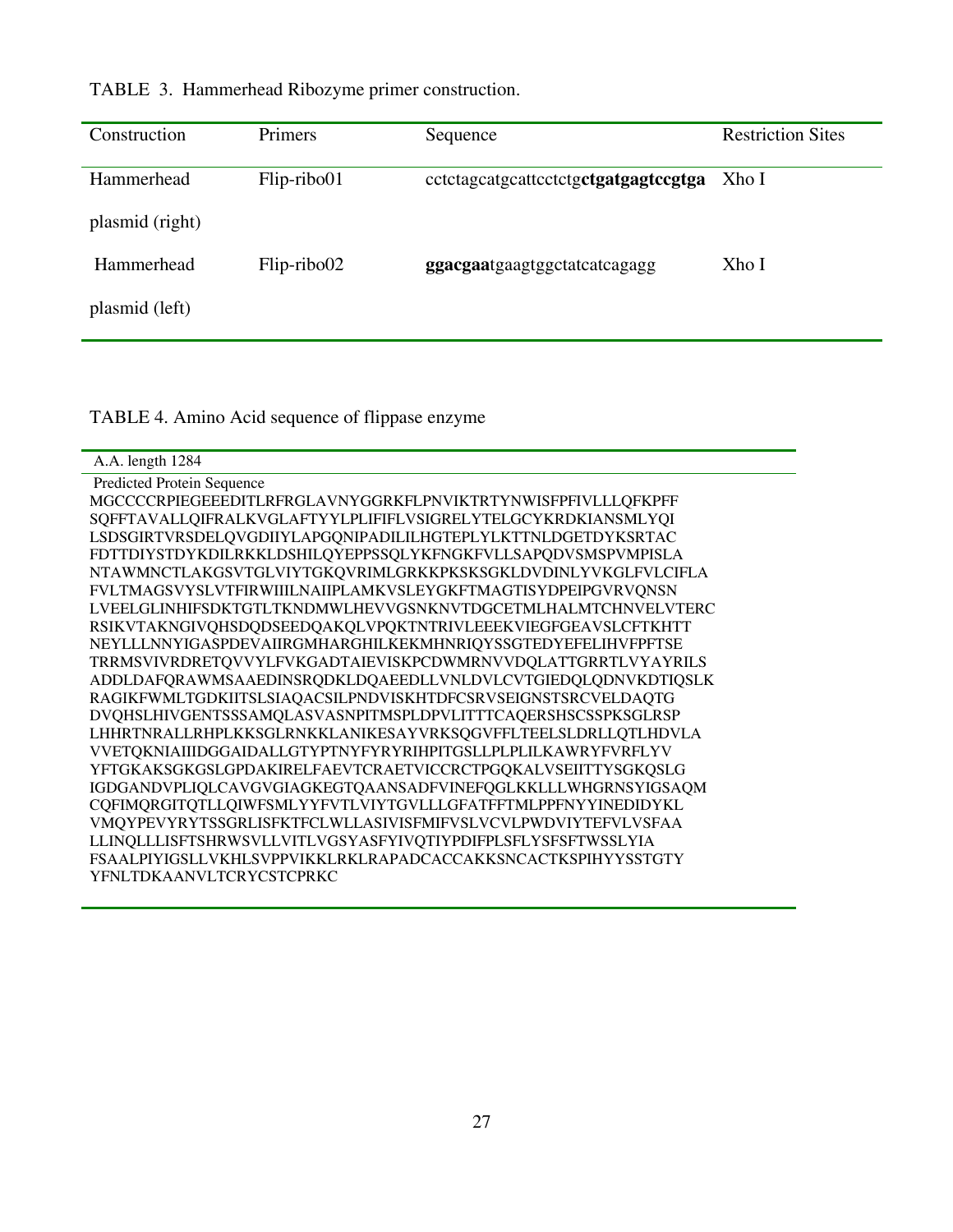#### TABLE 5. DNA sequence of flippase enzyme

N.A. sequence, 3855pb<br>ATGGGCTGTTGCTGTTGTCGTCCCATCGAGGGCGAAGAGGAGGACATCACCCTTCGCTTC CGCGGCCTGGCCGTTAATTATGGGGGCAGAAAATTCTTGCCAAATGTCATTAAAACGCGC ACATATAATTGGATTAGCTTTCCGTTTATAGTTCTTCTCCTTCAGTTTAAACCGTTTTTT AGTCAGTTCTTCACTGCTGTAGCCCTGCTGCAGATATTCCGGGCCCTGAAAGTGGGCCTG GCCTTCACATACTACCTTCCACTCATATTTATTTTCCTCGTTAGCATCGGGAGGGAATTA TACACCGAGCTGGGTTGCTACAAGAGAGATAAGATAGCTAACTCCATGCTCTATCAGATT CTTTCTGACAGCGGAATTAGAACTGTCCGCTCAGACGAGTTACAAGTTGGAGACATTATC TACTTGGCACCAGGGCAGAATATTCCCGCAGATATTTTGATACTGCACGGCACTGAGCCT CTGTACTTGAAAACAACCAACTTGGACGGAGAGACGGACTATAAGTCTCGTACTGCGTGC TTTGATACTACAGACATCTATAGTACCGACTACAAGGACATACTTCGGAAGAAGTTGGAC TCGCACATATTGCAGTATGAACCGCCAAGCTCCCAACTCTACAAGTTCAACGGGAAGTTT GTTCTGTTATCGGCACCTCAAGATGTCTCTATGTCACCCGTCATGCCCATTTCACTAGCA AATACTGCGTGGATGAATTGTACTCTTGCGAAGGGGTCAGTGACGGGGCTTGTCATCTAC ACCGGAAAGCAAGTCCGGATTATGCTGGGCCGAAAGAAACCCAAGAGCAAGAGTGGGAAG TTAGATGTGGATATCAACTTGTATGTCAAGGGCCTCTTCGTGCTTTGCATCTTCTTGGCC TTTGTGTTGACTATGGCAGGGTCTGTTTATTCTCTAGTAACGTTCATACGGTGGATAATC ATTCTTAACGCTATCATTCCTCTCGCTATGAAGGTGTCTCTCGAGTACGGCAAGTTTACT ATGGCGGGGACTATCAGCTACGACCCCGAAATACCAGGTGTCAGGGTACAAAACAGTAAT CTAGTAGAAGAGCTGGGGCTTATTAACCATATATTTAGTGACAAAACAGGCACGTTGACA AAGAACGATATGTGGCTTCACGAGGTCGTTGGGAGTAATAAGAACGTAACGGATGGATGT GAAACTATGCTTCACGCTCTTATGACATGCCACAATGTTGAGCTGGTCACTGAGAGATGT CGGAGCATTAAAGTAACAGCAAAGAATGGCATCGTACAGCATAGCGATCAGGACTCTGAG GAAGATCAAGCAAAGCAGCTTGTGCCTCAAAAGACGAACACTCGCATAGTGCTAGAAGAG GAAAAAGTGATCGAGGGATTTGGTGAAGCTGTTTCGCTGTGCTTCACTAAGCACACCACT AATGAATACCTGCTTCTTAACAATTATATAGGAGCATCCCCTGATGAAGTGGCTATCATC AGAGGAATGCATGCTAGAGGACACATTTTAAAAGAAAAAATGCACAATCGCATCCAGTAT AGTTCTGGCACTGAGGACTATGAGTTTGAGCTTATTCATGTGTTTCCATTTACCTCGGAA ACAAGGCGCATGTCGGTCATTGTTAGGGATAGAGAAACTCAAGTTGTCTACCTCTTTGTC AAAGGCGCTGATACTGCCATAGAGGTTATTTCTAAACCGTGCGATTGGATGCGCAACGTT GTTGATCAGCTTGCGACCACCGGGCGACGTACTCTAGTGTATGCATATAGGATTCTTTCT GCGGATGACTTAGATGCCTTTCAGCGTGCATGGATGAGTGCCGCGGAGGACATCAATTCG AGACAGGATAAGCTAGATCAAGCAGAGGAGGACCTTTTAGTTAATTTAGACGTTTTGTGT GTAACGGGGATAGAAGATCAACTCCAAGACAACGTGAAGGACACTATTCAGTCTCTGAAG AGGGCAGGAATTAAGTTCTGGATGTTAACGGGTGATAAGATCATAACGTCCCTGAGCATT GCTCAAGCATGCAGTATTCTTCCTAATGATGTGATCAGCAAGCATACAGACTTTTGCAGT CGTGTATCTGAGATAGGAAATAGTACTTCCCGGTGCGTAGAGCTTGACGCGCAAACTGGG GATGTACAGCACAGCCTTCATATTGTGGGCGAAAATACATCTAGTTCAGCTATGCAGTTG GCAAGCGTGGCCTCAAACCCGATCACTATGTCTCCCCTAGACCCTGTACTCATCACCACA ACATGCGCGCAAGAACGGAGCCACAGCTGTTCGTCCCCTAAAAGTGGTCTGCGGTCTCCA CTGCACCATAGGACTAATAGGGCATTATTAAGACATCCACTTAAGAAAAGTGGATTACGG AATAAGAAGCTTGCAAATATCAAAGAGTCAGCATATGTGCGTAAGTCCCAGGGAGTGTTT TTCCTCACAGAAGAGCTTTCGTTGGATCGCTTGCTTCAAACACTTCACGATGTGCTGGCA GTCGTGGAGACTCAGAAGAACATAGCAATCATCATTGACGGGGGTGCTATAGATGCTCTT TTAGGCACCTATCCAACTAACTACTTCTACCGCTACCGGATACACCCTATTACTGGATCC CTCCTGCCGCTGCCACTCATACTAAAGGCCTGGCGATACTTTGTGCGCTTCCTCTATGTC TACTTCACTGGAAAAGCGAAGTCTGGAAAGGGGAGTTTGGGGCCAGATGCCAAGATACGG GAGCTCTTCGCCGAAGTTACTTGCCGTGCCGAAACGGTGATCTGCTGCCGCTGCACCCCG GGACAGAAAGCCTTGGTGTCAGAAATAATAACGACTTATAGTGGGAAGCAGTCGCTAGGC ATTGGGGATGGTGCCAATGATGTTCCCCTAATCCAGCTCTGCGCTGTAGGAGTCGGTATA GCAGGAAAGGAGGGGACACAAGCAGCAAACTCGGCAGACTTCGTCATCAATGAGTTTCAA GGACTGAAAAAGCTTCTCCTGTGGCACGGGAGAAATAGTTACATAGGGAGTGCACAAATG TGTCAGTTCATCATGCAGCGAGGCATAACGCAAACGCTCCTTCAAATATGGTTCAGTATG CTTTATTATTTCGTAACTCTAGTAATATACACAGGCGTCTTATTGCTGGGATTTGCCACA TTCTTTACAATGCTTCCTCCGTTCAACTATTATATTAACGAGGACATAGATTATAAGCTC GTTATGCAGTATCCAGAGGTCTATAGATATACGTCGTCTGGAAGACTGATTTCCTTCAAG ACCTTCTGCCTCTGGCTCCTTGCGTCCATCGTGATTTCGTTTATGATCTTTGTATCTTTG GTCTGTGTTCTTCCGTGGGATGTGATATATACCGAGTTTGTTCTGGTGTCCTTCGCCGCT CTTCTCATTAACCAGCTCCTTCTAATCTCCTTCACGTCTCATCGGTGGTCTGTCCTTCTC GTAATTACACTGGTGGGTAGTTACGCCTCATTCTACATCGTGCAAACAATATATCCTGAC ATATTTCCCCTTTCCTTTCTCTACTCCTTTTCTTTTACTTGGAGTTCGCTGTATATCGCCTTCAGTGCAGCTCTACCAA TCTACATTGGCTCTCTTCTGGTAAAACACTTAAGTGTACCTCCTGTGATCAAAAAGCTTAGGAAGTTAAGAGCTCCCGCT GACTGTGCGTGTTGTGCTAAAAAGAGCAATTGTGCATGCACCAAGTCCCCAATCCACTACTACAGTTCCACG GGCACATACTACTTTAATTTGACAGATAAGGCTGCGAACGTACTCACATGTCGATACTGCTCTACGTGCCCTCGTAAGTGCTAG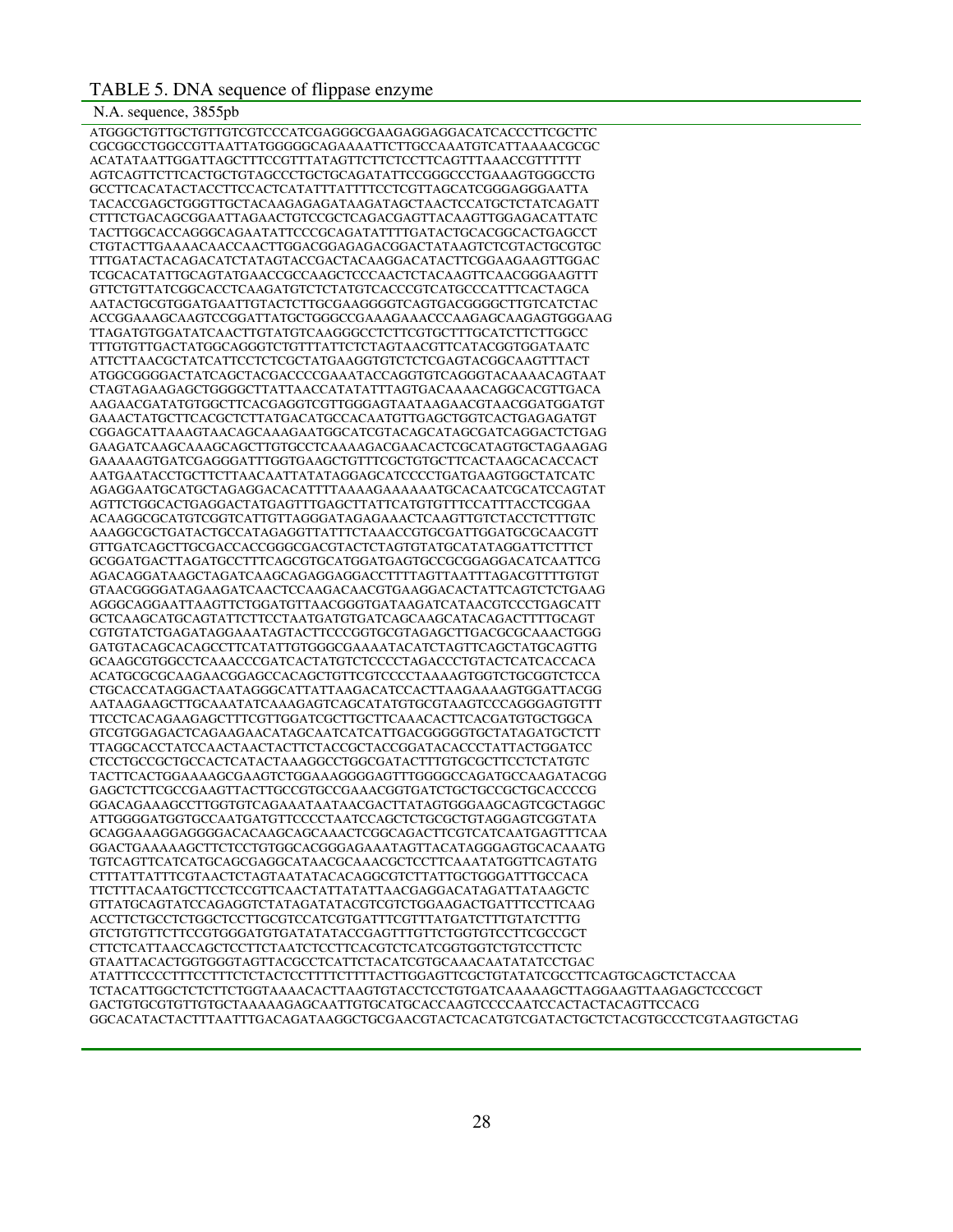TABLE 6. Amino Acid sequence of alternative flippase enzymes, ATPase, locus XP 001703950

| A.A. length 940 |                            |                                                                   |  |  |  |  |
|-----------------|----------------------------|-------------------------------------------------------------------|--|--|--|--|
|                 | Predicted Protein Sequence |                                                                   |  |  |  |  |
|                 |                            | MTCHNVELFR EDODSPEODT ALRPRRRROP RTCSASTSOS SEORVSOEPT SFLDASISEA |  |  |  |  |
|                 |                            | IGLEDRSOPV OTLSLSDSPT ELLFTRREID ENLILMRYIG SSPDEVAIIR SMHARGYILE |  |  |  |  |
|                 |                            | EKSHNLVRYT ASTGSOKFEL LHTFPFTSET KRMSVVTHHI ATGTTFIFVK GADTTIEASA |  |  |  |  |
|                 |                            | KYCPWLRNTV DALAGLGRRT LVYAYRTLDD DDLSNFHSSI TAASADLANR DSILVKCEET |  |  |  |  |
|                 |                            | LLTGVEVLCV TGIEDQLQLN VKATIQDLKR AGIKFWMLTG DKVVTCLSIA QSCGLLPNTA |  |  |  |  |
|                 |                            | VKKHTSKLRA SENTAPLTTO SLHPEACKYP TTPSLDAVSI PTRSEIEVGO EDKTPMAILR |  |  |  |  |
|                 |                            | RAIRDDPNSF MSVTSRREKR LNRKKRPGSL VLASTCYGRL SEHIYFLTEE LTPVEIVSVL |  |  |  |  |
|                 |                            | KELSOMVSFT HEVTIVIDGS ALEKLLGNYP VDYFYTHAIH PITGNLLPLH PCVRIWRRFT |  |  |  |  |
|                 |                            | RWLLIYLTGH PRRGKGSLGP DAETRELFAS IASKAETVLC CRCTPTOKAL VAGLISVYTG |  |  |  |  |
|                 |                            | SKSLGIGDGA NDVPLIETCS VGIGLRGKEG NOAANAADYV MTEFRGLKKL LLWYGKCSYV |  |  |  |  |
|                 |                            | GSAQICQFIV QRGVALCLLQ ICFTCLYFFT SLVLHTGVLL LGYVTLFTMF PPFNYYINED |  |  |  |  |
|                 |                            | VDYQLVLKYP EIYRITSRGS ILNLKTFFLW TFSGFIIAVV VFLLAYIFSS FPISVSGFTF |  |  |  |  |
|                 |                            | FSFAILLWSE LCLILVTTHR FSLMLLVALL LSYLMLFLVV AIYPGSLTRS EVFSLDMFWR |  |  |  |  |
|                 |                            | LCVTNAISAV LLFVGERIVR RFSKPNVVRI LRSMRKPVYC ATCKVPRCCT RESOONVAVI |  |  |  |  |
|                 |                            | GKPSFNODHP GLSRSVLRDR SKPMYRAGSG IKTESESGSG WPSGMVVTSR SYRRPSSSSY |  |  |  |  |
|                 |                            | VRLRGIYILS STGRHFFNMP ESVFNILTLR MCRRCVRINS                       |  |  |  |  |
|                 |                            |                                                                   |  |  |  |  |

TABLE 7. Amino Acid sequence of alternative flippase enzymes, Phospholipid-transporting ATPase IA; locus XP 001705456

the control of the control of the control of the control of the control of the control of the control of the control of the control of the control of the control of the control of the control of the control of the control

| A.A. length 1309                                                  |  |  |  |
|-------------------------------------------------------------------|--|--|--|
| Predicted Protein Sequence                                        |  |  |  |
| MIADHPATCY TCDANATVAR QVVPIYEDLA ACEQGGNVKA SRERGKKRKQ GTVHKVRINY |  |  |  |
| YPLSQRSSNK FRSSPYTPLN FVPLFLKAQF SRPSNVIFVG IMILNYMPGI TIVSKATAVI |  |  |  |
| PVVFILATSL LKDLIELGIR IKNDKVINKA EYGEHISGGK VCSTVEAQNI NPGDIFKITA |  |  |  |
| GQTAPCDVLV LASDKNVVYF SQSSLTGEQN LVQKNPIYTS TDIISSQFIG DVEFSFYQGK |  |  |  |
| VFGCYTGPAV EENTOGYVST APDLHAAPVS VCIEDVOAIO RARERRYRNA AMSTHHIOMN |  |  |  |
| SVVKRASMGK RPIQPEPIVH SILLNQGNVG FKGTAATTDY YALALATGEN CMSTYTAHKR |  |  |  |
| ESRISNGAKR LQLIIIVQCS LVLVFVISFS SVVTERYQGY IERYPYLEIA DQFASKAGAF |  |  |  |
| FISFVSYIIL FSYALPICIF VTIELLNILN RLFVRSDLNL IHLYGSCTVN NDKVLADLSR |  |  |  |
| ITHIFTDKTG TLTRNQFTYH SFLGVDECRR LSTESILKSI YALGENRAND ADLNVFYGNY |  |  |  |
| ASQTPQHTVD TIQNRVLQLV ALGLCNSLIP VKSNGRLEYF GESVEETCYI RYLSTNGILS |  |  |  |
| IVEKTESTVR LALSRSFIET GNVSSARIQT VRLSNTFESV ISDDYSIDKY VLLDFELLKV |  |  |  |
| YEFTPSLKRM SVICCQKASH ETTSCSMYVV NGMRPFLITK GSHVVMGQLM NRIPMAEGEQ |  |  |  |
| STEQPQSLSI ENIITKNLAD KRCFVFAFKP FPTLPNVKTE PQQSVEQGSN FLGISVIEDE |  |  |  |
| LAPNVLESVK KLRFAGIKIN IVTGDSIETT IETAARTGII DVDTNKVIIT RMDEIAVRKA |  |  |  |
| ELQDEEDQRY CLVVSGEVIN EVFPNLERRA QINAFLRKGK LPKKFARQYF KDTGVECSHE |  |  |  |
| PKVSLDLMYL ISQANACLFC SMSPESKKVV IQYHSVYISL QKTRIKLWCR GKSPSVGASL |  |  |  |
| AIGDGQNDLQ MIDAADVSVG VRGREGLYVA NNADVSVPSF STLVRLILVH GVLIEQRMRM |  |  |  |
| TIFYNLYKNT MLAIICGFYS GESLFSSVLI INDFLSLMYN VILNFIPIFI YALSEQHVKP |  |  |  |
| RYLENFPTIY RTNCQPWRYW FEFVTFYVSG IYMAVIIYFC TAFMFGNSAI LGTSGRVADT |  |  |  |
| TVFSFIIITV ITFVSLARLM IASNYYSTAF AWSIILSIAL YYFTLVGINY TFFFTQYFFN |  |  |  |
| TLTVASASLS YYLQCLVMII FCLVPDIIYS TLSRLYINPD PNSLLTHYFK KETKGLGKRK |  |  |  |
| DIOLELRYKR CLEEVIRSIO TTAKSSKEOS ONAIFCTESL EVDVKOEYN             |  |  |  |
|                                                                   |  |  |  |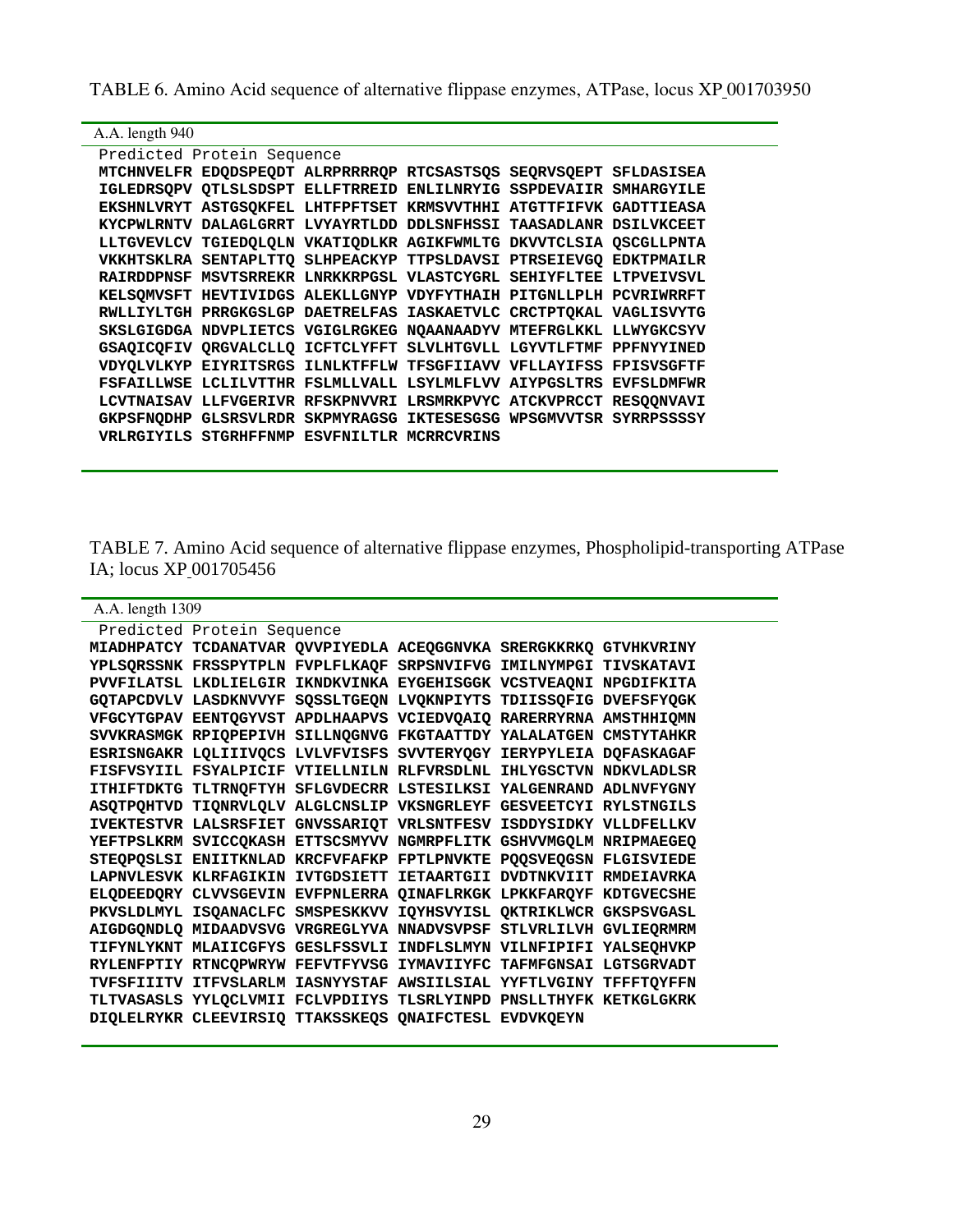TABLE 8 Amino Acid sequence of alternative flippase enzymes, Phospholipid-transporting ATPase IA; locus XP 001710085

A.A. length 1309

| Predicted Protein Sequence |                                                                   |  |
|----------------------------|-------------------------------------------------------------------|--|
|                            | MARPKCCKCN SLCCKRSSKR TSSASGDKQN AILFNFFDEG IAKTNHISTC KYTWYNFIFK |  |
|                            | FLIEQYQRPN NIFFLTVLLC NSIPGLAIVG FGTLITPVIF ILVISAVREI IEDIGRSRSD |  |
|                            | KISNSKVYKI VRKGEVLSLP ASKISQGDLV IIRDGDEVPA DCLLMISSSQ TKTAMVNTAS |  |
|                            | LDGESNLKPR NVILTHLSPY NNELELLSFL RTLWGRITAY PPNSNLTLFT GKVSYHWSPY |  |
|                            | GIGFHDPGAR AGTANDFAAR LAIKSMALYA PPPAVAGGYS GVNKTPGNLK SMASPFSAVY |  |
|                            | VSARYPSYQP SSPSAQDTVP GTGPLGVRAD NLLSTAGISN IAENSEDGDS ILNDASVGNS |  |
|                            | SHTFVKPTSG CAGSLAIDLD LAVTSSEPTE VAKDLTSSHG FSIDKLDSVV PRVTSISSKA |  |
|                            | SRDSPVDQAG RDMATRSSIT TTPRTGFAAS VAQACDRANG ELPLTETLDL VSAFPLTNLA |  |
|                            | AGPNYTTDNT HKLLHFNTDN TLLKGMKLON TELAVGAVIY TAYDTRLMMN QTKPPLKLSH |  |
|                            | VQKRLDRVLL LEILFLVAGV IICGAIAAAT NGDYLTRYPY AGFPNTKKFG TFLMRGMSYA |  |
|                            | VLFSYALPMS LFVSLELVRL VQGIFIEMDT RLRKAELLPQ LDKRAYDPLP PAKVHCVVKA |  |
|                            | SALIEDLAEV DIIFSDKTGT LTSNEMIFHS FYTLFDGVQC VYDTVIAAGK LELCTISHST |  |
|                            | LVLEAKEEKN HVSDLMTYAL ALCNTIIVSD KGGTLVYQGE SPDEIAFAKA AAAFRLVITG |  |
|                            | REAEYVRYNY SFSLNEDSVA PROVSVPVTY TFPVVVPFTS ARKRMSIVLC EEGIEPSEHF |  |
|                            | TSMIAPYLVN GSPCPTPDPK DVVCFPRFSY SRSKRRVFFT PIQLCTVPGN PFLLSKGADS |  |
|                            | FLLPYCKPIL GENPMNLPPI KAAIDNFSCE GLRTLVWAVR ELSPGFLDNF LKTWREVSIK |  |
|                            | PDSDPEYISH TKRLERDLTF LAASAIEDRL ADMVPETLAT LLSAGIKVWM LTGDKTQTAV |  |
|                            | NIARSSNLAP AESEWLYLTH EEVTLMEEKL KOGEVVAPPI SEFVLEKLEK SPTKNKLLAL |  |
|                            | ITLLDAFEKR VSPTVIKERR KLIHRRVEDA AEYNTYDTSE HPQDRKPSGA QQPTSDVSSV |  |
|                            | KQKFTKFGRQ LKDAFSFTEL YRKKKEYKTT VPFTTVIDSD VFKLIYMNNL HDFLLSVTMH |  |
|                            | STAVVCCRLS PEEKALIVTM TRNRDKYITT LAIGDGANDC PMIKSANIGV GIAGNEGLHA |  |
|                            | SNSSDFSLPE FKYLRRLLFV HGHYTHLRNS ELIEYCIYKN LILVFVNGLF SGQCLFTSQI |  |
|                            | LFNDMMVTMY NIVLTFFPIF IYALTEHDIK DRVLEVHPRV YSVFEKKPET NIKSIGLRIL |  |
|                            | IAFYHSLCMY FLTRFAISYN VTEMNGHNID LTLFGYYLLN ELIFIVTIKI CLQTKYWSWA |  |
|                            | TLIALIFTVT VFVILLLLIN YTTIITETLL NTMSFASHTL HFWVTVSSVV FAALLPDVMY |  |
|                            | TFIRRFYFPN SHDLLYHQYR HLKRNCLGHA LDVGRDIERV EKMDNCLEEV QARLRQSDQV |  |
|                            |                                                                   |  |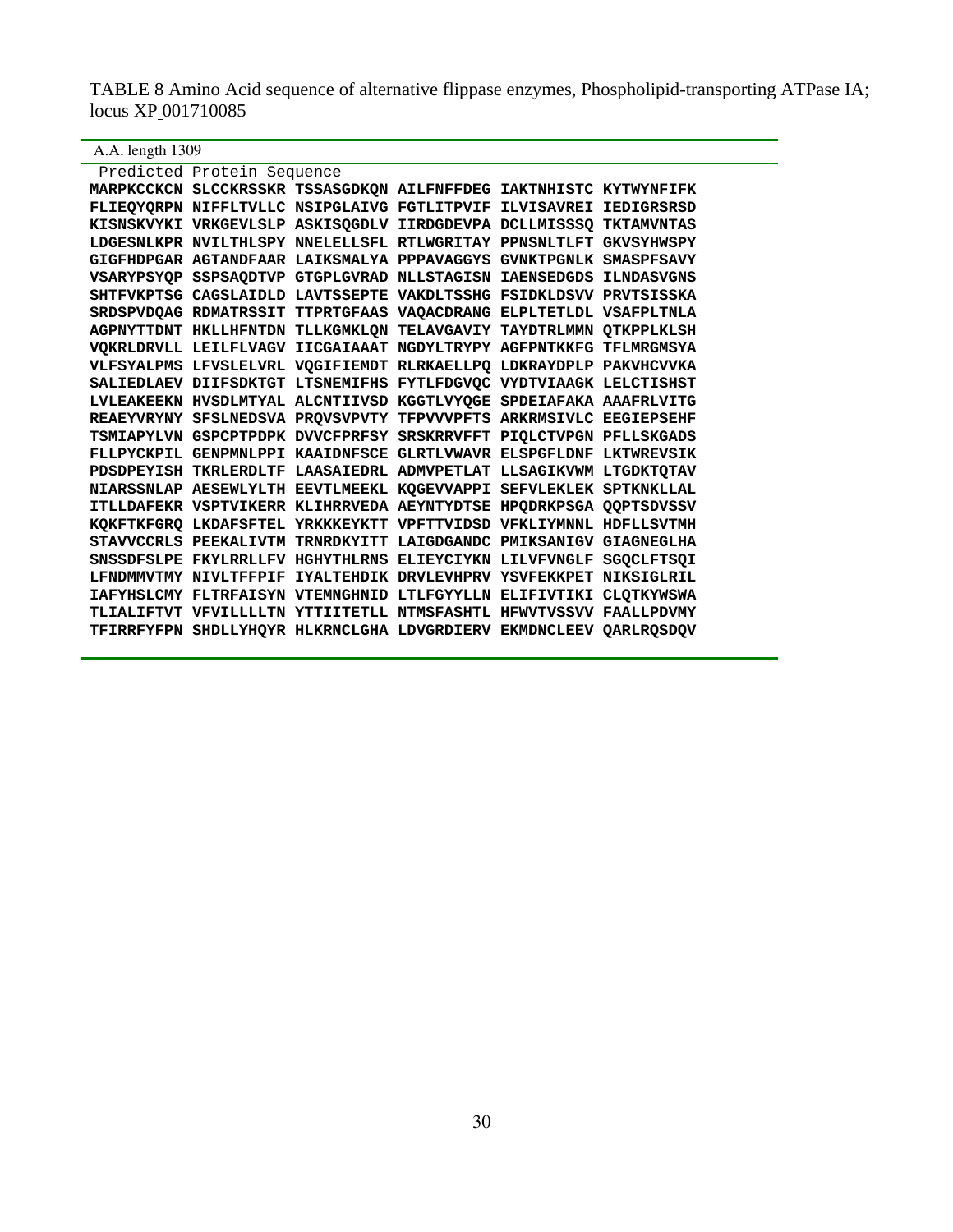# **Figures**



Figure 1: **Flippase PCR.** In this figure the bands in lanes one and three represent the amplification of the flippase enzyme using the primers previously constructed. Control is found in lane 5. In the first and last lanes are a Hind III ladder.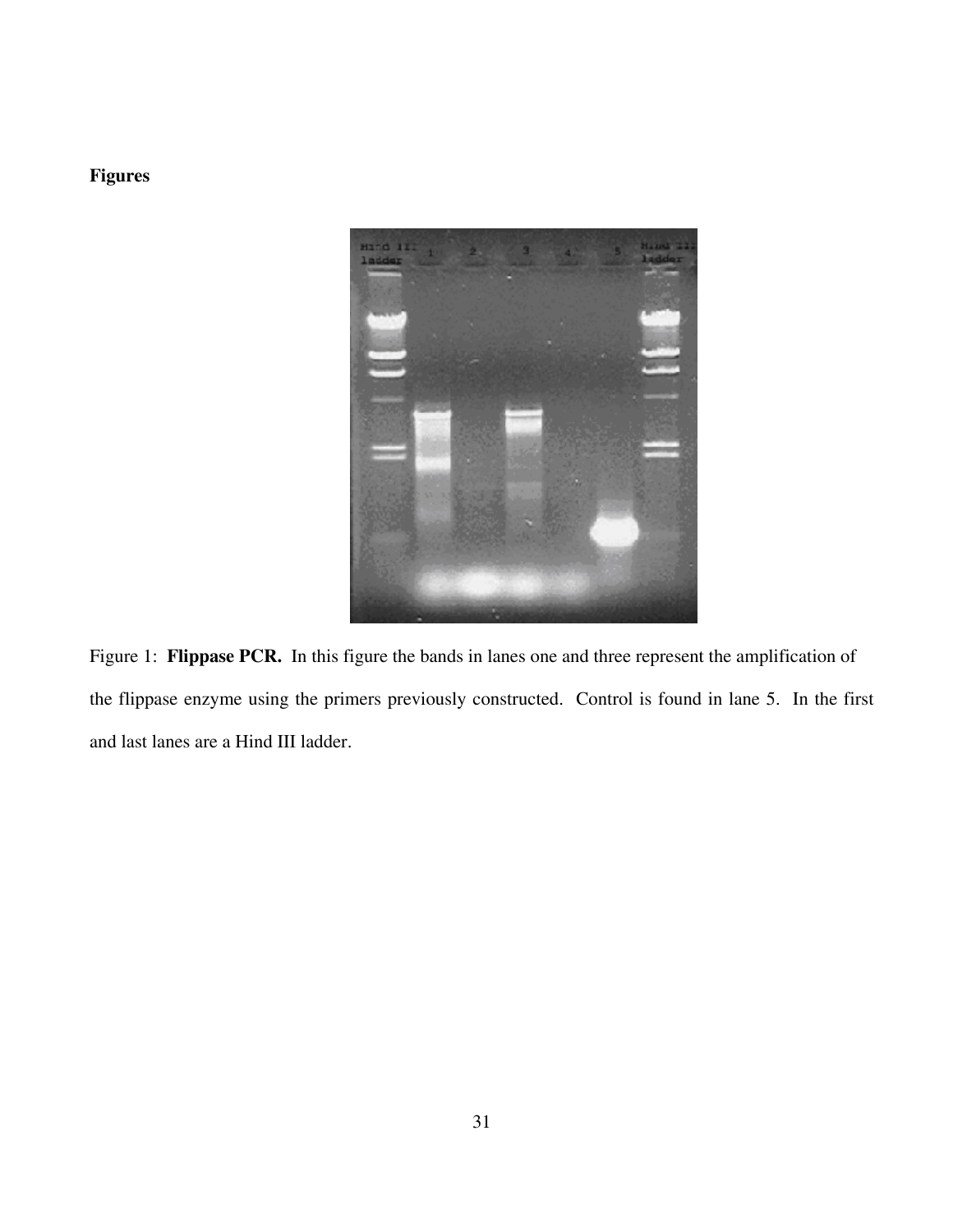

Figure 2: **Flippase model.** Flippase involvement in the proposed lipid-remodeling pathway in *Giardia lamblia.* Comparisons and alignments between the putative *G. lamblia* Flippase enzyme with other know eukaryotic flippase were used to construct the diagram. It gives us an idea where and how this enzyme may function.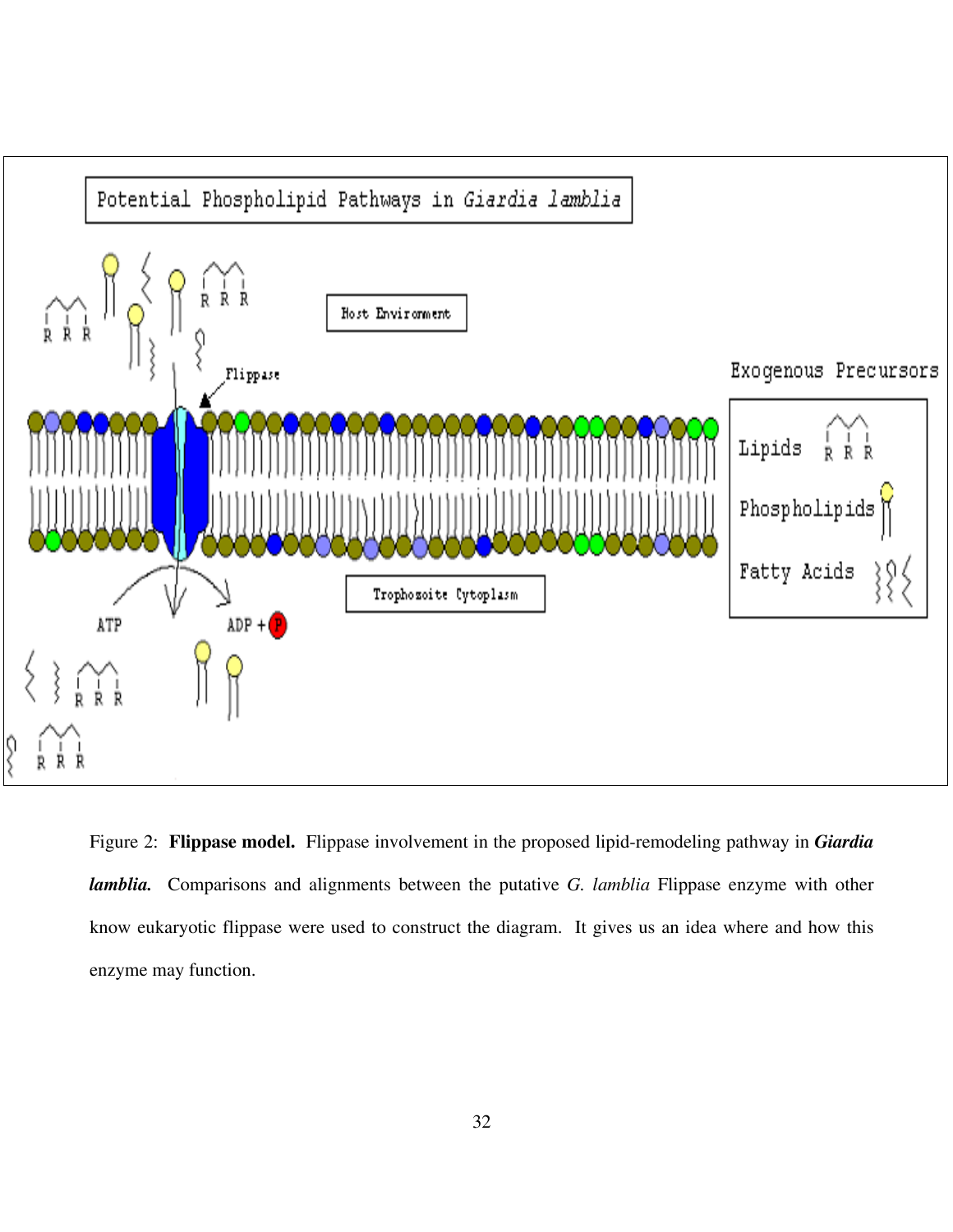

Figure 3: **Multiple sequenced alignments.** A sequence alignment using a section of 70 A.A by ClustalX reveals some similarities between the putative *Giardia lamblia* flippase enzyme and other higher eukaryotes such as human and mouse. By being able to match a flippase protein sequence to that of *Giardia* it gives insight into the possibility of a flippase site within its genome.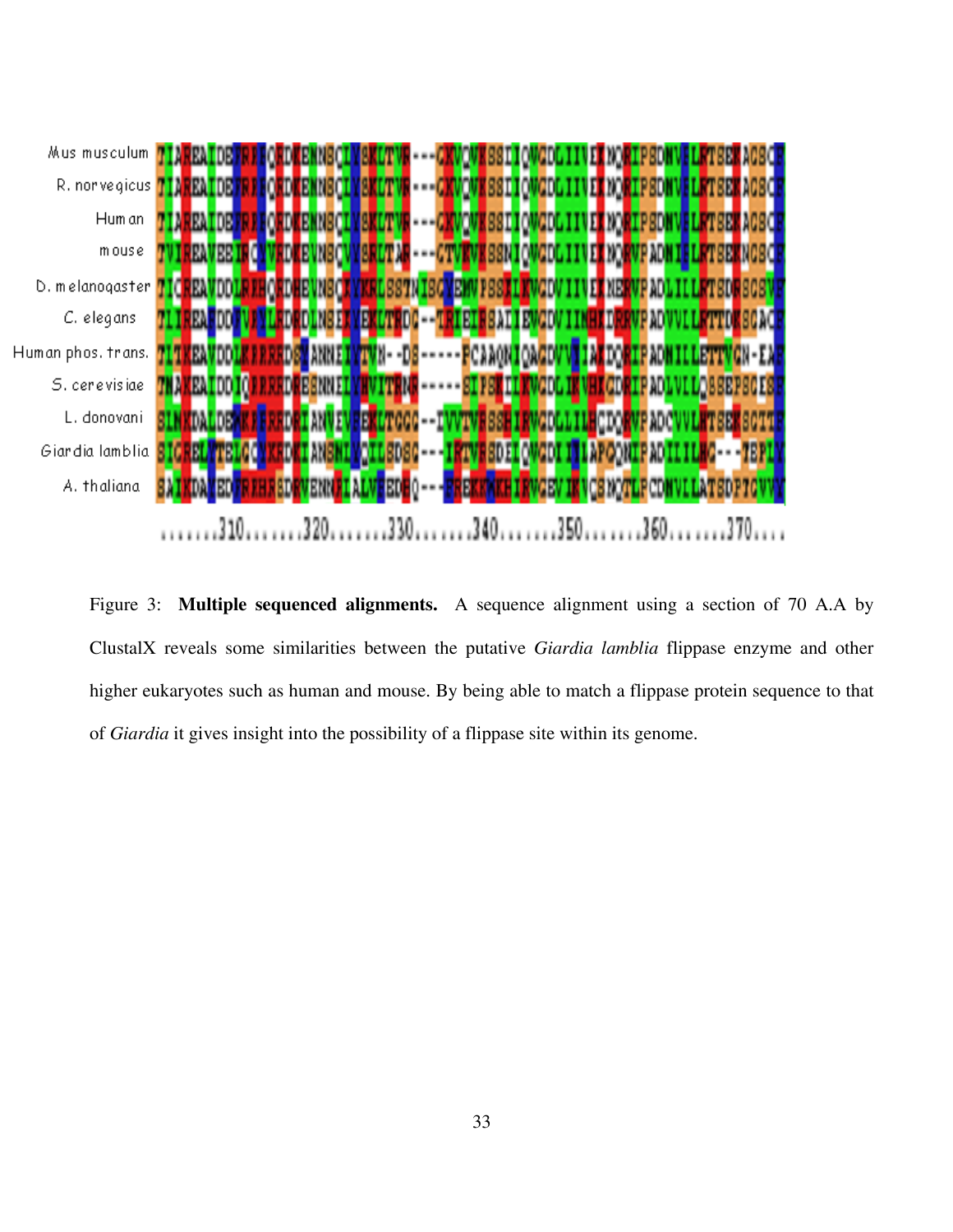

Figure 4: **RT-PCR of Flippase gene from** *Giardia lamblia.* Using two sets of primers the mRNA was amplified in both total RNA and total mRNA. Lanes marked with 'M' are the l-HIND III marker ladders and lanes marked with 'M2' contain the 100pb marker ladder. Lanes 1 contain total RNA, Lane 2 contained PCR amplification of flippase enzyme from total RNA, lanes 3 contained only mRNA, and lane 4 contained PCR amplification of flippase enzyme using mRNA. In both instances the flippase message was identified.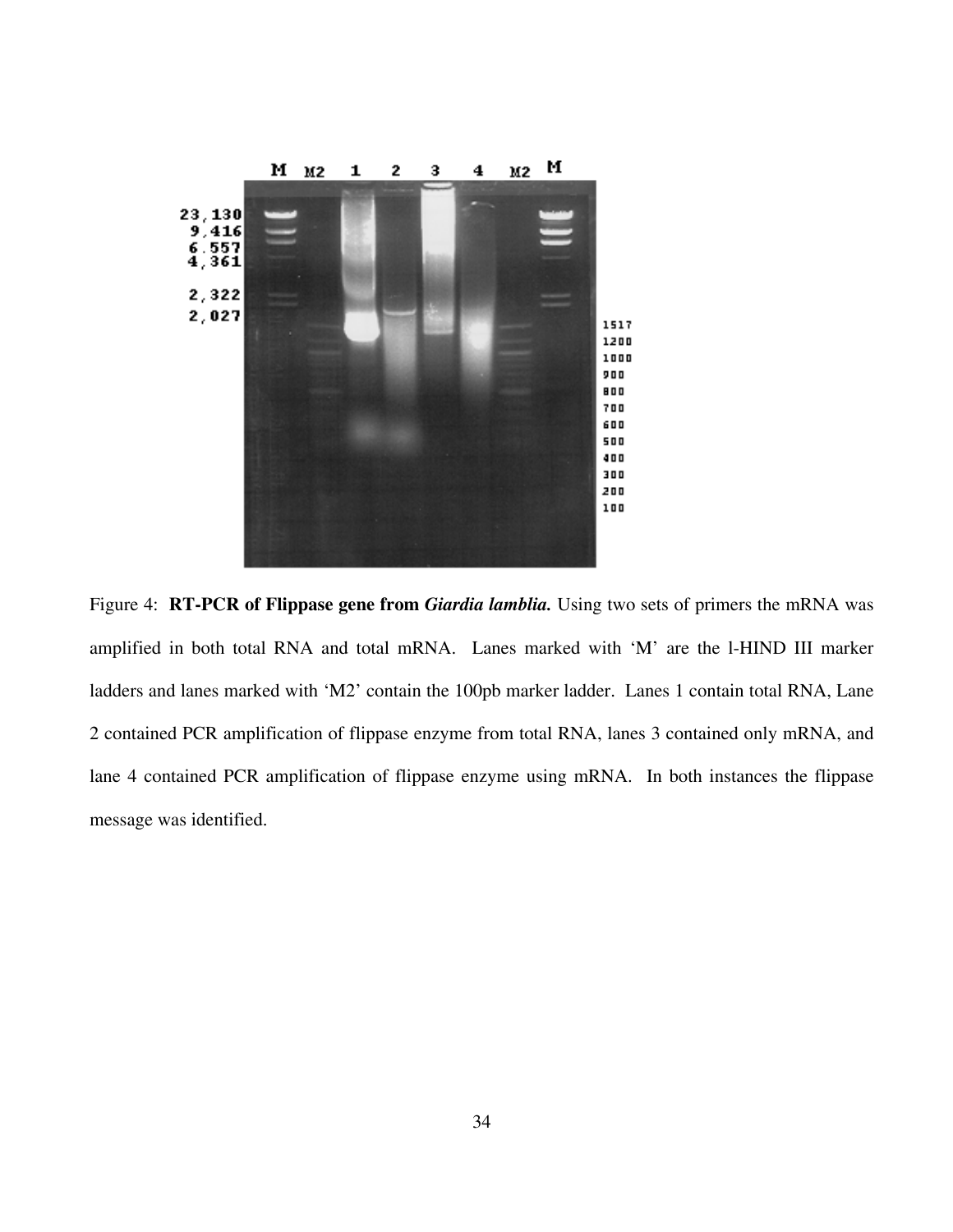

Figure 5: **DIC confocal image of C6** *Giardia lamblia***.** This image clearly shows the trophozoite stage, double nuclei, 8 discernable flagella, and characteristic "pear shaped" body.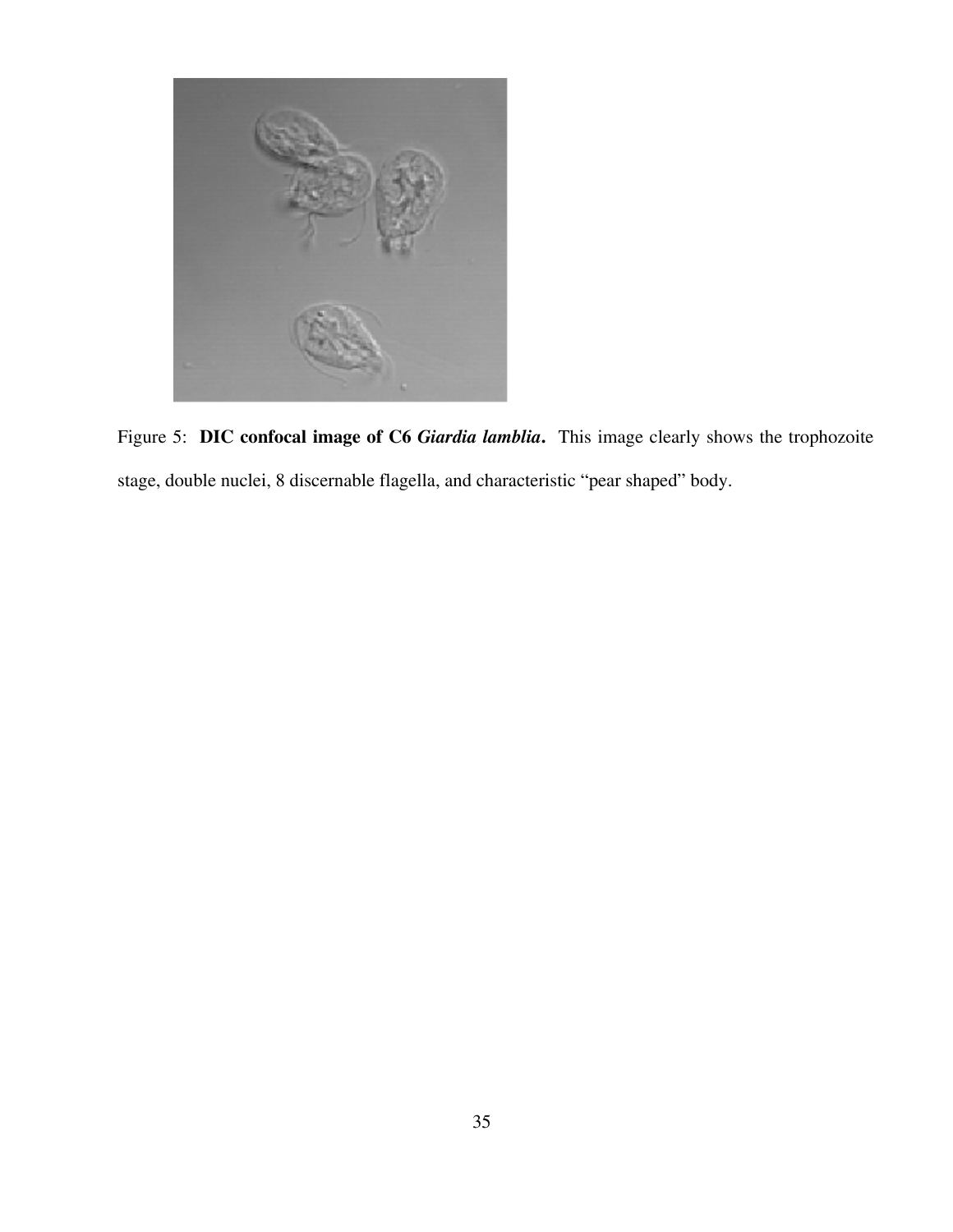

Figure 6: **Comparison of both confocal imaging and DIC** of the same G. lamblia trophozoite to show the localization of the flippase enzyme by its florescent tagged  $\alpha$ -anti-monoclonal site. The magnification of the florescent image was at 6x its normal size were as the DIC was magnified at 5x its normal size.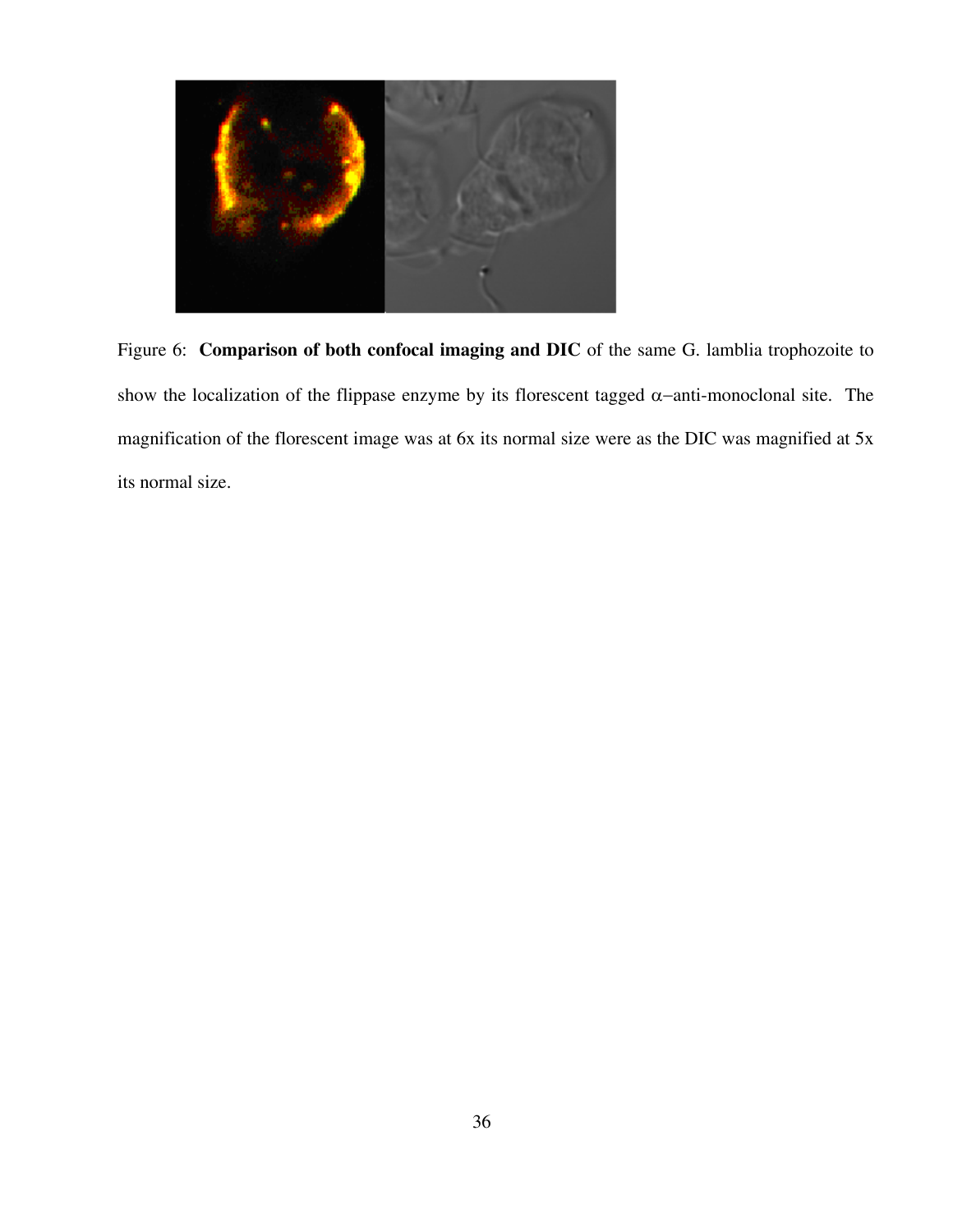

Figure 7: **Confocal of G. lamblia** infected with the hammerhead ribozyme. Cells are globular and distorted in shape.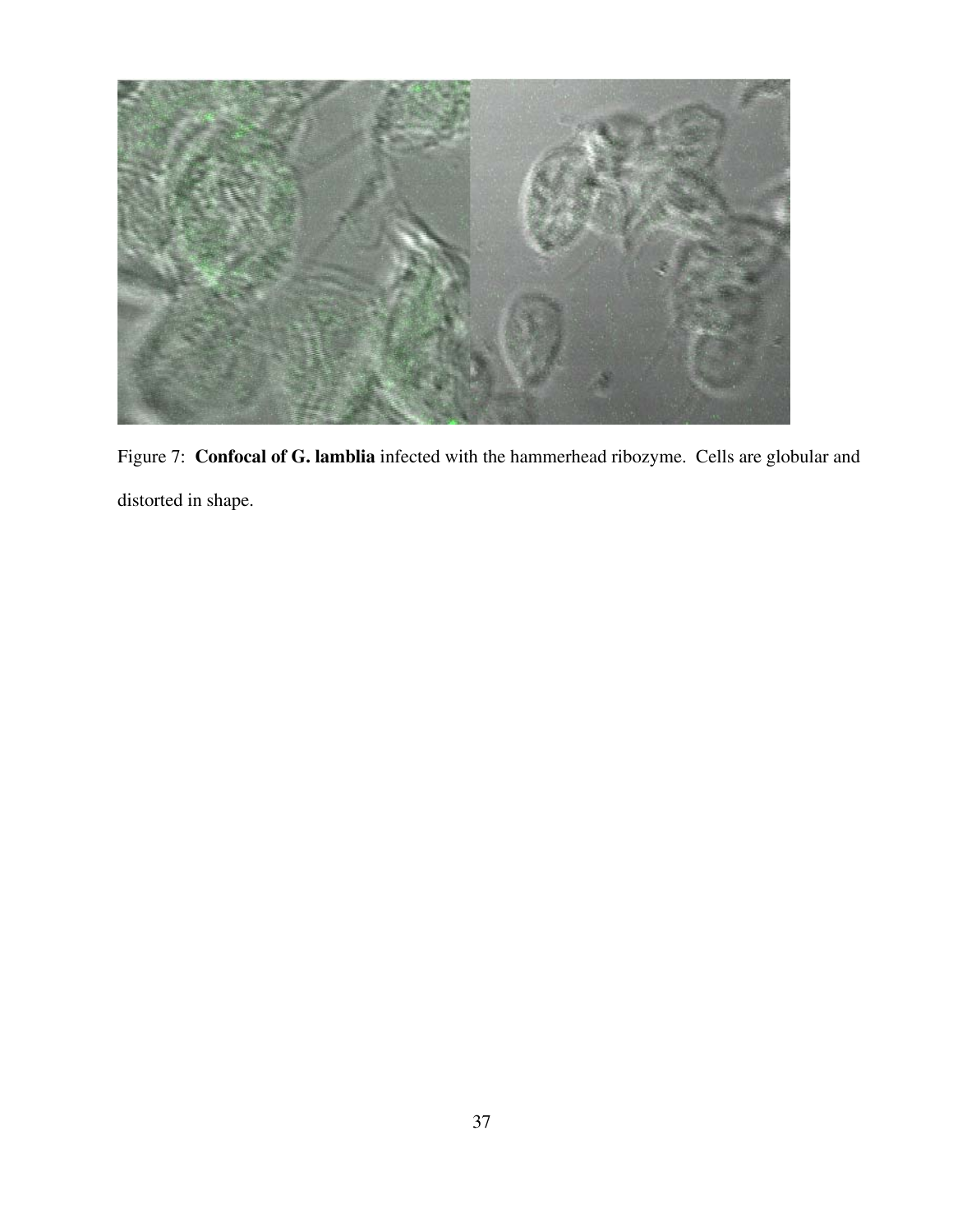

Figure 8: Demarcation of the localization of flippase enzyme. Two distinct monoclonal fluorescent dyes, Dapi and Rhodamine, were used to visualize whether the flippase enzyme had been incorporated into the lipid bilayer of *G. lamblia.* Dapi (blue) fluorescent dye was used to demarcate the nuclei, whereas Rhodamine (green) was "tagged" on to the anti- $\alpha$ -monoclonal site, which is attached to the flippase enzyme. The tagged flippase enzyme was cloned into an AU1 vector making it possible for the enzyme to be transfected into the trophozoite. Once incorporated, the vector amplified the enzyme via many rounds of replication making it available to the cell. Its availability increased the utilization of the flippase enzyme by the cell so that it could be properly processed and incorporated into its site of activity. Using Rhodamine to locate the enzyme it became apparent by the clearly demarcated green coloration that the enzyme was localized to the periphery of the parasite's outer lipid bilayer. This evidence further supposes the notion that our putative enzyme does indeed incorporate into the outer lipid bilayer and could perhaps have a role with lipid remodeling.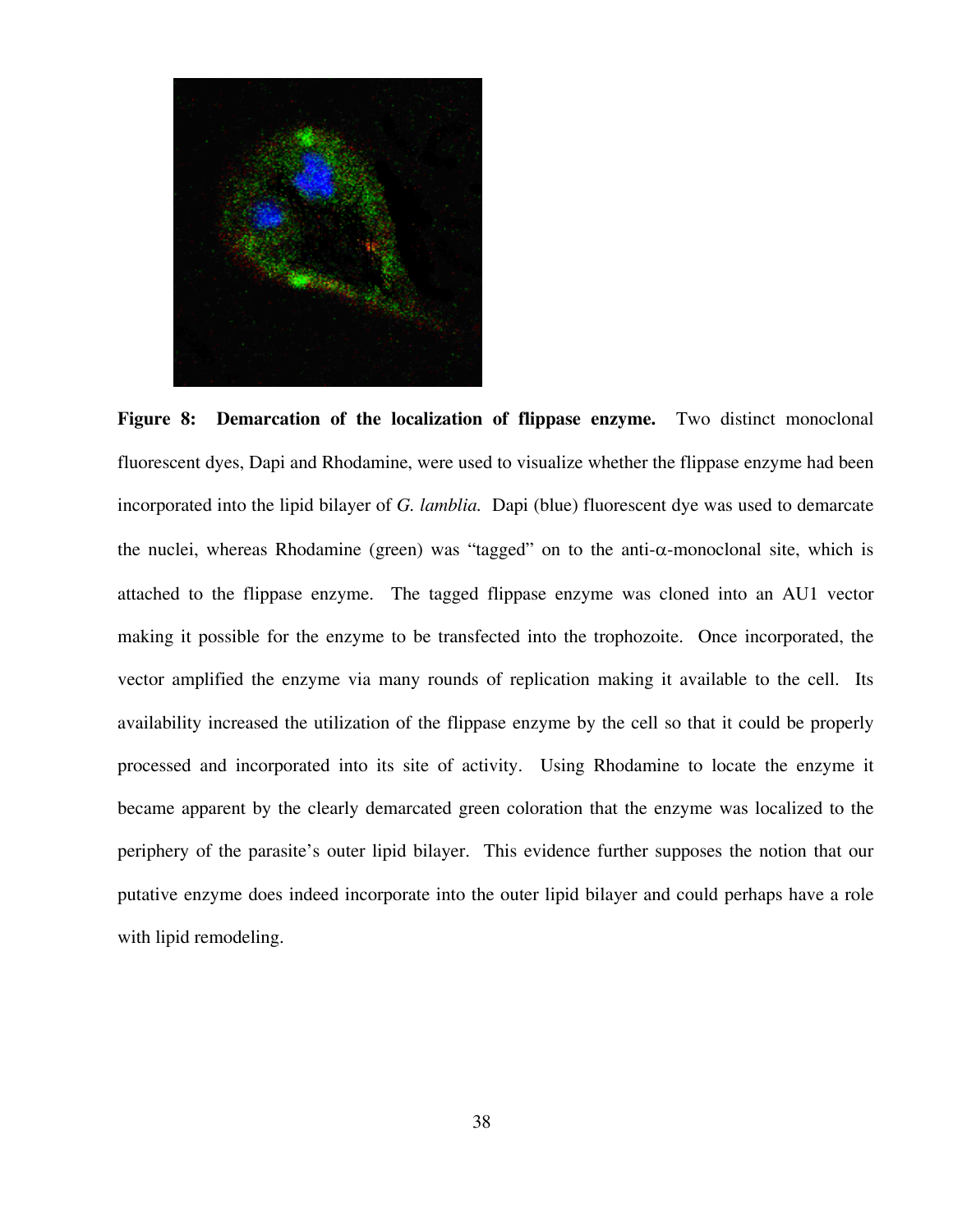

**Illustration 1: Phylogenic tree.** Unrooted Phylogenic Neighbor-Joining Tree of a broad range of homologs identified in the SWISSPROT database. The three additional *Giardia lamblia* flippases identified are notated in green, while our flippase in notated in red.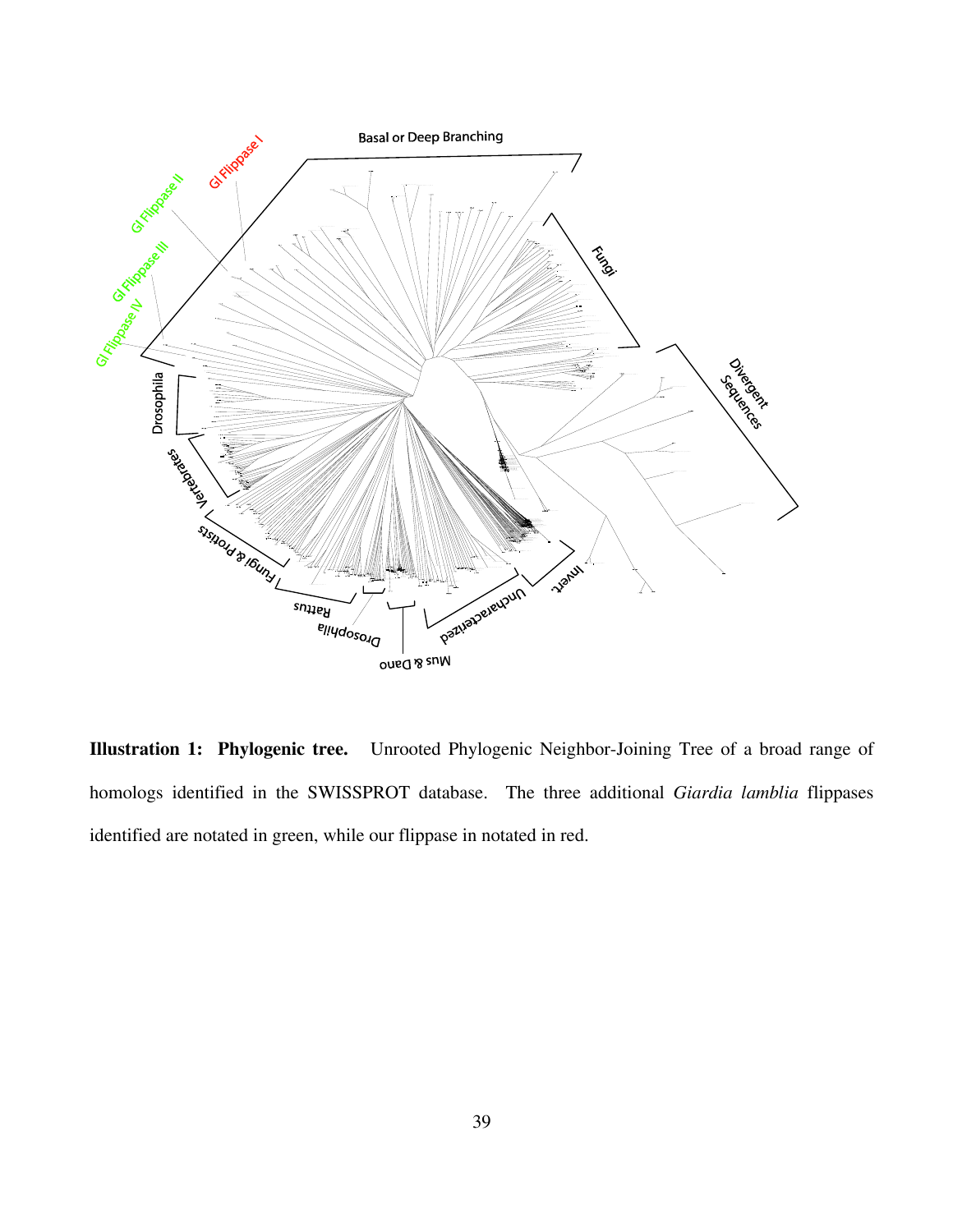### **Table of abbreviation**

- 1. *G. lamblia* Giardia lamblia, flagellate parasitic protozoan
- 2. NA- Nuclei acids
- 3. Oligos- many nucleotide bases construction together to form a primer, Oligonucleotides.
- 4. DNA- Deoxyribonucleic acid is a nucleic acid that contains the genetic makeup for all biological entities of most cellular form of life.
- 5. RNA- Ribionucleic acid are nucleic acids combined in a single chain containing encoded material for the construction of proteins.
- 6. ATP- Adenosine triphosphate, main energy storage molecule in the cell.
- 7. PCR- polymerase chain reaction, used to amplify sections of DNA
- 8. TOPO TA- cloning kit using the TOP-10 cell lines and topoisomerase for the directed insertion of *tag* polymerase-amplified PCR products.
- 9. PICA- vector used for cloning
- 10. AU1- recombinant vector used for cloning
- 11. UV- ultraviolet light
- 12. IPTG- isopropyl-beta-D-thiogalactopyranoside, inducing reagent
- 13. JM109- strain of competent cells
- 14. cDNA- DNA constructed directly from messager RNA
- 15. RT-PCR- reversed transcription polymerase chain reaction
- 16. COG- Clusters of Orthologous Groups of proteins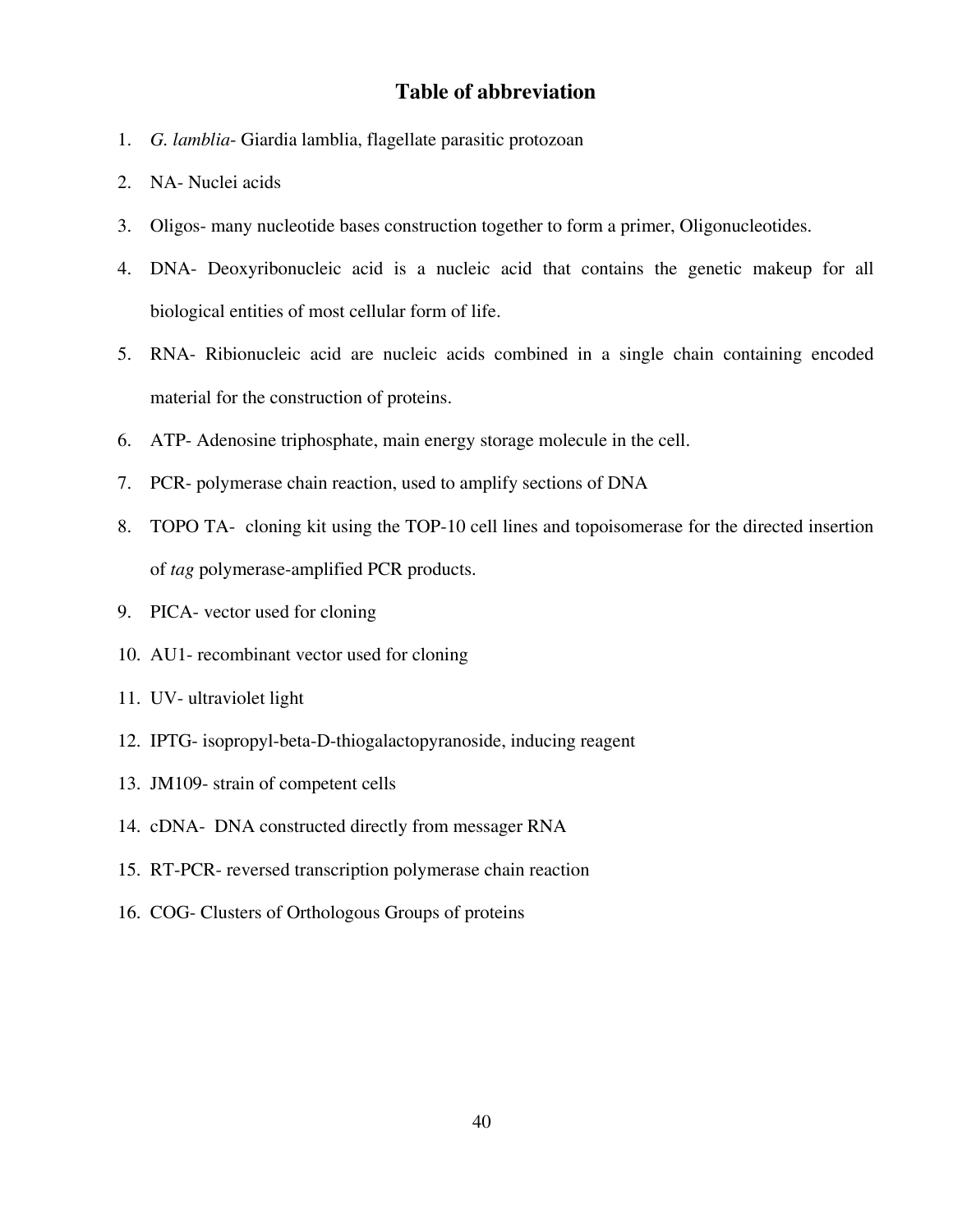#### **Reference**

- 1. Markell, Edward K., John, David T., and Krotoski, Wojciech A. Medical Parasitology, eight edition.
- 2. Katz, David E. and Taylor, David N. Parasitic infections of the Gastrointestinal tract. Gastoenterology Clinics. Vol 30, number 3. September 2001.
- 3. Furness, Bruce W., Beach, Michael J., and Roberts, Jacquelin M. Giardiasis Surveillance in the United States, 1992 to 1997. MMWR Surveillance Summaries, August 11, 2000, 49(SS07), p. 1-13.
- 4. Stevens, Tamara, L. Giardia lamblia, study of exdogenous lipid trafficking using fluorescent lipid analogs.
- 5. Rockwell, Robert L. Giardia lamblia and Giardiasis with Particular Attention to the Sierra Nevada.

http://highadventure.bsadpc.org/giardia\_2002.htm

- 6. Kol, Matthijs, A., Kruijff, B., and de Kroon, Anton, I.P.M. Phospholipid flip flop in biogenic membranes: what is needed to connect opposite sides. Cell & Development biology, Vol. 13, 2002: pp.163-170.
- 7. Daleke, David, L. Regulation of transbilayer plasma membrane phospholipid asymmetry. Journal of Lipid Research, Vol. 44, 233-242, February 2003.
- 8. Hayman-Davis, Sara, R. and Nash, Theodore, E. Genetic manipulation of *Giardia lamblia*. Molecular and Biochemical Parasitology. Vol. 122, issue 1, June 2002, pg. 1-7.
- 9. Yee and Nash. Electroporation of Giardia. PNAS, 1995. 92, pp. 5615-5619
- 10. Dan, M., Wang, Alice, L. and Wang, Ching C. Inhibition of pyruvate-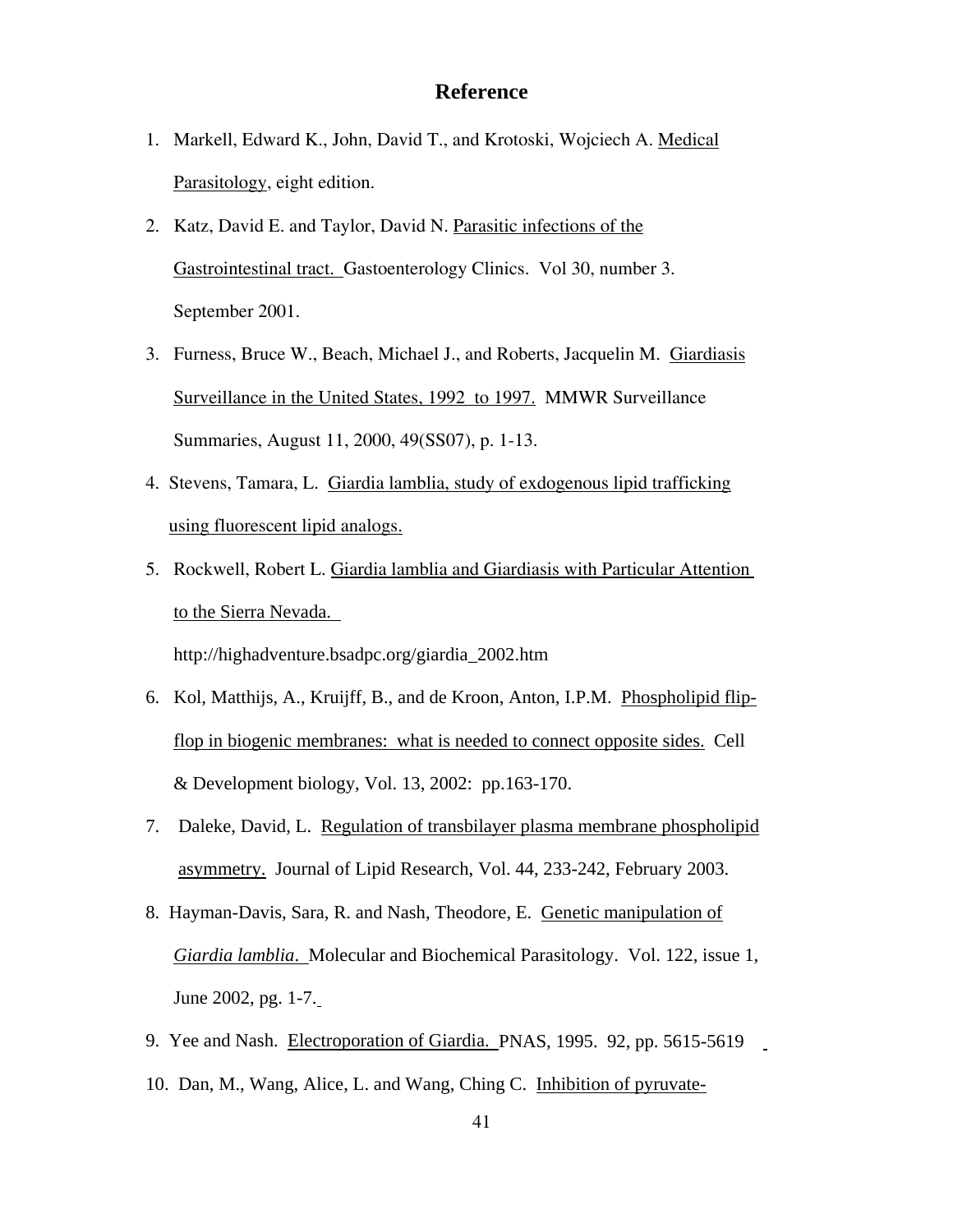ferredoxin oxidoreductase gene expression in *Giardia lamblia* by a virus mediated hammerhead ribozyme.

- 11. Cutter, Minerva, L. Mapping and sequencing of a long-chain acyl-coA synthetase from *Giardia intestinalis*, an early-diverging eukaryote.
- 12. FireLab at the Carnegie Institution pf Washington. RNAi.
- 13. Wang, Ching, C. and Dan, M. Role of alcohol dehydrogenase E (ADHE) in the energy metabolism of *Giardia lamblia*. Molecular and Biochemical Parasitology, 2000. Vol 109, pp. 25-36.
- 14. Morrison, H; McArthur, A; Gillian, F; Aley, S, et al… Genomic Minimalism in the Early Diverging Intestinal Parasite *Giardia lamblia*. Science, Sept. 2007. VOL 317, pp. 1921- 1926.
- 15. Blair, R. J., and P.F. Weller. 1987. Uptake and esterification or arachidonic acid by trophozoites of *Giardia lamblia.* Molecular Biochemistry. Parasitology. **25**:11-18.
- 16. Adams, R.D. (2000). The Giardia lamblia genome. Internal Journal for Parasitology. 30:475-484.
- 17. Heitman, T., Nakamura, Y., Shirakura, T., Adachi, J., Goto, N., Okamoto, K. and Hasegawa, M. (1994). Protein phylogenic gives a robust estimation for early divergences of eukaryotes: Phylogenetic place of a mitochondria-lacking protozoan, *Giardia lamblia*. Molecular Biological Evolution. 11:65-71
- 18. McArthur, A. G., Morrison, H.G., Nixon, J. E. J., Passamaneck, N. Q. E., Kim, U., et al. 2000. The Giardia lamblia genome project database. FEMS Microbiology Letters. 189:721- 273.
- 19. Smith, W., Aley, S. B., et al. Sequence survey of the Giardia lamblia genome. Molecular and biochemical parasitology. 95:267-280.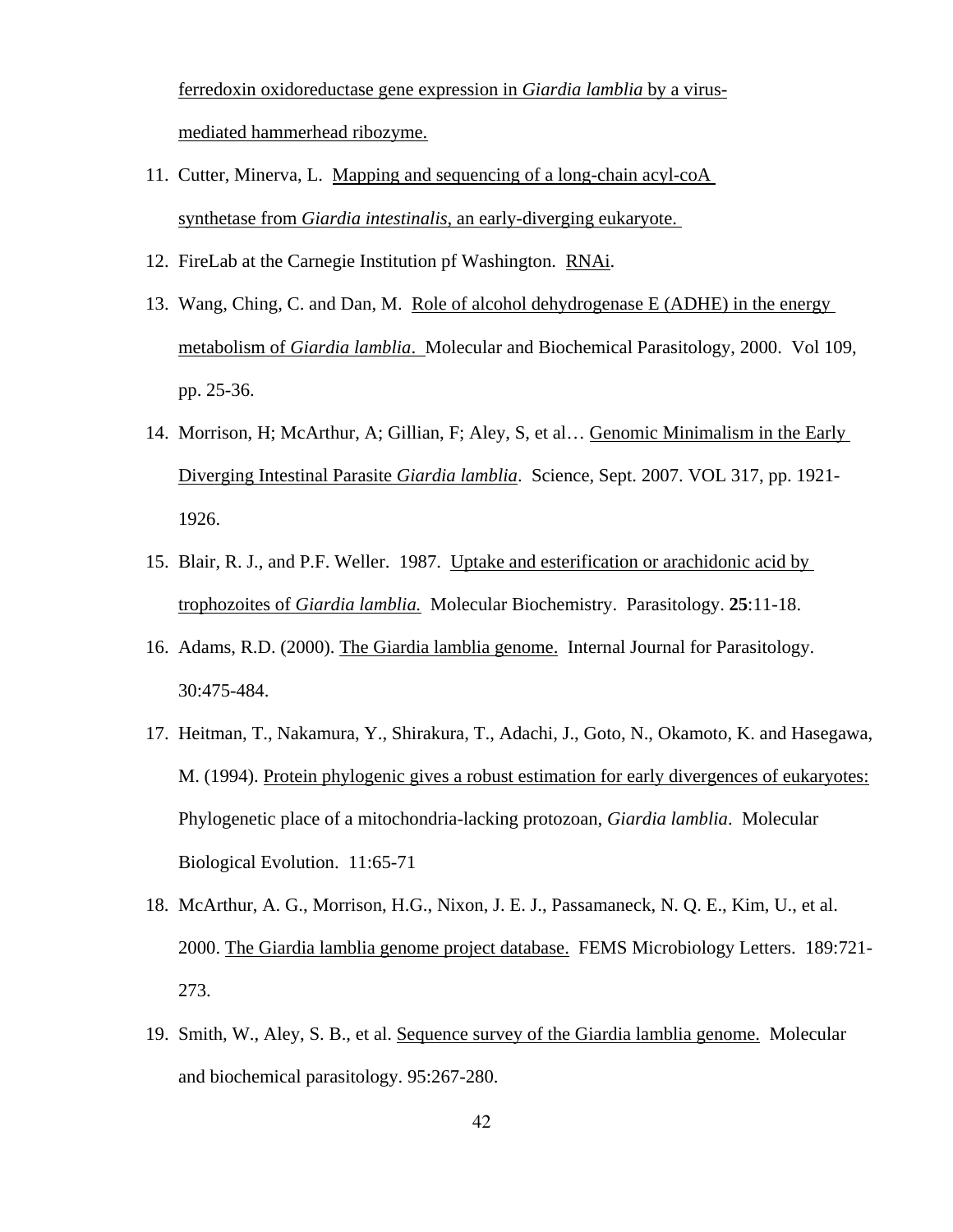20. National Center for Biotechnology Information. National Library of Medicine. NCBI/BLASTP program;

www.ncbi.nlm.nih.gov/blast/Blast.cgi?PAGE=Proteins&PROGRAM=**blastp**

- 21. The Pfam protein families database: R.D. Finn, J. Tate, J. Mistry, P.C. Coggill, J.S. Sammut, H.R. Hotz, G. Ceric, K. Forslund, S.R. Eddy, E.L. Sonnhammer and A. Bateman Nucleic Acids Research (2008) Database Issue 36:D281-D288. www.pfam.sanger.ac.uk/
- 22. COG/NCBI. Clusters of Orthologous Groups of proteins. http://www.ncbi.nlm.nih.gov/COG/
- 23. **Swiss Institute of Bioinformatics.** CMU Rue Michel-Servet 1 1211 Genève 4 Switzerland; http://www.swissprot20.org/
- 24. clustalx.hlp Toby Gibson EMBL, Heidelberg, Germany. Des Higgins Conway Institute, UCD, Dublin, Ireland. Julie Thompson/Francois Jeanmougin IGBMC, Strasbourg, France; http://www.clustal.org/
- 25. Shurman, jerry, et al. http://evolution.genetics.washington.edu/phylip.html
- 26. Kornberg, R.D. & McConnell, H.M. 1971; Biochemistry 10; pg. 1111-1120.
- 27. Zachowski, A. Phospholipids in animal eukarotic membranes: transverse asymmetry and movement. Biochem J. 1993 August 15; 294(Pt 1): 1-14
- 28. Auland, M.E., Roufogalis, B.D, Devaux, P.F., and Zachowski, A. Reconstitution of ATPdependent aminophospholipid translocation in proteoliposomes. PNSA 1994 November 8; 91(23): 10938-10942.
- 29. Bishop, W R; Bell, R M. Assembly of the endoplasmic reticulum phospholipid bilayer: the phosphatidylcholine transporter. Cell. 1985;42:51–60.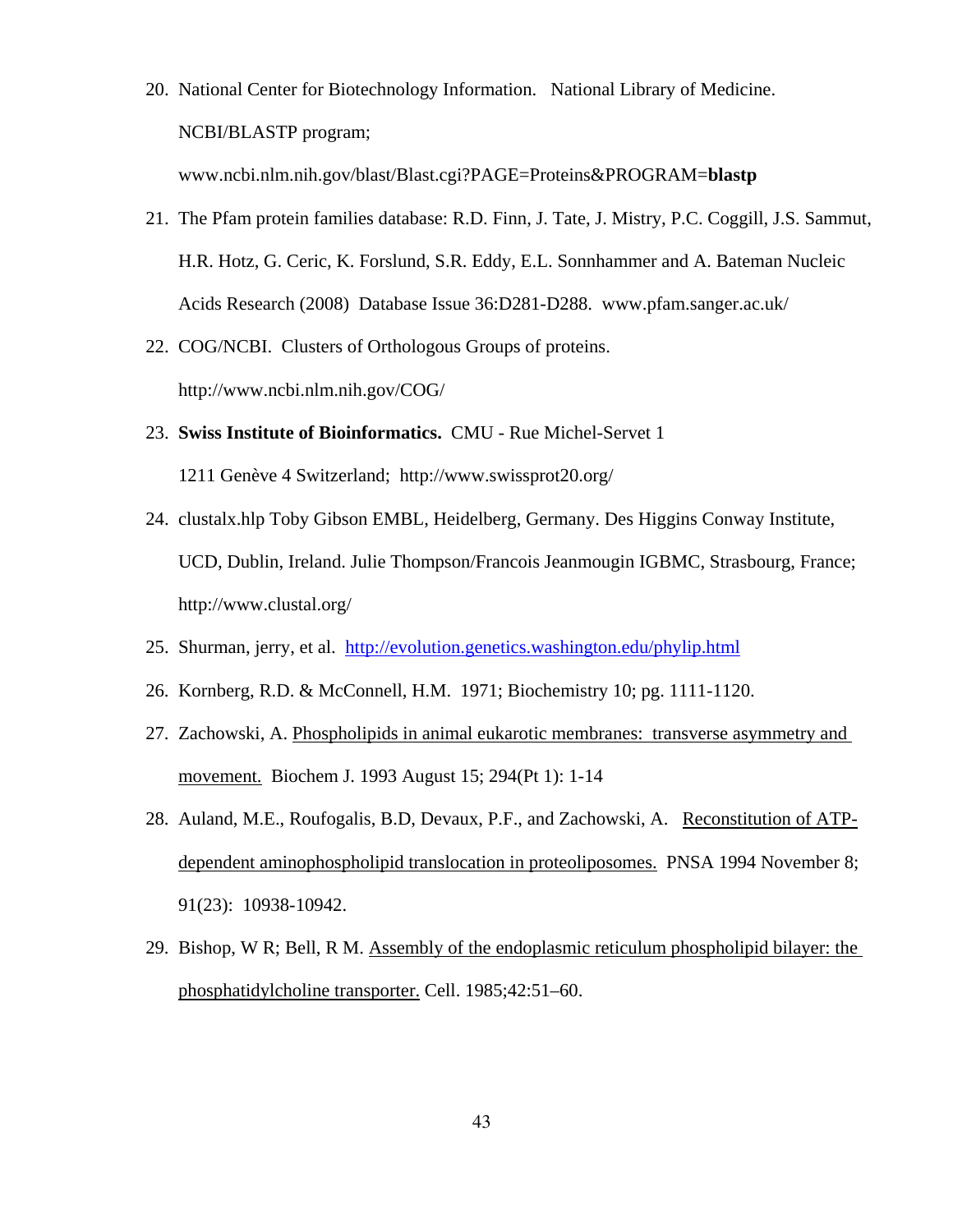30. Bell, R M; Mavis, R D; Osborn, M J; Vagelos, P R. Enzymes of phospholipid metabolism: localization in the cytoplasmic and outer membrane of the cell envelope of *Escherichia coli* and *Salmonella typhimurium*. Biochim Biophys Acta. 1971;249:628–635.